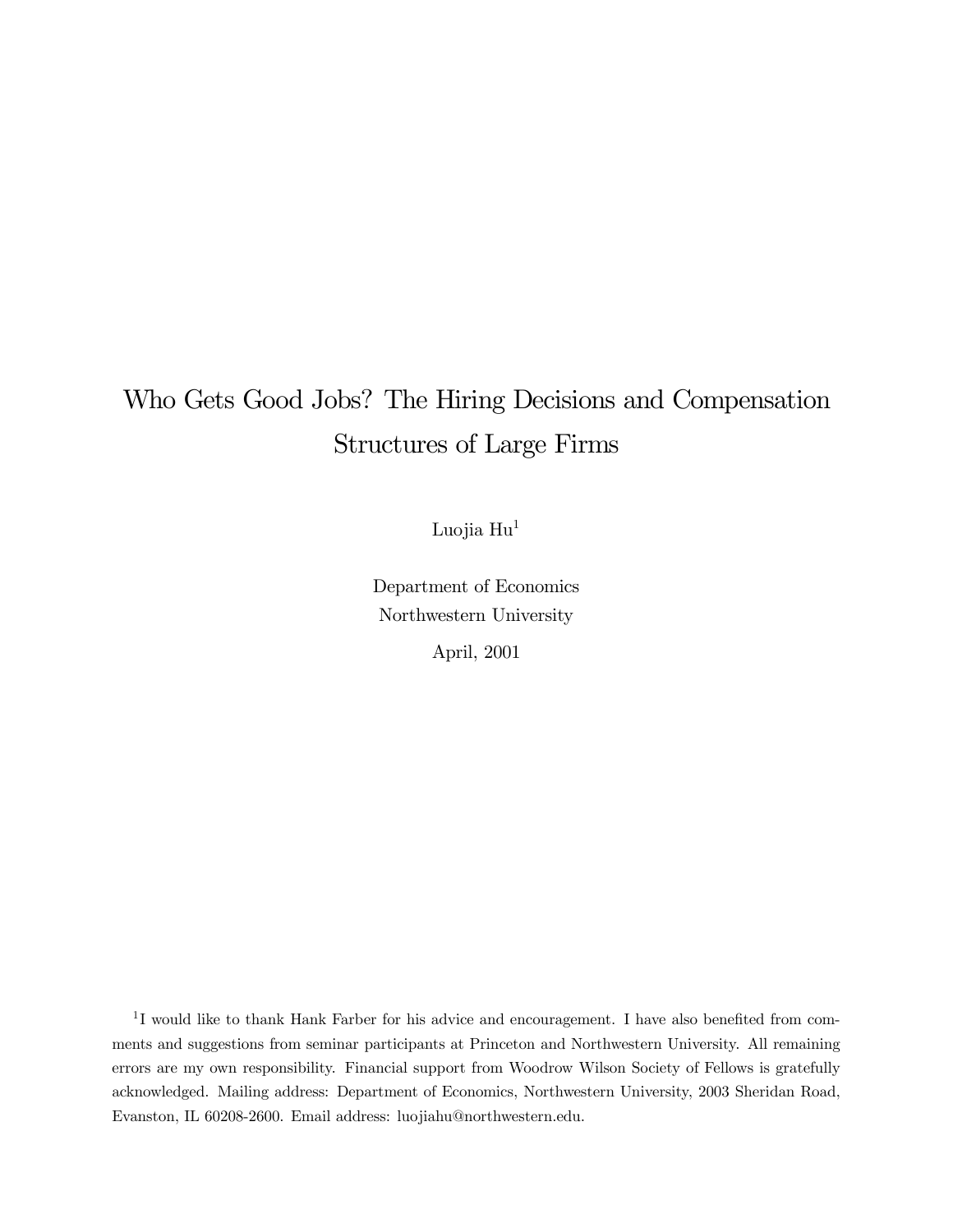#### Abstract

Most research in labor economics concerning firm size has focused on the size-wage puzzle, but little attention has been paid to the differences in hiring practices and wage structures between large and small firms. In this paper, I use data from the Benefits Supplement to the Current Population Survey (CPS) to demonstrate that large firms hire younger workers than small firms do, especially for white-collar occupations. This finding is implied by the firm-specific human capital theory since large firms invest more in workers than small firms do and because those investments are fixed costs. I then present a simple model of firm cost minimization within an employee search framework, which is consistent with large firmsí propensity to hire younger workers, and has additional testable implications regarding large firmsí compensation structures. First, since young workers are more valuable to large firms than to small firms, large firms offer higher starting wages to attract them. This implies flatter starting wage-age profiles among the new hires in large firms. Second, since large firms invest more in workers, they continue to pay higher wages to retain the trained employees. This implies steeper wage-tenure profiles in large firms. Both predictions are borne out by the CPS data. Most strikingly, for the newly hired white-collar workers, not only are the starting wage-age profiles flatter in large firms, but also the size-wage premium disappears for workers hired at age 35 or older. Finally, limited evidence from the BLS Survey of Employer Provided Training 1995 and the CPS suggests that industries that train more also appear to hire younger workers.

Keywords: Firm Size, Hiring, Training, Fixed Costs and Wage Structures.

JEL Codes: J3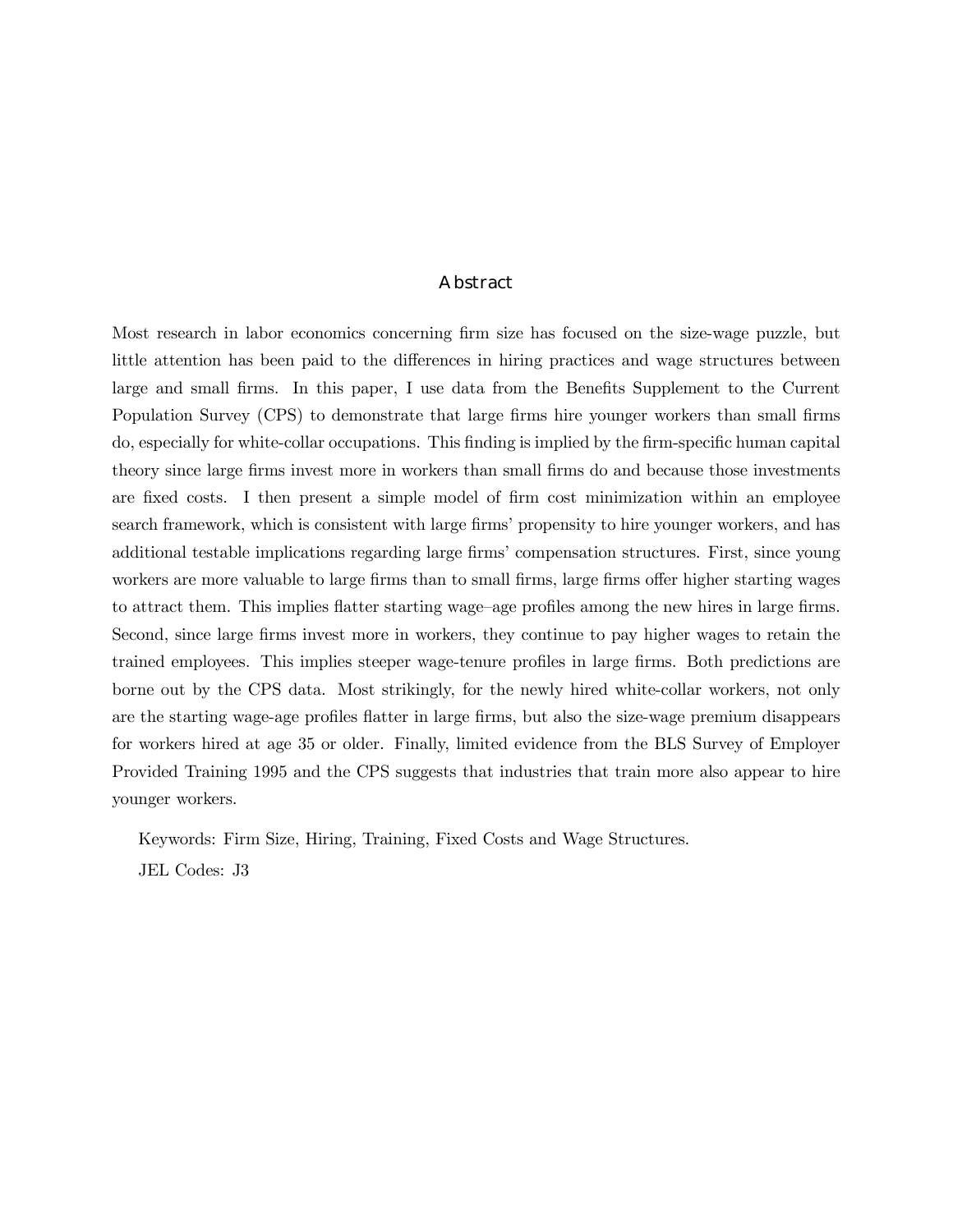### 1 Introduction

It has been well-established that jobs in large firms are characterized by higher wages, better benefits, and more stability than those in small firms (see for example Lester (1967), Mellow (1982), Pearce (1990), and Brown and Medoff  $(1989)^{1}$ . This suggests that jobs in large firms are ìgood jobs.î For example, the wages paid by firms with 1000 or more employees are about 35% higher than those paid by firms with under 25 employees. There is a relatively large literature aiming to explain the wage-size puzzle, but little consensus seems to have been reached (see Brown and Medoff (1989) and Oi and Idson (1999) for reviews).

The firm-specific human capital investment theory provides one possible explanation for the size-wage premium. Premised on the assumption that firm-specific human capital investment (or training) is more effective in increasing labor productivity in large firms,<sup>2</sup> the higher wages offered by large firms, which are part of the gains shared by firms from the training-induced productivity increase, are viewed as a means to reduce turnover rates. Despite its theoretical appeal, it is very hard to test this theory since information on investment and productivity is typically unavailable.

This paper is not intended to directly test this theory as an explanation for the size-wage puzzle. The aim of this paper is to advance the firm-specific human capital investment theory to explain some important differences in hiring practices and wage structures between large and small firms. These differences have received little attention in the existing literature,3 yet may be crucial to our understanding of the behaviors of different sized firms and help shed light on the size-wage puzzle.

Given the assumption that large firms invest more in workers, one question that arises is what kind of workers are valuable to large firms. The firm-specific human capital theory suggests that large firms prefer to hire younger workers.4 The reason is simple: firm-specific human capital

3One notable exception is Weiss and Landau (1984). They studied firmsí recruitment and selection strategies that minimize the per unit cost of labor and how these vary across firms of different sizes. They assumed that the quality of the best worker a firm can hope to attract is determined by its wage offer and that as the number of units to be employed increases, the size of the available pool does not increase in the same proportion, so the number of applicants per vacancy falls. As a result, at any given minimum qualification level, larger employers will have to pay higher wages to attract enough workers to maintain production. This mechanism would generate a positive relationship between employer size and wages, provided the distribution of worker quality in the firmís area satisfies certain conditions.

4Ability or innate productivity of workers could be important characteristics along with youth, but they are seldom observable. The theory by Weiss and Landau (1984) cannot explain why large firms hire younger workers unless we

<sup>1</sup>Better fringe benefits in larger employers have been documented previously by Antos (1981), Freeman (1981), and Atrostic (1983).

<sup>2</sup>This may be because large firms have different capital structures or production organizations. Alternatively, large firms have more of an incentive to invest in human capital because their higher survival rates would also enhance the returns to the investments.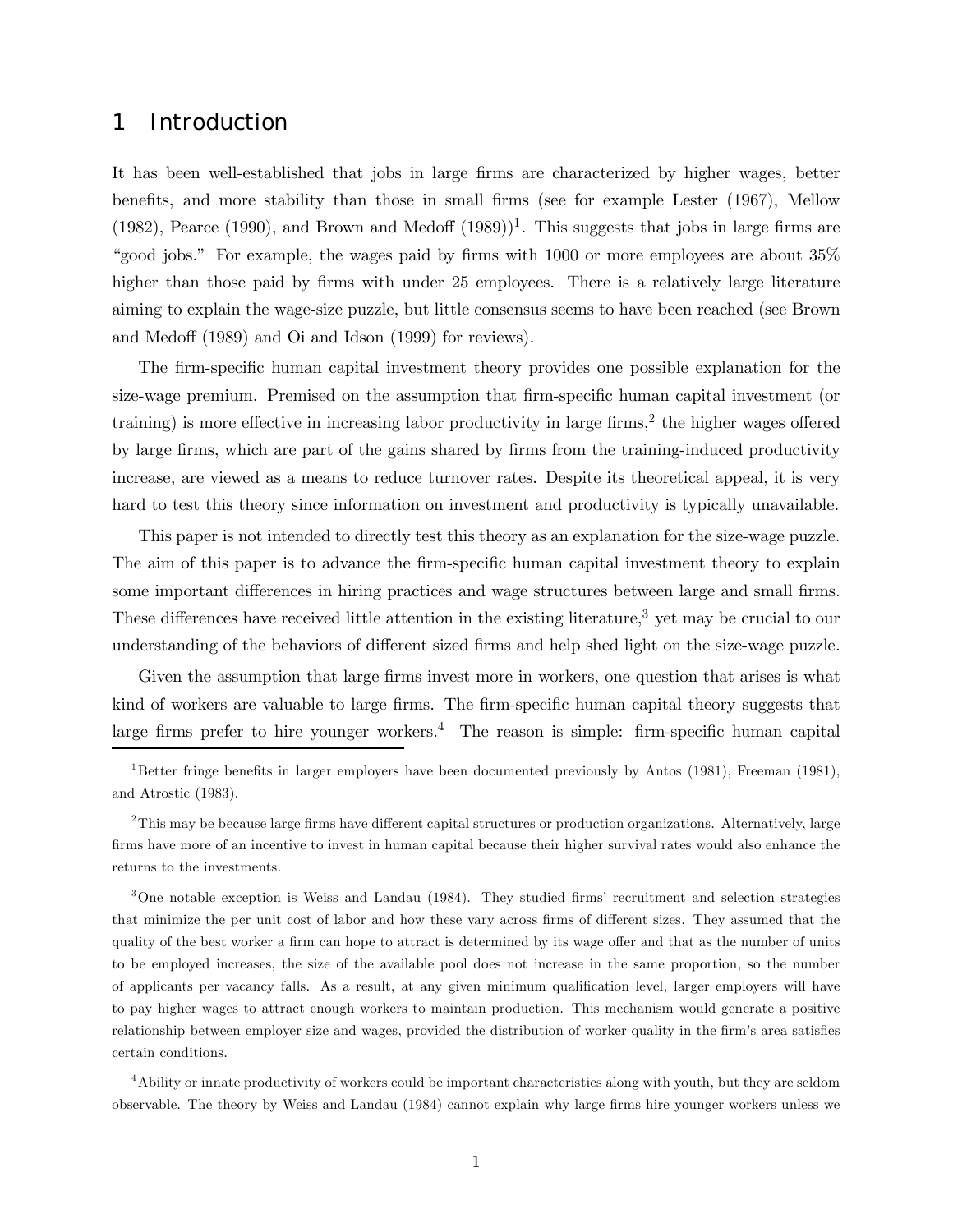investments are fixed costs regardless of the employment duration, and younger workers have potentially longer working horizons.<sup>5</sup> Therefore, large firms should prefer to hire younger workers to reduce the hiring frequency and better recoup their investments.

I demonstrate empirically that large firms do hire younger workers than small firms, especially for white collar occupations, for which training investments are large. The data I use are from the Benefits Supplements to the Current Population Survey (CPS) conducted in four years between 1979 and 1993.

I then advance a simple illustrative model, incorporating firmsí fixed costs of investment and employee search theory, which not only can account for large firms' propensity to hire young workers, but also has implications for large firms' compensation structures. To establish a durable work force, large firms may design compensation packages to attract young workers by paying them higher starting wages (relative to older workers) than small firms and, after hiring, continuing to pay high wages to retain those trained workers. Empirically this generates two testable predictions regarding wage structures. First, since young workers are more valuable to large firms than small firms, we would expect that, for the newly hired workers, the wage-age profiles for large firms in a cross-sectional regression will be flatter. This is partly supported by the data for white collar workers. Large firms (with 100 or more employees) do exhibit a flatter starting wage - ageat-hire profile than smaller firms (with employees 25-99). More interestingly, I find that, while newly hired white collar workers under age 35 enjoy higher starting wages in large firms than their counterparts in small firms, the older new hires have starting wages no greater or even lower than their counterparts in small firms. This suggests that large firms do act strategically in their recruiting practices to differentiate between young and old workers.<sup>6</sup>

Second, if large firms invest more in firm-specific human capital, presumably mostly at the beginning of employment, then losing those trained employees later would incur a bigger loss. Thus large firms could design compensation plans to tilt the wage-tenure profile to reduce turnover. This implies both longer job durations and steeper tenure profiles in large firms.<sup>7</sup> Both predictions are supported by the data, although the empirical evidence for the latter is less strong.

In sum, the evidence is broadly consistent with the view that large firms invest more in work-

are willing to make assumptions about the relationship between a worker's quality and age.

<sup>&</sup>lt;sup>5</sup>Even though those very young workers may be more mobile, say due to job-shopping, those who settle and stay are more likely to work longer periods with the firm than an older worker. Put differently, the expected job duration is still likely to be longer for young workers than for older workers.

<sup>6</sup>Large firms may also value some other unobserved characteristics such as learning ability, but this is hard to test. However, the fact that large firms pay more than small firms to younger workers and less to older workers suggests that there are some characteristics associated with age that are valued differently by large and small firms.

<sup>7</sup>This is also consistent with Lazear (1981). More discussion can be found later in section 7.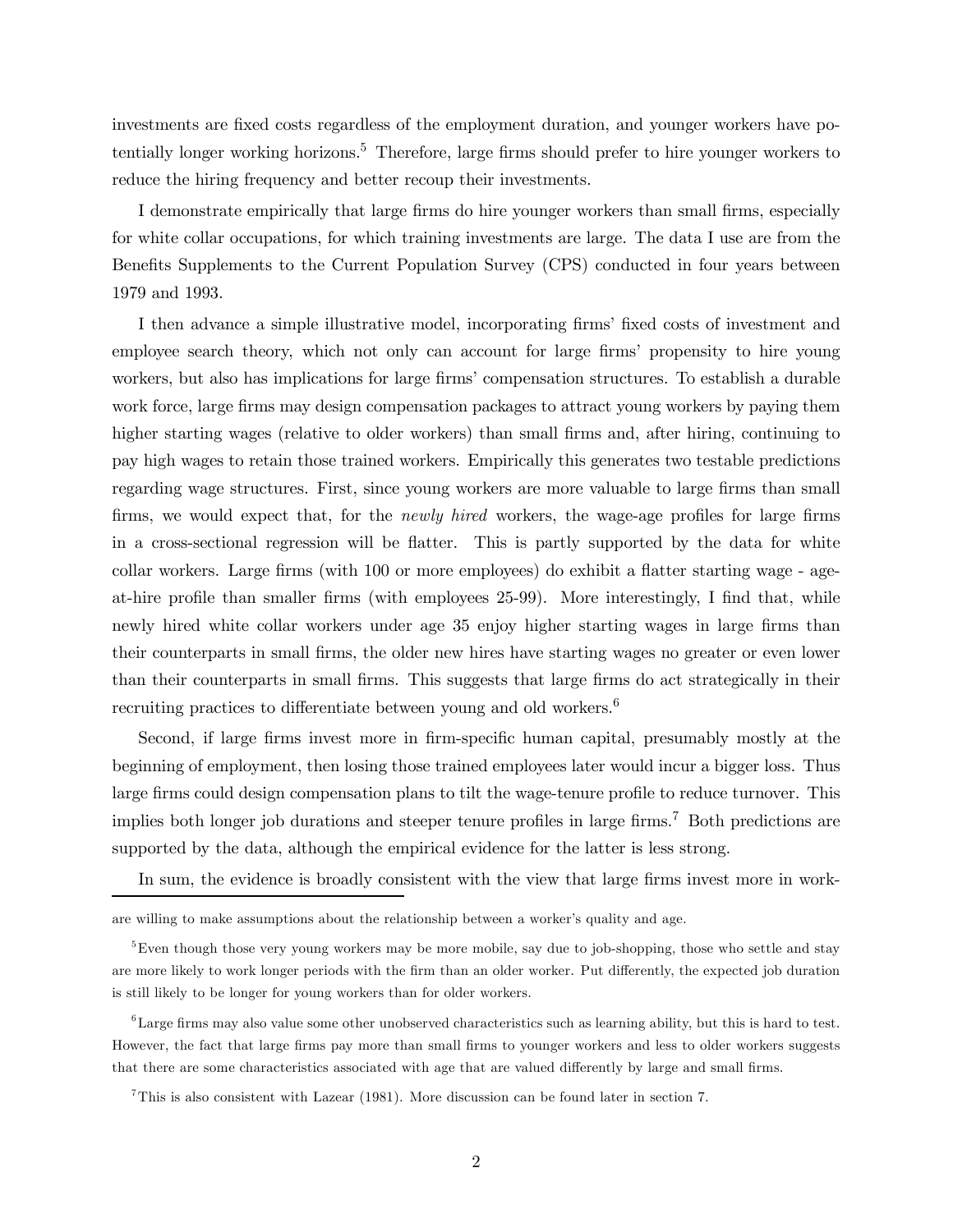ers and the higher investments may explain many differences in hiring practices, wage levels and structures between large and small firms.

Finally, if the relationship between firm size and workers' hiring ages is indeed a more general relationship between human capital investments and workersí age, we would expect to observe similar patterns across industries. I present some limited evidence from the BLS Survey of Employer Provided Training 1995 (SEPT 95) demonstrating that industries that invest more in human capital appear to hire younger workers.

The rest of the paper is organized as follows. Section 2 provides some empirical evidence of training investment variation by firm size. Section 3 demonstrates that large firms do appear to hire younger workers. Section 4 presents a simple theoretical model which is consistent with the findings in Sections 2 and 3 and yields additional empirically testable predictions regarding large firms' compensation structures. Empirical results are presented in Section 5. Section 6 discusses some related models and Section 7 concludes.

# 2 Training Investments and Firm Size

The firm-specific human capital investment theory, as an explanation for different firmsí hiring behaviors, critically depends on the assumption that large firms invest more in workers. It is therefore important to examine available empirical evidence in order to evaluate this assumption. In this section, I provide some evidence of variation in the training investments by employer size.<sup>8</sup>

The data source used in this section is from the Bureau of Labor Statistics (BLS) 1995 Survey of Employer-Provided Training (SEPT95). The SEPT95, sponsored by the Employment and Training Administration of the U.S. Department of Labor, measures different aspects of training. It provides information on the amount of formal and informal training provided by employers as well as the amount of selected training expenditures. This survey was conducted during personal visits to more than 1000 private establishments with 50 or more employees from May through October 1995 (the reference date for the sampling frame is the 4th quarter of 1993). There are two parts of the survey: a survey of establishments and a survey of randomly selected employees in the

<sup>8</sup>Evidence from previous training literature generally supports the idea that large firms are more likely to provide training. For example, Bishop (1985) and Barron, Black and Lowenstein (1987) using Employment Opportunity Pilot Project (EOPP) data, Haber (1988) using SIPP data, and Lynch and Black (1995) using Educational Quality of Workforce-National Employer Survey (EQW-NES), all found that the probability of formal and informal training rises with employer size. However, there was usually no information on the actual dollar amount spent by employer size. Hours or weeks of training were often used as proxy to the costs. The results on this are mixed. For example, Bishop (1985) found that both smallest and largest establishments provide the most training. Barron, Black, and Lowenstein (1987) did not find a statistically significant (linear) relationship between employer size and hours and weeks of training.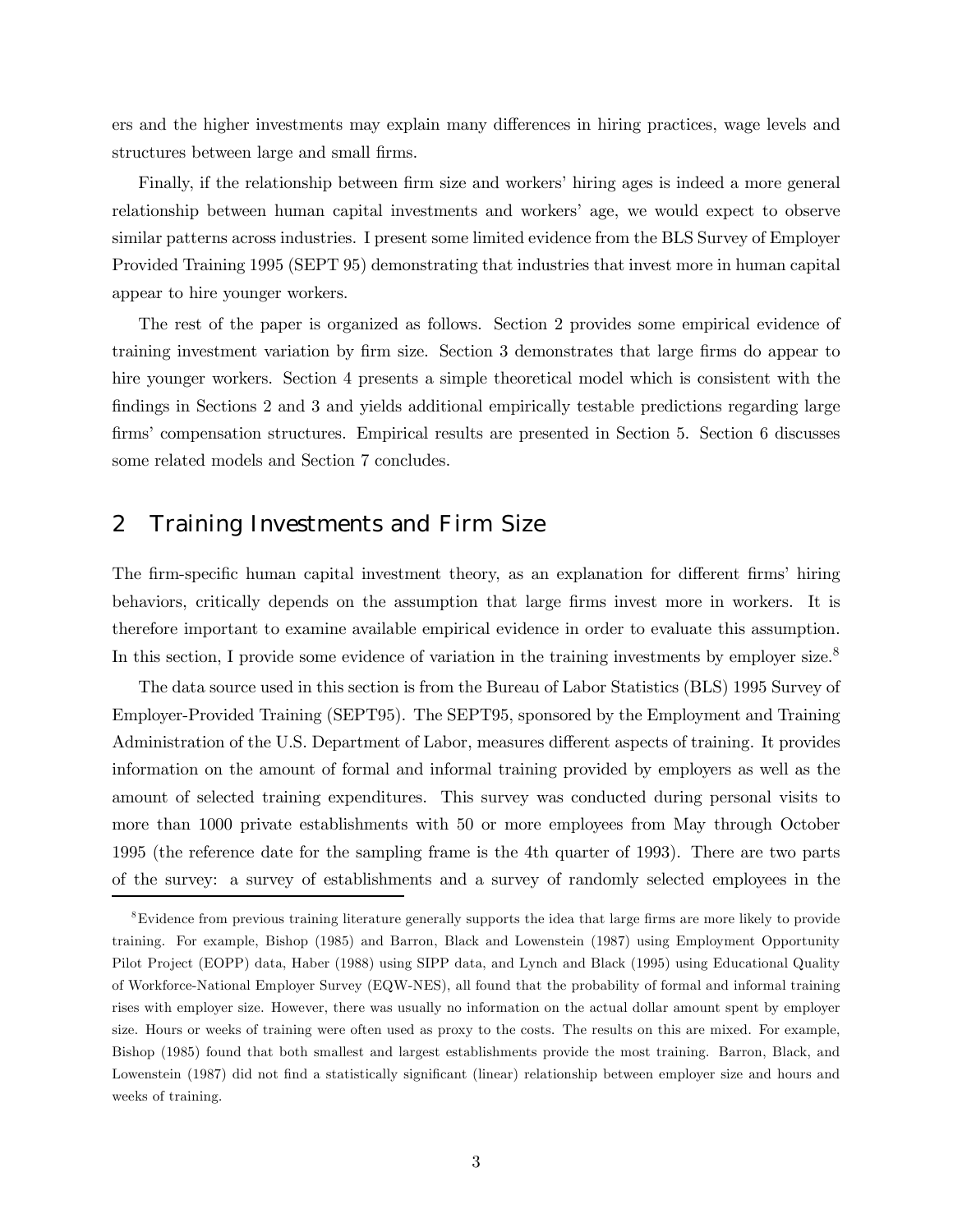surveyed establishments. A representative of the establishment provided information on the hours and costs of formal training and randomly selected individual employees provided information on their hours of both formal and informal training received and the wage and salary cost of the time that employees spent in both formal and informal training.

Using this data source, I show that there is variation in the amount of training by employer size, both in incidence (the extensive margin) and in costs per employee (the intensive margin). Figure 1 shows the percentage of employees receiving training from their current employer by establishment size. There appear to be moderate variations – the incidence of formal training ranges from  $79\%$  for establishments with 50-99 employees to nearly 88% for establishments with 500 or more employees.<sup>9</sup>

In addition to the incidence of training, the intensity of training is another important dimension in measuring the amount of the training costs. Unfortunately, the measurement of such costs is a very difficult issue, especially for informal training. The SEPT95 has some information on the per employee costs of certain training expenditures, although far from a complete and perfect measure. I calculate two kinds of costs: direct and indirect. The direct costs are selected expenditures per employee for the year 1994 of the following: wages and salaries of in-house trainers, payment to outside trainers, tuition reimbursement, contribution to outside training funds, and subsidies for training received from outside sources. The indirect costs are the wages and salaries paid to the employees while in training from May to October 1995 (from the employee survey part), representing the loss of production. Figure 2 plots the two kinds of costs by employer size, and there is sizable systematic variation. Large establishments with 500 or more employees spend almost three times the amount of small establishments with 50-99 employees (\$466 versus \$159 for the direct costs and \$308 versus \$110 for indirect costs).

It should be emphasized that those cost figures are only selected training expenditures, and they cannot be taken as the true overall costs. In addition, the costs reported here are per employee expenditures, which may understate the true training expenditures for each new hire. This is because training often takes place at the beginning of an employment relationship, and new hires often comprise a low fraction of the workforce. Furthermore, this discrepancy may disguise a bigger difference in costs of training new workers by firm size, since new hires comprise a lower fraction of workforce in large firms than in small firms. (For example, in the CPS data, new hires with tenure less than or equal to one year comprise about 17% of the overall workforce in firms with 1000 or more employees, and about 35% in firms with under 25 employees.)

In sum, the limited evidence above suggests that large firms do invest more in training their workers than small firms do. In the next section I investigate whether the higher investments in large firms imply that large firms hire younger workers.

<sup>&</sup>lt;sup>9</sup>There is little variation in the incidence of informal training by establishment:  $97\%$ ,  $95\%$ , and  $96\%$  for size 50-99, 100-499, and 500 and above, respectively.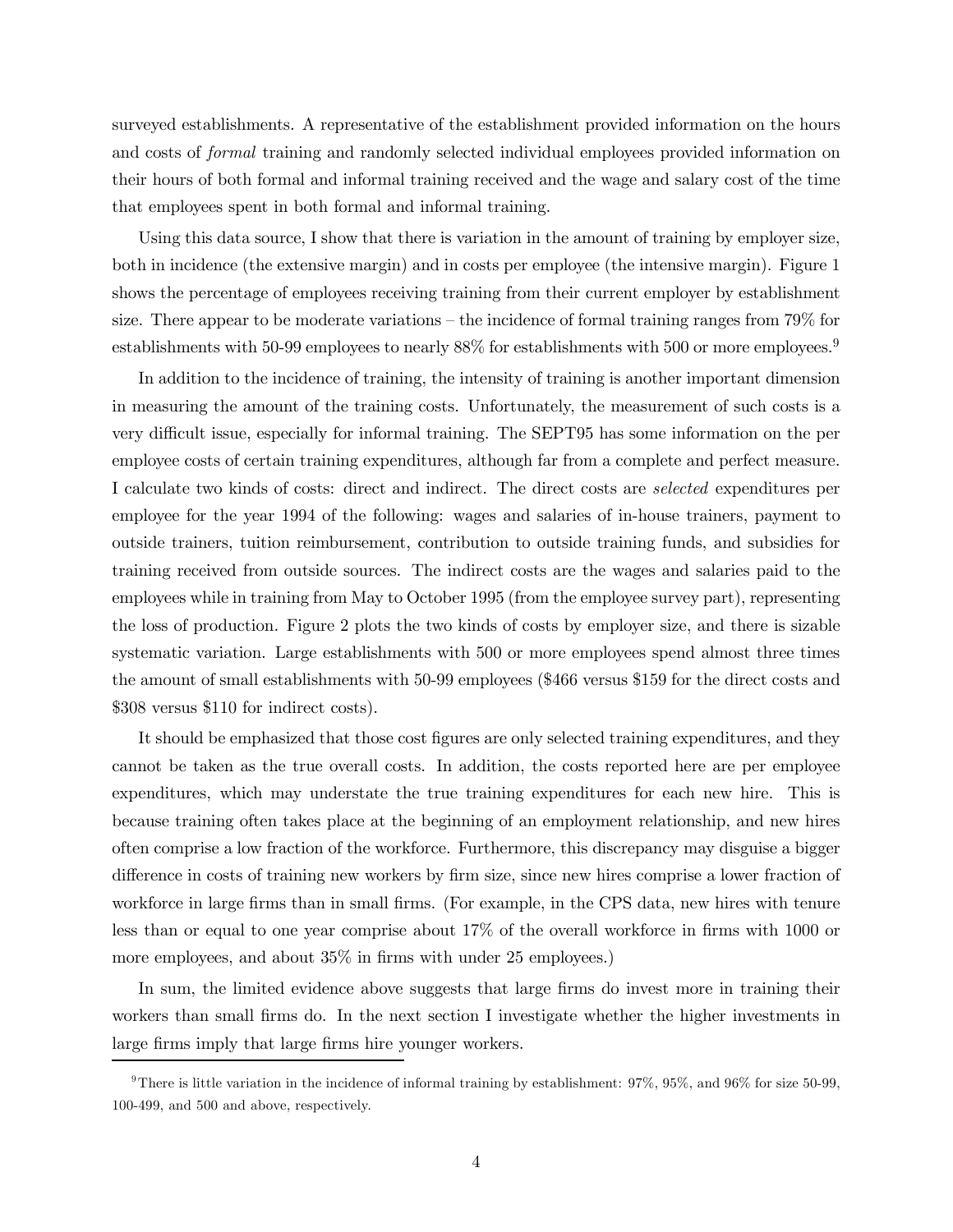# 3 Do Large Firms Hire Younger Workers?

### 3.1 Data: CPS Benefits Supplement: May 1979, 1983, 1988, and April 1993

The main data source in this paper is the Benefits Supplements to the CPS from May 1979, 1983, 1988, and April 1993. In addition to the usual information on individual demographics and labor market experience, these data also have information on tenure and employer size on the job held at the survey date.<sup>10</sup> With tenure and age information, I can compute a worker's age when he or she was hired by the current employer. Since I want to study firms' hiring behavior, self-employed individuals are excluded and the sample is limited to private sector wage and salary workers aged 20-65.11 Agriculture, forestry, fishing, and private household services are also excluded due to their different natures. Hourly earnings are computed as weekly earnings divided by the hours worked in the previous week. Outlier observations with hourly earnings under \$1 or above \$250 are dropped from the sample. All earnings are deflated by the CPI to 1982-84 constant dollars.

There are two measures of employer size: the number of employees at the establishment and, if the firm has multiple establishments, the number of employees at all establishments. Both firm size and establishment size are categorical variables. Without imposing assumptions on the distribution of size within each category and linearity across categories, I report all the results by each category instead of converting the discrete variables into a continuous one. Note that the 3 more recent years have finer categories than the 1979 data. For consistency and comparability, I adopt the cruder category measures available in 1979: number of employees under 25, 25-99, 100-499, 500-999, and 1000 and above. Since there are only a small number of observations in the 500-999 category, I combine it with the 100-499 and end up with four final size categories.

#### 3.2 Age-at-Hire and Firm Size

The firm-specific human capital investment theory, as a potential explanation for the "size-difference" in hiring and compensation, is premised on the assumption that there is variation in investments in workers across firms of different sizes. We know that jobs differ by tasks and the skills required to achieve those tasks. Jobs involving only simple repetitive tasks may not require any substantial amount of training investment regardless of firm size, such that we may not observe much size variation in investments for those occupations. In contrast, high-skilled jobs may require a substantial amount of training investment (especially, formal training) to prepare workers for the job. If large

<sup>&</sup>lt;sup>10</sup>The May 1979 CPS data were used extensively in previous literature to study the size-wage effect in the U.S. labor market (see, for example, Mellow (1982), Brown and Medoff (1989), and Pearce (1990)).

 $11$ Workers under 20 years old were excluded from the sample since some of them might still be in school and the jobs they held might be temporary and differ in nature from what I am studying. However, I did re-do the analysis for the bigger sample (including 15-19 years-old), and results did not change much.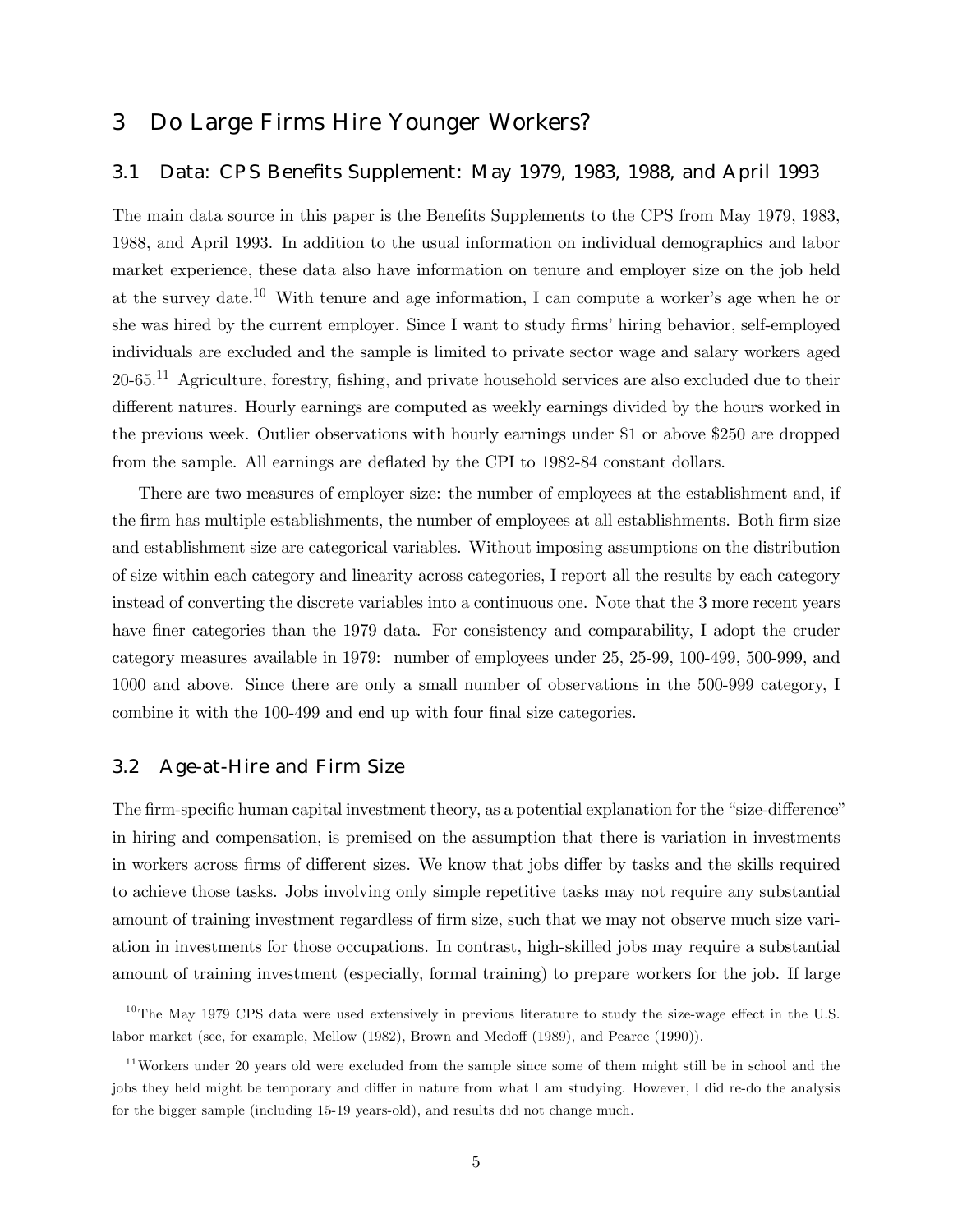firms need to invest more in employees in order to organize production efficiently, then we would expect to see greater variations in investments in those jobs by size. Haber et al (1988) find that the gap in training investments between large and small employers is larger at the higher skill levels (see Oi and Idson (1999)). Training data from the previous section suggest that the incidence of formal training for white collar occupations is higher than for blue collar. Using BLS SEPT 95 data, Figure 3 plots the percent of employees who have received formal training by occupation while with their current employer. We see that white collar workers are more likely to receive formal training than blue collar workers: the incidence of training is 87.1% for managerial and administrative, 95.3% for professional and technical, 89.3% for sales, clerical and administrative support, compared to 70.7% for service and 80% for production, construction, operating, maintenance, and material handling. If training of white collar workers is mostly likely to be formal training and that of blue collar workers is mostly informal, we would expect to see the training costs and age-at-hire pattern to be more pronounced for the white collar workers, since there is greater cost variation in formal training by firm size than in informal training. As a result, in the following empirical analysis, I present results by two major occupational groups: white collar (managerial, professional and technicians, sales, and clerical) and blue collar (craft, operative, laborer, transport equipment movers and other services), as a very crude control for those job characteristics.

#### 3.2.1 Means

The firm-specific human capital investment theory implies both younger age-at-hire and longer tenure in firms with substantial investments. Table 1 reports workersí mean age-at-hire, tenure with the firm, and education by firm size for the four year sample periods. In each year panel, results for white collar and blue collar workers are reported separately. For white collar workers, the mean age-at-hire declines monotonically as firm size increases. The differences in average ageat-hire between the smallest size and the biggest size group are 4.64 years in 1979, 3.6 years in 1983, 3.0 years in 1988 and 3.85 years in 1993, all of which are statistically significantly different from zero. The consistent pattern across years suggests that large firms do appear to hire younger workers in white collar occupations.<sup>12</sup> For blue collar workers, this pattern does not hold uniformly. The largest firms still appear to hire younger workers than all the other size groups, but the smallest firms with number of employees under 25 also hire younger workers than the medium sized firms.

As alluded to earlier, the lack of a uniform pattern for the blue collar jobs may result from job characteristics such as tasks and skills. First, in general, blue collar jobs may mainly involve tasks which require little training (especially, formal training) regardless of firm size. For example, we would not expect to see large firms necessarily invest more than small firms on training janitors,

 $12$ This does not contradict the fact that the incumbent workers in large firms are on average more experienced (or older). It is just that the new hires are on average younger.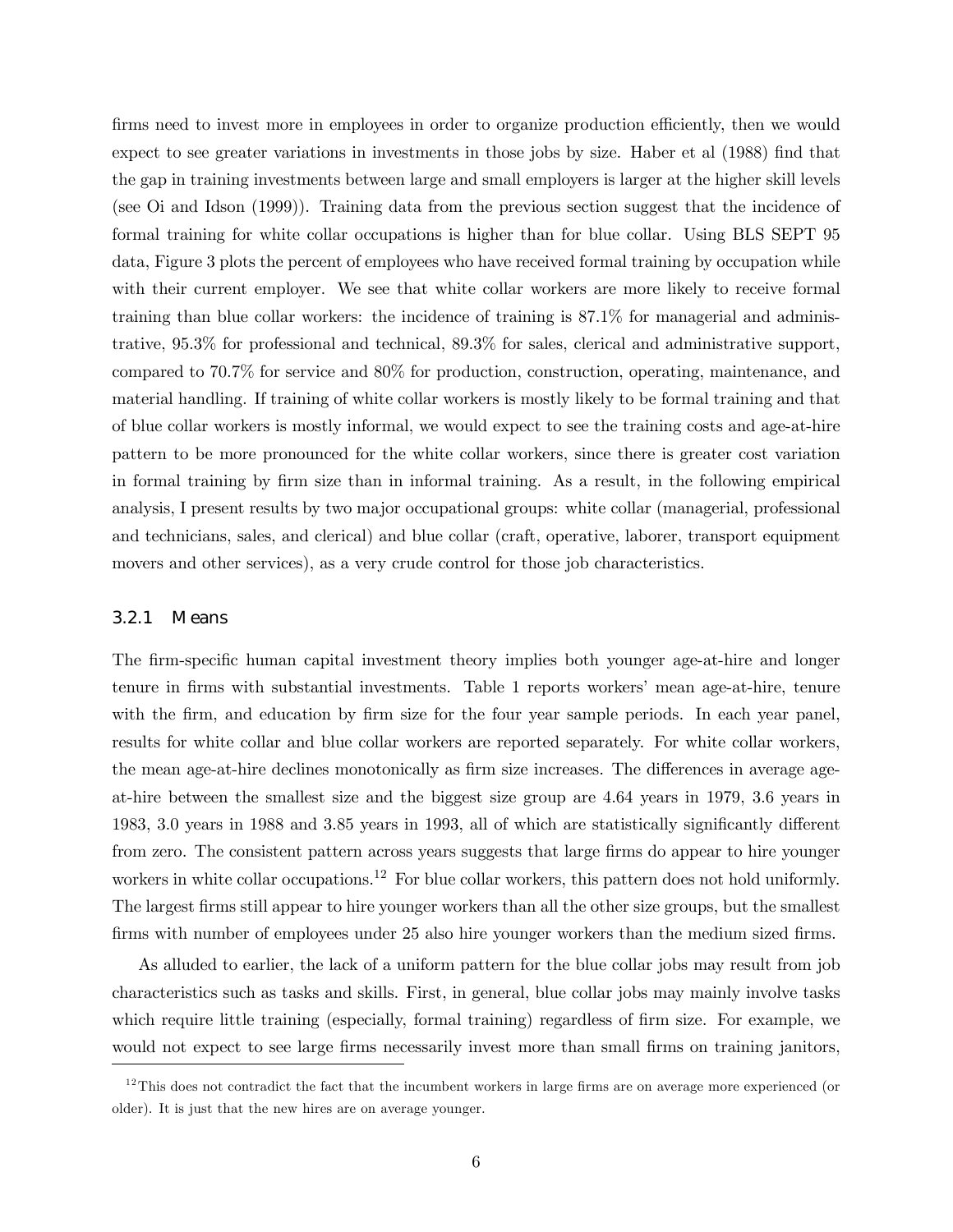therefore there is no reason to expect large firms to hire younger workers in this occupation. Second, jobs differ by the skills required to perform these tasks. One indicator for the skill requirement of jobs is education. As can be seen from Table 1, white collar workers are on average better educated than blue collar workers.<sup>13</sup> Since training investment is generally found to be positively correlated with worker's education level, investments may be more of a concern for workers in white collar occupations. Finally, there might be some other non-economic but important factors associated with blue collar workers that are age-related but have little to do with firm-specific training, for example, young workers usually have more physical strength to perform some tasks. For these reasons, the subsequent analysis will be focused on white collar workers, although the results for blue collar workers will also be discussed briefly in comparison, whenever applicable.

For both occupation groups and across all four years, a worker's tenure increases with firm size. The differences in average tenure between the largest and smallest firm range from 2.9 to 4.1 years for white collar workers and 4.7 to 6.1 years for blue collar workers. The longer tenure in large firms is also consistent with the idea that large firms have more firm-specific investments, and that when there is "rent-sharing" between workers and firms, the separation rate is lower.

There are some potential problems with the stock sample including workers with various tenure levels. One concern is due to the fact that hire age is computed as the difference between a worker's age and tenure. At any given point in time, long tenured jobs are over-sampled, and we know tenures are systematically longer in large firms (see, for example, table  $1$ ).<sup>14</sup> So even if small firms hire as many young workers at a point in time as large firms, these jobs are more likely to have terminated and therefore are less likely to be included in the sample. But this can be overcome by comparing workers in large and small firms with the same tenure.

Another concern is that firm size may be changing over time. A small firm 5 or 10 years ago may have become a medium or even large one. But we only have information on the current firm size. If a firm that hired younger workers was small at the time of hiring, but has grown to a large one now, we would mistakenly attribute the younger age-at-hire to the large firm. However, we can avoid the problem by examining only the *newly hired* workers who have tenure less than one year with the current employer, since it is unlikely that firms grow substantially within one year. Using the new hires sample can also help us avoid the first problem. Therefore in the following analysis, the results are reported for new hires and all workers separately.

Mean differences in age-at-hire across firm-size categories using new hires and all workers (but controlling for tenure for the latter) are reported in columns 1 and 2 of Table 2 in the form of

 $13A$  white collar worker, on average, has at least some college education (mean education greater than 13 years) while a blue collar worker, on average, has not finished high school (mean education is less than 12 years).

 $14$ Longer tenure in large firms may also be due to the fact that large firms are less likely to fail and have been in business longer than small firms on average.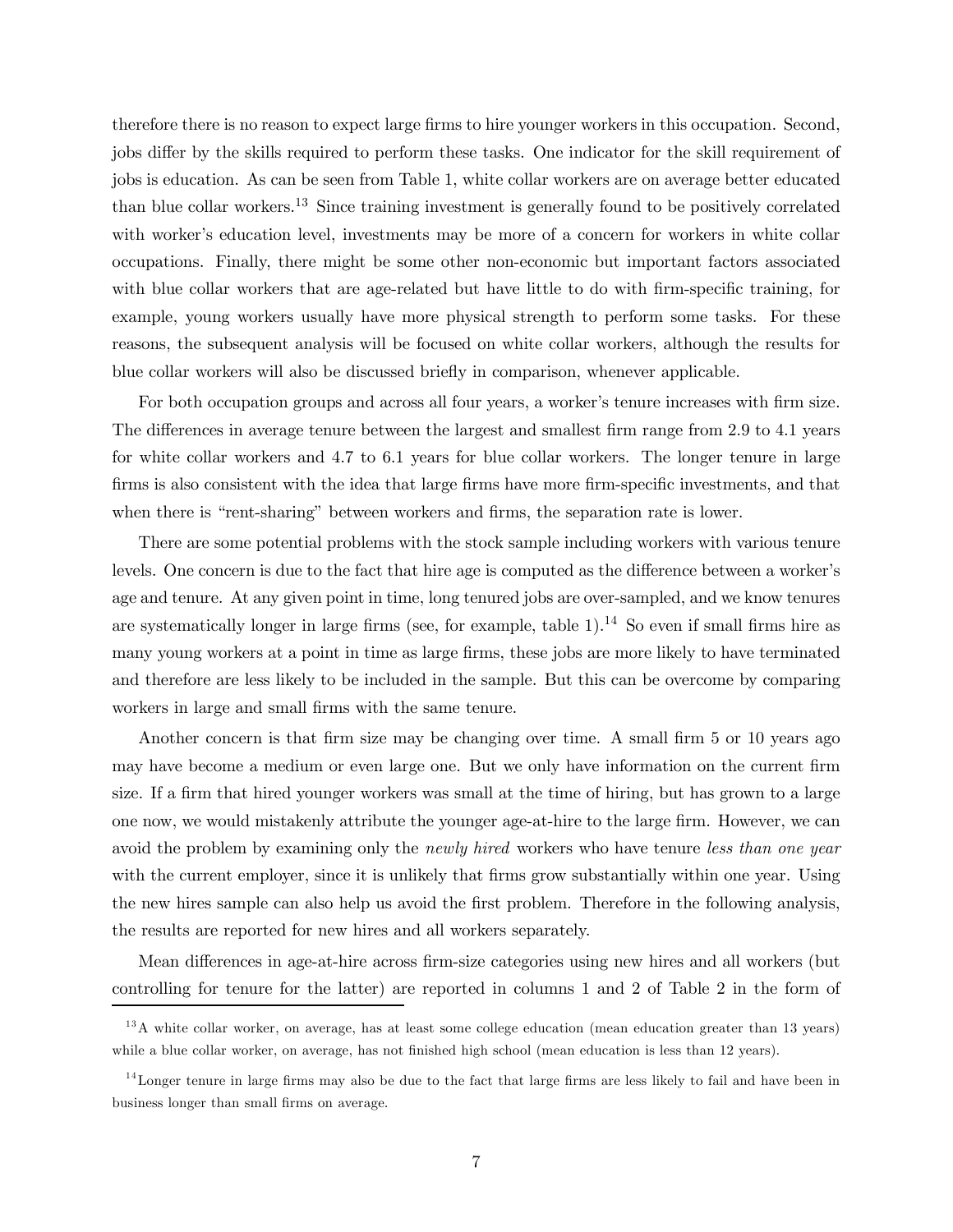regression coefficients. A new hire is, on average, 2.3 years younger in the largest firms than in the smallest firms. This difference is smaller comparing to the number of 3.2 years using all workers with the same tenure, but it is still statistically significantly different from zero at the conventional levels.

#### 3.2.2 Distributions

The mean itself might not be completely informative about the entire distribution of age-at-hire. For example, we would like to know whether the difference mainly comes from youth, prime aged workers or older workers. Figure 4a plots the kernel density estimates of the distributions of ageat-hire for the newly hired and all white collar workers.<sup>15</sup> The first thing to notice is that, for both samples, large firms appear to concentrate their hires in workers in their 20s and small firms have a more spread out distribution. To make the comparison easier, the upper panel of Figure 4b plots the difference in the kernel density between the largest and smallest firm for the newly hired white collar workers. There we see clearly that new hires in large firms are concentrated in the 20s. The lower panel of Figure 4b plots the difference in the empirical cumulative distribution function (CDF) between the largest and smallest firm for the same sample. This difference is everywhere positive, indicating that large firms hire younger workers.

Columns 3 to 10 in Table 2 show this pattern in another way, by reporting the results of linear probability regressions with dependent variables being whether a worker was hired in his or her 20s, 30s, 40s or 50s or older, respectively. In the new hires sample, the largest firms have 8.4 percentage points more workers hired in their 20s than the smallest firm, 2.9 and 5.2 percentage points fewer workers hired in their 40s and 50s or older, respectively (the mean value is 51.5%, 12.5% and 8.7% for workers hired in their 20s, 40s and 50s or older, respectively). All differences are statistically significantly different from zero at the conventional levels.

#### 3.2.3 Multivariate Analysis

Since workers hired at different ages may differ in other demographic characteristics, it is important to see whether this age-at-hire difference holds even for otherwise similar workers. Using the new hires sample (tenure less than one year), Table 3 reports the results of regressions of age-at-hire on firm size indicators controlling for workers's demographics and job characteristics (mainly industry and occupation). Raw differences of mean age-at-hire across firm size are in column 1. On average, the largest firms (firms with 1000 or more employees) hire workers 2.3 years younger than the smallest firms (firms with under 25 employees). Young workers are better educated and large

 $15$ The Epanechnikov kernel is used. The bandwidth is calculated according to the rule-of-thumb formula in Silverman (1986). The qualitative results were robust to smaller bandwidths.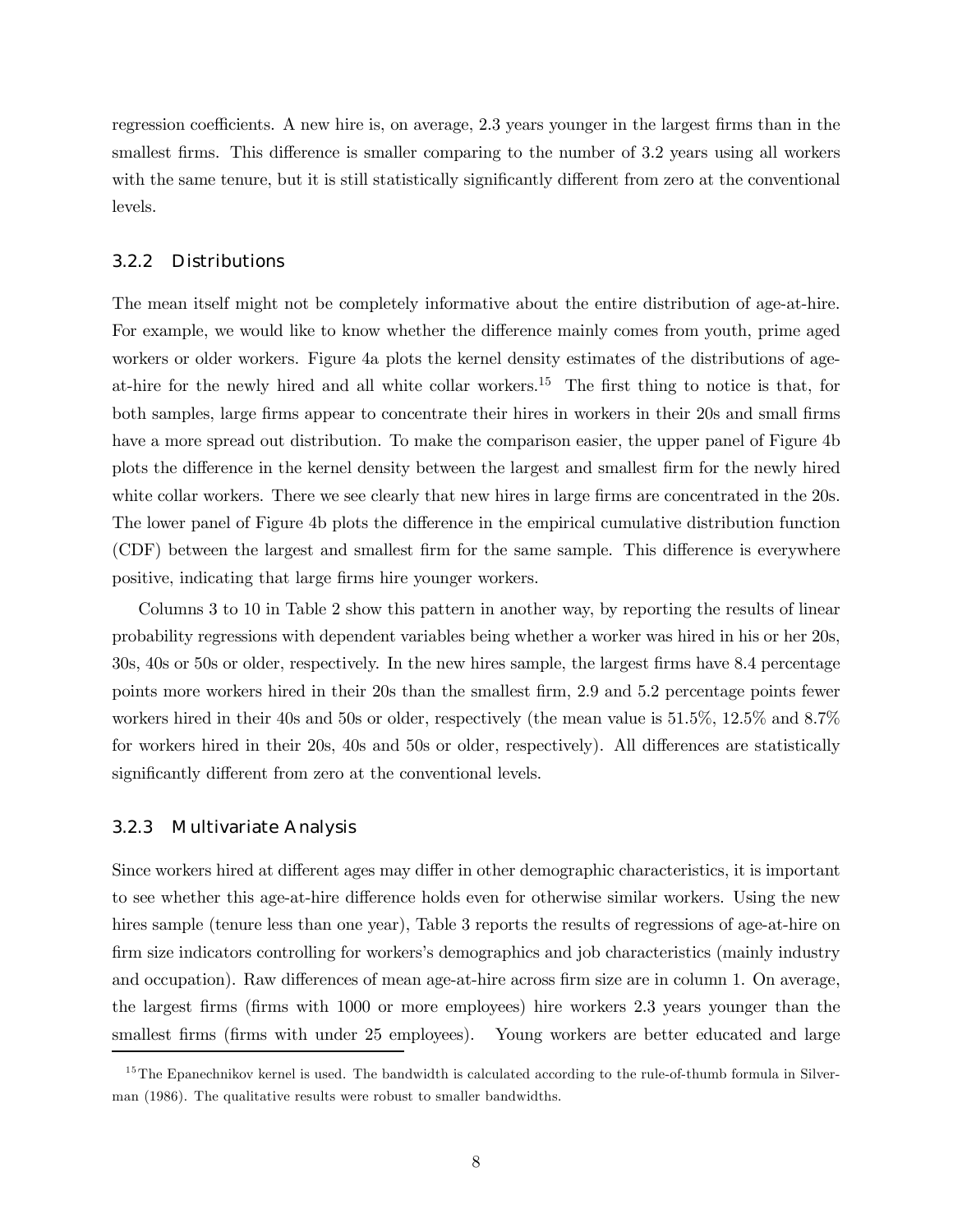firms on average have a better educated workforce, however, controlling for the years of schooling in column 2 barely changes the age differences. Similarly, newly hired female workers or workers in union covered jobs are relatively younger, but within each group, the age difference still remains (columns 3 and 4). Workers in full time jobs are of similar age to those on part-time jobs (column 5). Finally, the hire age difference is reduced to about 1.9 years after major industry and occupation are included in columns 6 and 7. The results above suggest that the pattern of large firms hiring younger workers is a robust empirical regularity.

# 4 An Illustrative Model

In this section, I present a simple theoretical model incorporating firm fixed investment costs and employee search. This model can account for large firmsí propensity to hire younger workers and has additional testable implications for their compensation structures. This model is only intended to illustrate the ideas and guide my empirical analysis.

This model is of the firmís cost minimization problem within an employee search framework. Throughout, the amount of investments (hiring or training) per employee  $c$  is taken as a given parameter for the firm. No attempt is made to endogenize the firm's investment choice.<sup>16</sup> Abstracting from any general equilibrium effects, I only study the firmís optimal decisions in terms of relative demands of young and old workers and the accompanying wage structures and how those decisions vary with different values of the parameter c.

#### 4.1 The Setting

Assume workers live for 2 periods and the firm lives infinitely. Each period there are two groups of workers: young and old. The size of each cohort is normalized to one. For simplicity, assume all workers are equally productive and are perfect substitutes for each other.<sup>17</sup> But each new hire represents a fixed cost  $c$  for the firm, which can be either hiring cost or training investment or both. Each period, workers get one draw from outside, denoted by  $w_a$ , which has an underlying distribution characterized by p.d.f.  $f(w_a)$ . We can think of the wage offer coming from an equilibrium spot labor market. The firm offers wages  $\{w_y, w_o, w_{yo}\}$  to young, newly hired old ("new" old), and retained old workers, respectively. Assume workers are "myopic" such that they decide whether to

 $16$ Evidence of training presented in section 2 suggests that there is positive correlation between firm size and  $c$ , although I do not claim any causal relationship between them.

 $17$ These assumptions do not affect the main comparative statics results in this section, since I only consider the changes in relative labor demands and wages offers between young and old workers as the cost c varies.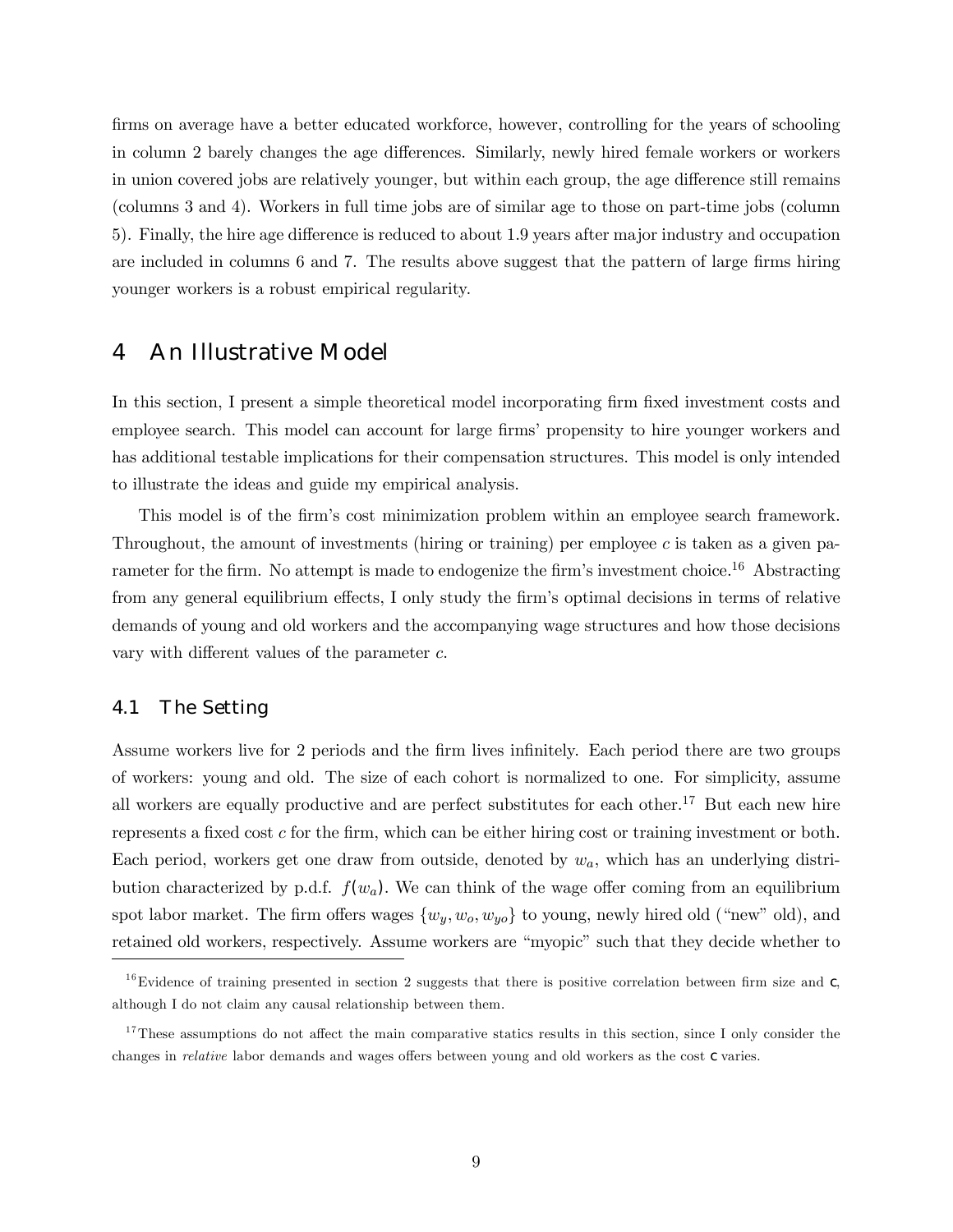accept the firm's wage offer by comparing it only to their current draws from the spot market.<sup>18</sup> The firm can attract and hire the "new" old workers and the young workers if and only if it offers  $w_0 \geq w_a$  and  $w_y \geq w_a$ , respectively. Similarly, the firm can retain the workers from the previous period if and only if it offers  $w_{y0} \geq w_a$ .

Assume that each period, the firm expects to employ the same number of workers (i.e. expected output is given), but it can choose the *relative* number of three kinds of workers: young, "new" old, and retained old, denoted by  $L_y$ ,  $L_o$ , and  $L_{yo}$ , respectively, such that  $L_y + L_o + L_{yo} = \overline{L}$  for some fixed number  $\overline{L}$ . Further note that the number of a particular type of worker the firm can attract and hire is a function of its wage offer for that type, since workers compare the firmís wage offer to their one other draw and accept it only if it is higher. Specifically, the expected labor demands for the three types of workers are:

$$
L_y(w_y) = \Pr\{w_y \ge w_a\} = F(w_y)
$$
  
\n
$$
L_o(w_o) = \Pr(w_o \ge w_a) = F(w_o)
$$
  
\n
$$
L_{yo}(w_{yo}) = \Pr(w_{yo} \ge w_a) \cdot L_{y,-1} = F(w_{yo})L_{y,-1}
$$

where  $L_{y,-1}$  is the number of young workers hired in the previous period.

Then the firmís objective is to minimize the present discounted value of costs by choosing  $\{w_{y,t}, w_{o,t}, w_{y,o,t}\}$ :

$$
\begin{aligned}\n&\text{min} \quad &\beta^t \quad \{ (w_{o,t} + c) \cdot L_o(w_{o,t}) + (w_{y,t} + c) \cdot L_y(w_{y,t}) + w_{yo,t} \cdot F(w_{yo,t}) L_{y,t-1} \} \\
&\text{for all } t.\n\end{aligned}
$$
\n
$$
\begin{aligned}\n&\text{min} \quad &\beta^t \quad \{ (w_{o,t} + c) \cdot L_o(w_{o,t}) + (w_{y,t} + c) \cdot L_y(w_{y,t}) + w_{yo,t} \cdot F(w_{yo,t}) L_{y,t-1} \} \\
&\text{for all } t.\n\end{aligned}
$$

Alternatively, since there is a one-to-one correspondence between the wage offer and labor supply, we can invert the labor supply function as  $w_o = F^{-1}(L_o)$  and  $w_y = F^{-1}(L_y)$ . Define  $g(\cdot)$  $\equiv F^{-1}(\cdot)$ . Then the firm's objective can be written as

$$
\begin{aligned}\n&\text{min} \quad & \beta^t \quad \mathcal{C}(g(L_{o,t}) + c) \cdot L_{o,t} + (g(L_{y,t}) + c) \cdot L_{y,t} + w_{yo,t} \cdot \mathbf{1}_{\overline{L}} - L_{y,t} - L_{o,t} \quad \mathcal{C}^{\text{a}} \\
& \{L_{y,t}, L_{o,t}, w_{yo,t}\} \\
&\text{s.t.} \quad L_{y,t} + L_{o,t} + F(w_{yo,t})L_{y,t-1} = \overline{L} \quad \text{for all } t.\n\end{aligned}
$$

 $18$ This assumption makes sense if young workers heavily discount future. The case in which workers maximize lifetime income and firms offer life-time contracts is more complicated and much harder to obtain theoretical predictions under general distribution assumptions.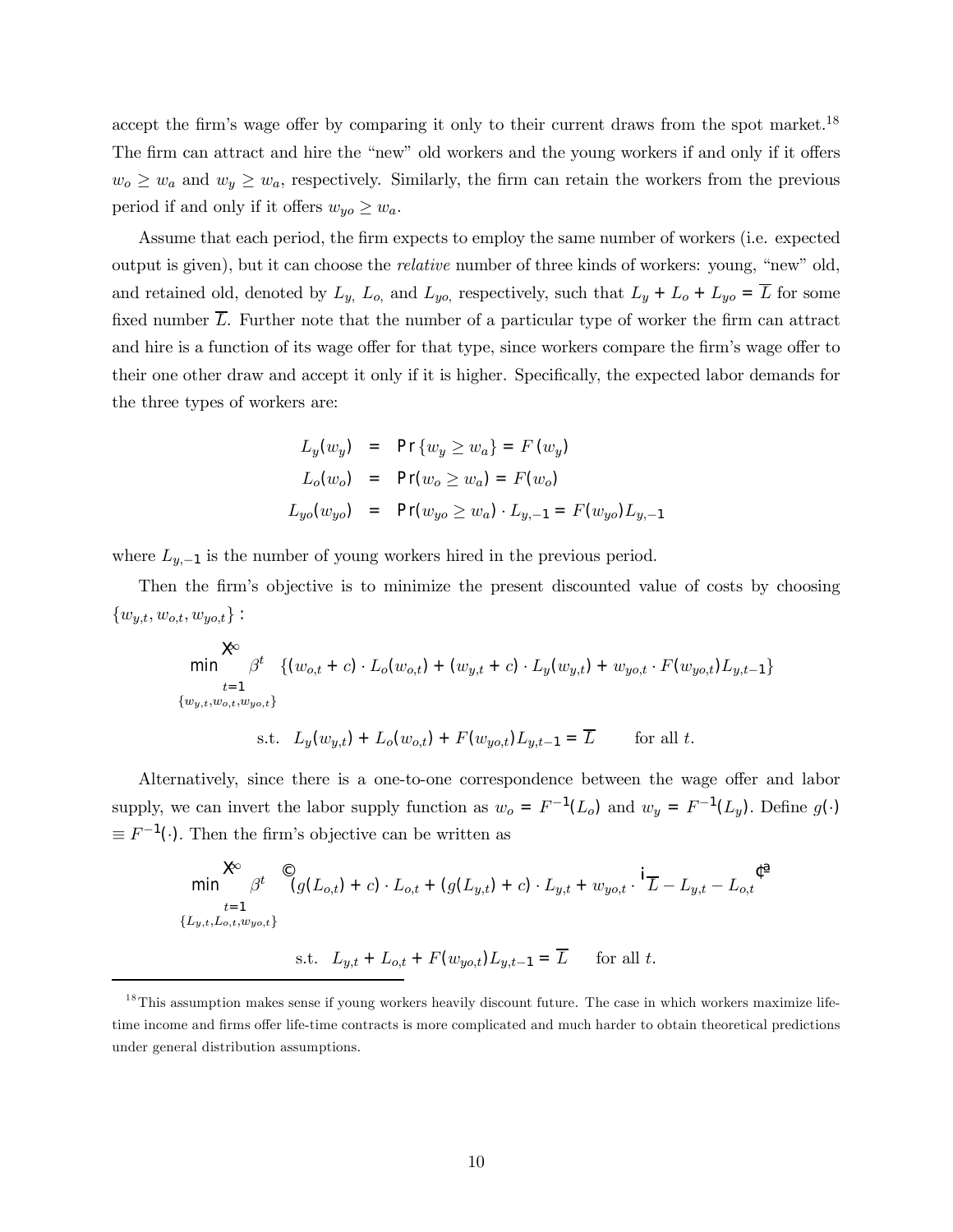#### 4.2 The Firm's Optimal Decision and Comparative Statics

The first order conditions with respect to  $L_{y,t}$ ,  $L_{o,t}$  and  $w_{yo,t}$ , combined with the constraint are, as follows, in a steady state: <sup>19</sup>

$$
g'(L_o)L_o + g(L_o) + c - w_{yo} = \lambda
$$
\n(1)

$$
g'(L_y)L_y + g(L_y) + c - w_{yo} = \lambda (1 + \beta F(w_{yo}))
$$
\n(2)

$$
\overline{L} - L_y - L_o = \lambda F'(w_{yo}) L_y \tag{3}
$$

$$
L_y + L_o + F(w_{yo})L_y = \overline{L}
$$
\n(4)

Denote  $MC(L) = g'(L)L + g(L) + c - w_{yo}$ , it is then straightforward to show from equations (1) and (2) that

$$
MC(L_y) - MC(L_o) = \beta \lambda F(w_{yo}).
$$

Thus young workers have an option value  $\beta \lambda F(w_{yo})$  for the firm since they can potentially stay in the second period and save the firm the cost of new hires, where  $F(w_{yo})$  is the probability a worker stays and  $\lambda = \frac{F(w_{yo})}{F'(w_{yo})}$  (obtained from equations (3) and (4)) is the marginal value of the optimally retained worker.

It is interesting to study the comparative statics  $-$  how the change in the values of parameter c (fixed investment cost) affects the firm's optimal choice of wage offers and relative labor demands. Throughout, I assume the probability density function  $f$  is log concave and, in addition, the corresponding CDF F satisfies the condition that  $\frac{F''F}{[F']^2}$  is a decreasing function in its argument everywhere on the support.20 For distributions that satisfy the assumptions above, it is straightforward to show, by standard comparative exercises, that

$$
\frac{\partial w_{yo}}{\partial c} > 0, \frac{\partial w_o}{\partial c} < 0 \text{ and } \frac{\partial L_o}{\partial c} < 0.
$$

The sign of  $\frac{\partial w_y}{\partial c}$  (or  $\frac{\partial L_y}{\partial c}$ ) is indeterminate under the current assumptions, but we can bound it from below by  $\frac{\partial w_o}{\partial c}$  (or  $\frac{\partial L_o}{\partial c}$ ), which offers some testable implications since we can examine the *slope* of the starting wage - age profile as  $c$  varies as well as the relative demands of workers of different ages.21 The following proposition highlights the two key testable implications of the model.

<sup>&</sup>lt;sup>19</sup>Since the model parameters c and  $\overline{L}$  are constant in each period, the firm's optimal wage offers are the same in each period.

 $20$ <sup>20</sup>These are the sufficient conditions for the results in this section. Many common distributions are included in this class, such as the normal, uniform, logistic, exponential, and extreme value distributions. For more details on log concave random variables, see Heckman and Honoré (1990).

<sup>&</sup>lt;sup>21</sup>Note that  $\frac{\partial w_0}{\partial c}$  < 0 and  $\frac{\partial w_{\nu 0}}{\partial c}$  > 0 appear to be some implications by themselves, but this model is oversimplified and does not allow for productivity differences for firms with different C's. Therefore we should not expect to have a sensible test based on those expressions from the real data. However, examining the relative slopes of starting wage-age profiles across firms with different C's provides an alternative.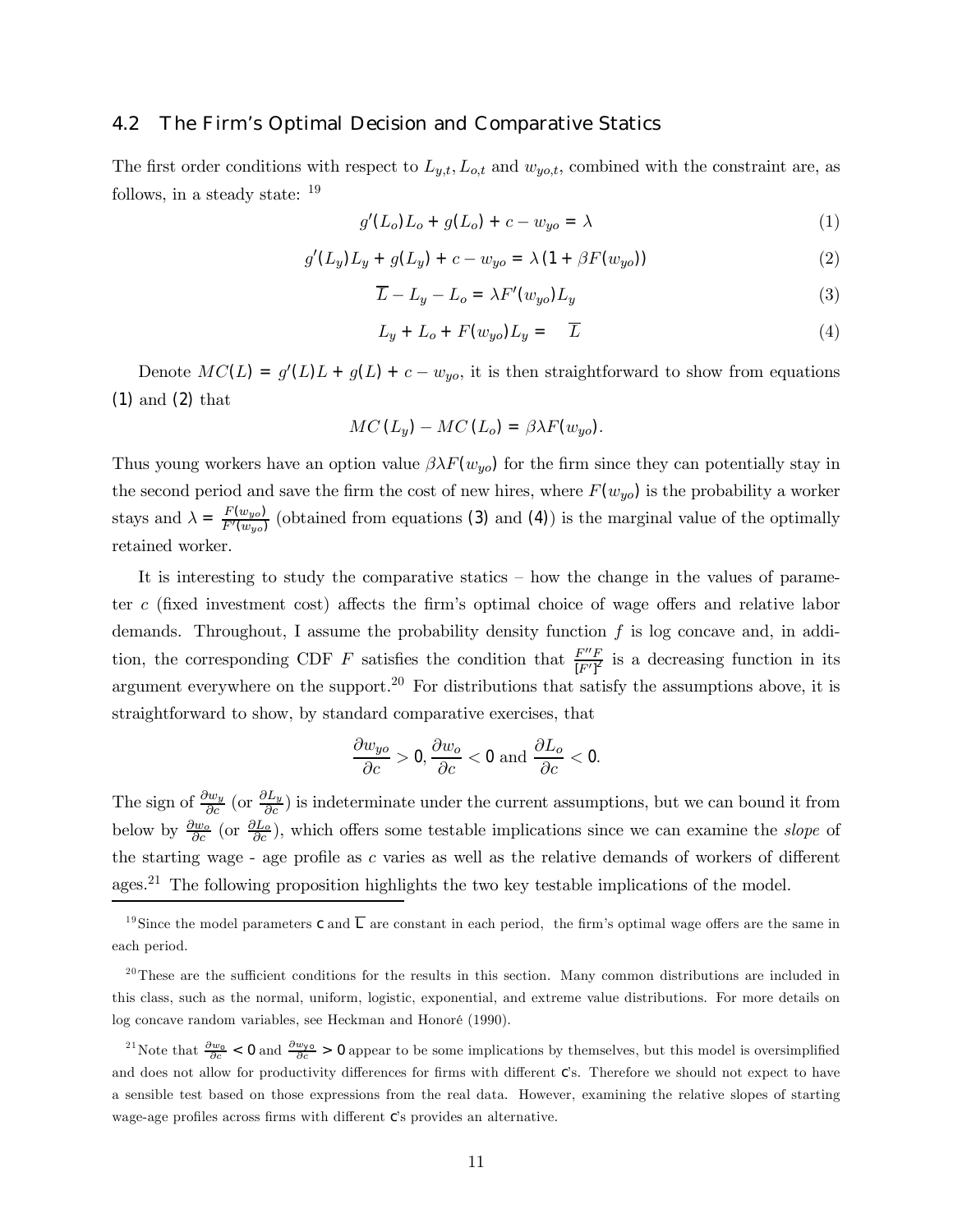Proposition 1 Assume the density f (.) is log-concave and the corresponding CDF satisfies  $\frac{F''(\cdot)F(\cdot)}{[F'(\cdot)]^2}$  $[F'(\cdot)]^2$ being a decreasing function in its argument. Then the following comparative statics results hold:

$$
\frac{\partial [L_y - L_o]}{\partial c} > 0 \tag{5}
$$

$$
\frac{\partial [w_y - w_o]}{\partial c} > 0 \tag{6}
$$

Proof: see appendix.

Intuitively, comparing two firms with different investment fixed costs  $c$ , the "new" old workers are the least attractive to the firm with large c. So the large c firm will demand fewer  $L<sub>o</sub>$  and pay lower  $w<sub>o</sub>$  than the small c firm. To maintain production each period (by assumption), the large c firm will either hire more young workers by paying them higher wages  $(L_y \uparrow \Leftrightarrow w_y \uparrow)$  or retain more old workers by paying higher wages  $(F(w_{yo}) \uparrow \Leftrightarrow w_{yo} \uparrow)$  or *both*. We have already shown that the firm will definitely increase  $w_{y0}$  in face of a bigger c, because losing trained employees incurs too high of a cost. Without imposing a specific distribution assumption, we do not know for sure whether  $w_y$  will increase or decrease (since  $w_{yo}$  already increases), but we do know that if it decreases, it will not exceed the decline of  $w<sub>o</sub>$  (equation (6)) since young workers are still more valuable than "new" old workers.

Another object of interest is the relative wage-tenure profile for firms with different c. Unfortunately, under the current assumptions, the mathematical expression for  $\frac{\partial [w_{yo}-w_y]}{\partial c}$ ´ is very complicated, and its value depends on specific distribution function. However, intuitively, if  $w_y$ increases, it is unlikely to increase more than  $w_{y0}$ , since as the fixed cost becomes very large, losing trained employees incurs too high a cost, thus the firm will retain more workers by paying them higher wages. For example, when the underlying wage offer follows a uniform distribution, we can easily prove that the wage-tenure profile becomes steeper as c increases. That is,

$$
\frac{\partial [w_{yo} - w_y]}{\partial c} > 0.
$$
 (7)

#### 4.3 Testable Implications

Since large firms have higher fixed costs  $c$  (either hiring or training), one immediate implication of this model is that large firms hire younger workers (equation (5)). This is consistent with the findings from section 3. More importantly, this model has additional testable predictions regarding large firms' wage structures: First, among the new hires, the starting wage  $-\alpha$  age-at-hire profiles are flatter in large firms (equation (6)). Second, the wage-tenure profile is likely to be steeper in large firms (equation (7)).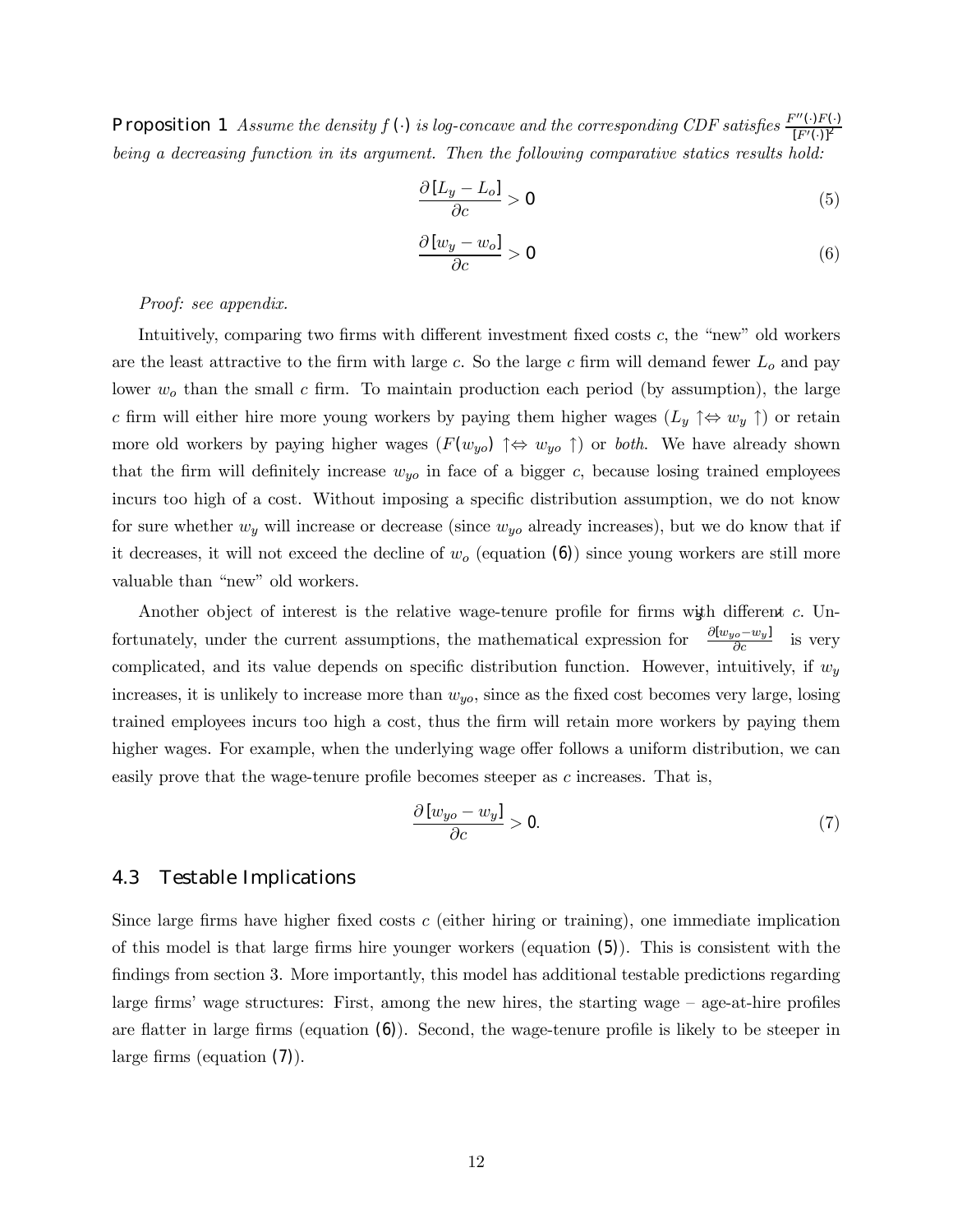# 5 More Empirical Results

#### 5.1 Wage-Age Profiles among New Hires

There are several ways to test the first implication that, among the new hires, large firms reward age or experience of a worker less than small firms  $do<sup>22</sup>$  First, I use a cross-sectional sample of newly hired (with tenure less than or equal to one year) white collar workers and run the following regression:

$$
\ln{wage} = \frac{X}{k} \gamma_k \cdot size_k + \frac{X}{k} \delta_k \cdot (size_k \cdot age) + \frac{X}{k} \lambda_k \cdot \frac{i}{size_k} \cdot age^{2^{\text{C}}} + X\beta + \varepsilon
$$

where k indexes the firm size groups and  $X$  includes the main effect of age, age-squared as well as other usual demographic variables such as education, gender, race, marital status, union, full time status, region, SMSA, major industries, and occupations.<sup>23</sup> Suppose the omitted firm size category is the smallest firms, then we would expect large firms to exhibit flatter wage-age profiles, that is, the slope difference  $(\delta_k + 2\lambda_k)$  is negative. I start with the original 4 size groups: firms with employees under 25, 25-99, 100-999 and 1000 or more. The estimated wage-age profiles are plotted in Figure  $5a^{24}$  The two largest size groups (with at least 100 employees) exhibit flatter slopes than the medium sized group (with 25-99 employees), but the smallest firms (with under 25 employees) also have a flat profile. Interestingly, those estimated profiles for the blue collar workers exhibit somewhat different pictures (see Appendix Figure  $1$ ) – the largest firms appear to have *steeper* profiles than the medium sized firms, while the smallest firms (under 25) again have a very flat profile. It therefore seems that the main difference in the relative slopes of the starting wage-age profiles between the two occupation groups is between the large and medium sized firms.<sup>25</sup> In the remaining empirical analysis of compensation structures, I therefore focus on firms with 25 or more employees. Since the estimates of the slopes for the two largest firm size groups are similar, in order to make the comparison easier, I group them together (labelled "large") and estimate the

 $2<sup>2</sup>$ As mentioned earlier, the test is relevant for the relative slopes, instead of levels, of the starting wage-age profiles across firms, since productivity differences across firms were abstracted from the model.

 $^{23}$ Despite the narrowly defined new hires (tenure equals zero or one year), a tenure variable is included in the regression. As expected, it is not statistically significantly different from zero.

 $24$ The numerical estimates are reported in Appendix Table 1.

 $^{25}$  Note that the smallest firm group (with under 25 workers) often have only a few employees and many of them might be family businesses. As a result, they might behave differently, especially in hiring and compensation decisions from what is considered in the framework. In addition, we lack good information on the training incidence and costs for the smallest firms. For example, the BLS SEPT95 data only cover private establishments with 50 or more employees. Educational Quality of Workforce - National Employer Survey (EQW-NES) data used in Lynch and Black (1995) only cover private establishments with 20 or more employees.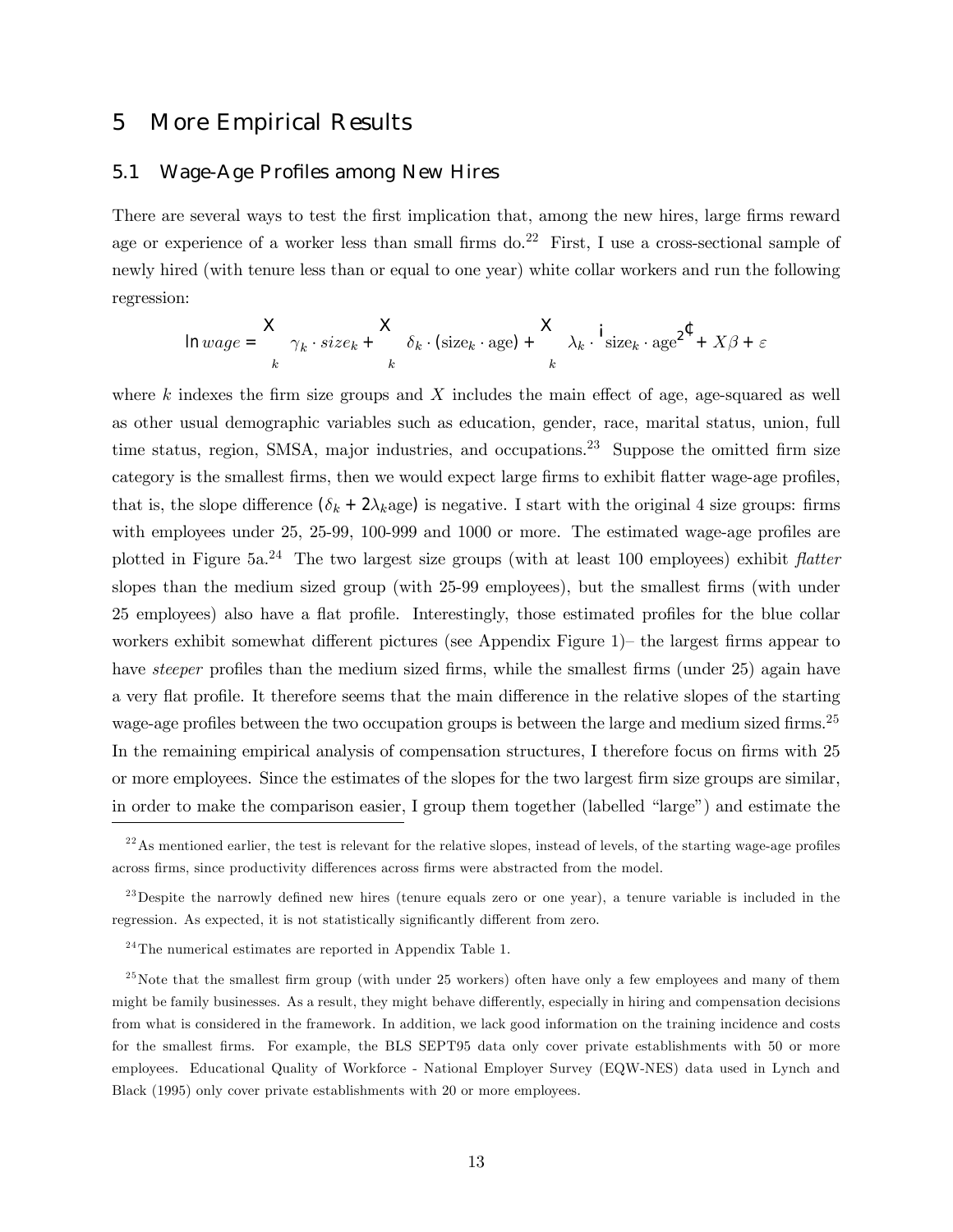following regression

$$
\ln{wage} = \gamma \cdot large + \delta \cdot (large \cdot age) + \lambda \cdot \frac{1}{\ell} large \cdot age^2 + X\beta + \varepsilon
$$

where the omitted category is firms with number of employees 25-99. Estimates are reported in column 1 of Table 4. The coefficients on the interactions of large firm and age and age-squared are jointly significantly different from zero (with p-value equal 0.0028).<sup>26</sup> In order to see the slope difference better, I plot the estimated slope difference at each age level  $(\delta + 2\lambda$ age) along with standard errors in Figure 5b. There we see that the difference in slopes between these two groups becomes significantly bigger after around age 35.

It is striking to note, from the graph, that newly hired workers aged 50 years or older seem to be paid less in large firms than in small firms, which suggests that large firms dislike hiring new old workers and therefore offer them relatively low wages.<sup>27</sup> Of course, the estimation of the profiles has imposed a quadratic functional form and may therefore give misleading results. To investigate this possibility, I experiment with more flexible specifications. For example, we can compute the wage-size difference (adjusted for usual demographic variables) for 5-year age intervals. If the wageage profile is flatter in large firms than in small firms, we would expect to see the wage differences between large and small firms decrease as workers' ages increase. Specifically, I estimate

$$
\ln{wage} = \frac{X}{t} \phi_t \cdot (age_t \cdot large) + X\beta + \varepsilon \tag{8}
$$

where  $age<sub>t</sub>'s$  are indicators for 5-year age intervals and X includes  $age<sub>t</sub>$  indicators as well as other demographics. We would expect to see  $\phi_1 > \phi_2 > ... > \phi_T$ . In this case, age<sub>t</sub> includes 7 indicator variables for 5-year age intervals from age 20 to 55 and an 8th indicator for age 55 or above. Estimates of  $\phi_t$  are reported in column 3 of Table 4. Among the newly hired white collar workers, those hired between age 20 and 35 have higher wages compared to their counterparts in small firms to start with (the premium is approximately 10%). The most striking thing in this table is that this size-wage effect disappears for workers who are over 35 years old and even becomes negative for those aged 50 years or older. This suggests that large firms do act strategically in their hiring practices and differentiate between young and old workers in their compensation structures.<sup>28</sup>

 $^{26}$ Results of a more restrictive linear specification are reported in column 2 of Table 4. Again, large firms are found to have flatter starting wage-age profiles: the coefficient on the interaction of large firm and age is negative and significant (-0.003 with S.E. 0.001).

 $^{27}$ I note that large firms often offer better benefits, which are not captured by the simple wage measure.

 $^{28}$ Note that this pattern does not hold for the blue collar workers (see Appendix Figure 1). This may be because for blue collar occupations, there is not much firm size variation in fixed costs of firm-specific training (especially formal training) and workersí experiences are rewarded more. Again this corresponds well to the finding in Haber et al (1988) that suggested a bigger gap in training investments between large and small employers at a higher skill level (Oi and Idson (1999)).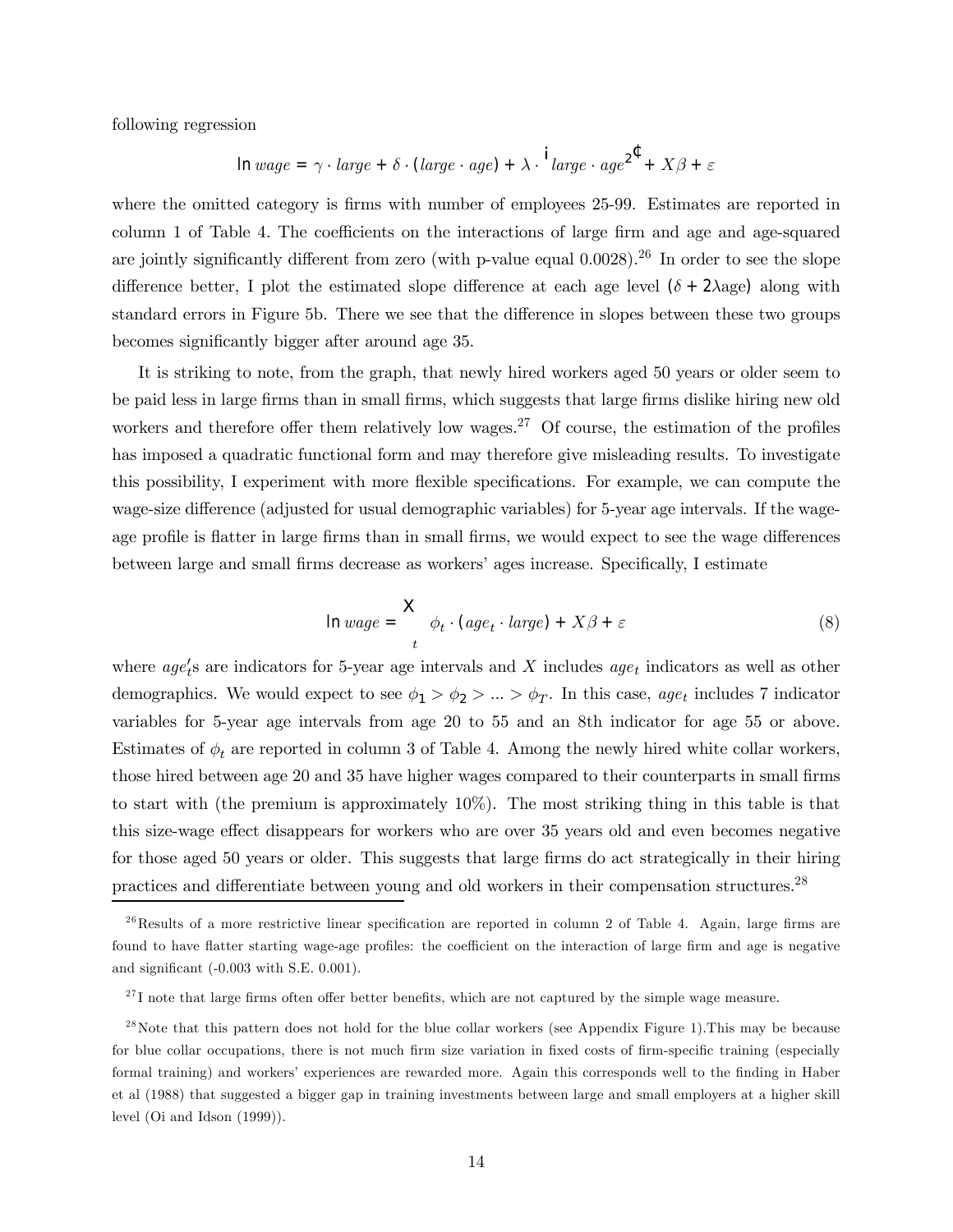#### 5.2 Wage-Tenure Profiles

Firm-specific human capital investment theory would also suggest that large firms have steeper tenure profiles. I estimate a cross-sectional regression

$$
\ln{wage} = \frac{X}{k} \gamma_k \cdot size_k + \frac{X}{k} \delta_k \cdot (size_k \cdot tenure) + \frac{X}{k} \lambda_k \cdot \frac{1}{size_k} \cdot tenure^{2^{\text{C}}} + X\beta + \varepsilon \qquad (9)
$$

where  $X$  includes tenure and other demographics variables. We would expect to see steeper tenure profiles in large firms, that is, the slope difference  $(\delta_k + 2\lambda_k \text{tenure})$  is positive. Here the three size indicators are for firms 25-99, 100-999 and 1000 or more, respectively. The omitted category is firms with under 25 employees. Results are reported in Table 5 and estimated profiles are plotted in Figure 6. Using the white collar sample, the coefficients  $\delta_k$  and  $\lambda_k$ ,  $k = 1, 2, 3$ , are jointly significantly different from zero (p-value  $= 0.000$ ). In Figure 6, we see that the estimated wagetenure profiles are the steepest for the largest firms and the flattest for the smallest firms.<sup>29</sup> If, to be consistent with my previous analysis of the starting wage-age relationship, we only focus on firms with at least 25 employees, the slopes of the top three profiles do not seem very different, although statistically the joint hypothesis of equality of coefficients on the interaction terms across firm sizes is rejected at the conventional levels (p-value=0.001). Overall, I take the evidence for steeper wage-tenure profile in large firms as mixed, especially if we do not consider firms with under 25 employees.30

It is interesting to note that there is little statistically significant difference in tenure profiles but there is difference in starting wage-age profiles across firms. This suggests that jobs in large firms are good to start with, which is, for example, in the same spirit of Abraham and Farber (1987) who find that workers in long jobs earn more throughout.

#### 5.3 Training Investments and Industries

I have empirically established a relationship between training investments and workers' hiring ages across firms of different sizes. Specifically, large firms invest more in worker's human capital and hire younger workers. This raises a natural question as to whether this is only a firm size issue or is a

 $^{29}$ Using a more restrictive linear specification in column (2) of Table 5, the estimated coefficients on the interactions of tenure and size indicators for firms 25-99, firms 100-999 and firms 1000+ are: 0.002 (S.E.=0.001), 0,002 (S.E.=0.001) and 0.004 (S.E.=0.001), respectively. But we cannot reject the null hypothesis that they are not different from each other (p-value=0.124).

 $30Brown$  and Medoff (1989), using CPS May 1979 data but with a continuous measure of firm size, found a similar pattern: "the estimated coefficients of the interaction terms were sometimes nontrivial, although as often as not they were statistically insignificant." Cross-sectional data often, but not always, reveal steeper tenure profiles for larger employers in U.S. For example, Pearce (1990) found that wage-tenure profiles are steeper in larger establishments for the non-unionized plants, but flatter for unionized ones. Panel data results are more mixed.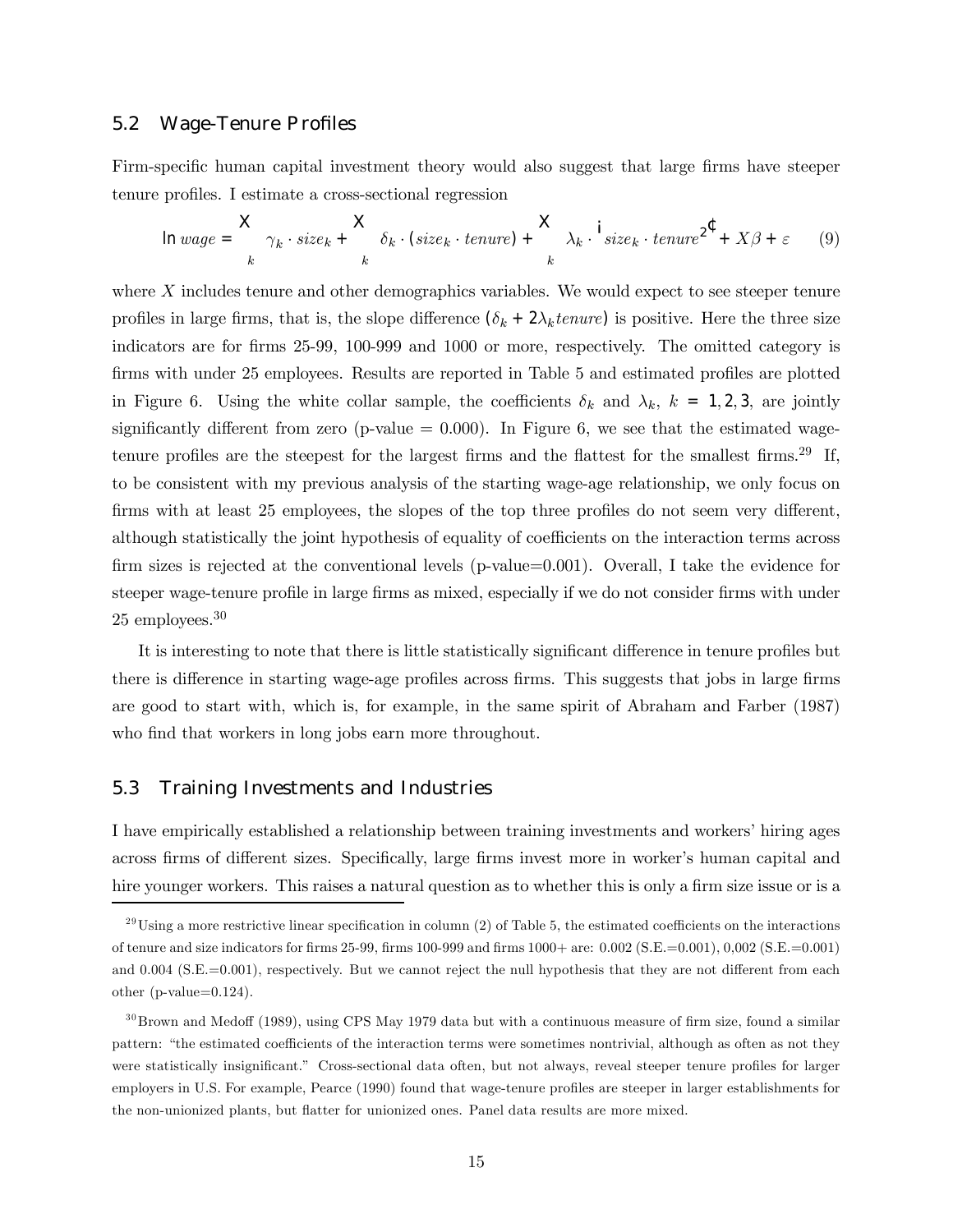more general relationship between investments and hiring ages. For example, if training investments vary by industry, will we observe that high-training industries also hire younger workers?

In the CPS data, there is some variation in age-at-hire across industries (at the one-digit level).<sup>31</sup> Column 1 in Appendix Table 2 reports (tenure-adjusted) industry deviations of mean age-at-hire from the employment weighted overall average. For example, at hiring, white collar workers in the transportation, utility and communication industry (TUC) were about 1.5 years younger than average, while workers in the trade and construction sector were about 0.5 to 0.8 years older than average.32

Interestingly, in the SEPT95, the selected training expenditures (direct and indirect costs) per employee are the highest in the TUC sector and are the lowest in the trade and construction sector. To have a clear look at the relationship between the training investments and age-at-hire, Figure 7a plots the industry deviation of selected training investment costs per employee from the overall average against the industry deviation of mean age-at-hire from the overall average. There appears to be a negative relationship between the training costs and age-at-hire, that is, the high training investment industries are also those hiring younger workers. <sup>33</sup>

# 6 Discussion of Other Theories

Although a simple firm-specific human capital investment theory can account for the empirical regularity of large firms' propensity to hire younger workers, there may be other explanations. In this section, I discuss some of these alternative theories. As will become clear, not all of them can also explain the compensation structures established empirically in the previous section.

### 6.1 Delayed Payment Theory

 $31$  I use all workers instead of newly hired samples to study industry variations since a larger sample is needed to carry out any sensible analysis.

<sup>32</sup> Columns 2 through 5 show a similar pattern, where instead of industry deviation of mean age-at-hire, I report the industry deviation of the fraction of workers hired at different age ranges from the industry mean. Again, the TUC sector possesses a higher fraction (9% more) of white collar workers who were hired in their 20s than the overall average, and a lower fraction of those hired at an older age. In contrast, the retail sector possesses a lower fraction of workers who were hired in their 20s or 30s than the overall average, and a higher fraction of those hired over 50.

 $33$ Figure 7b plots the same cost variations as y-axis, but the x-axis is the industry deviation of the fraction of workers hired at different age ranges from the overall average. As can be seen from the graph, there is clearly a positive relationship between the investments and the percentage of workers hired young (in their 20s) and a negative one between investments and percentage of workers hired old ( 50 or older).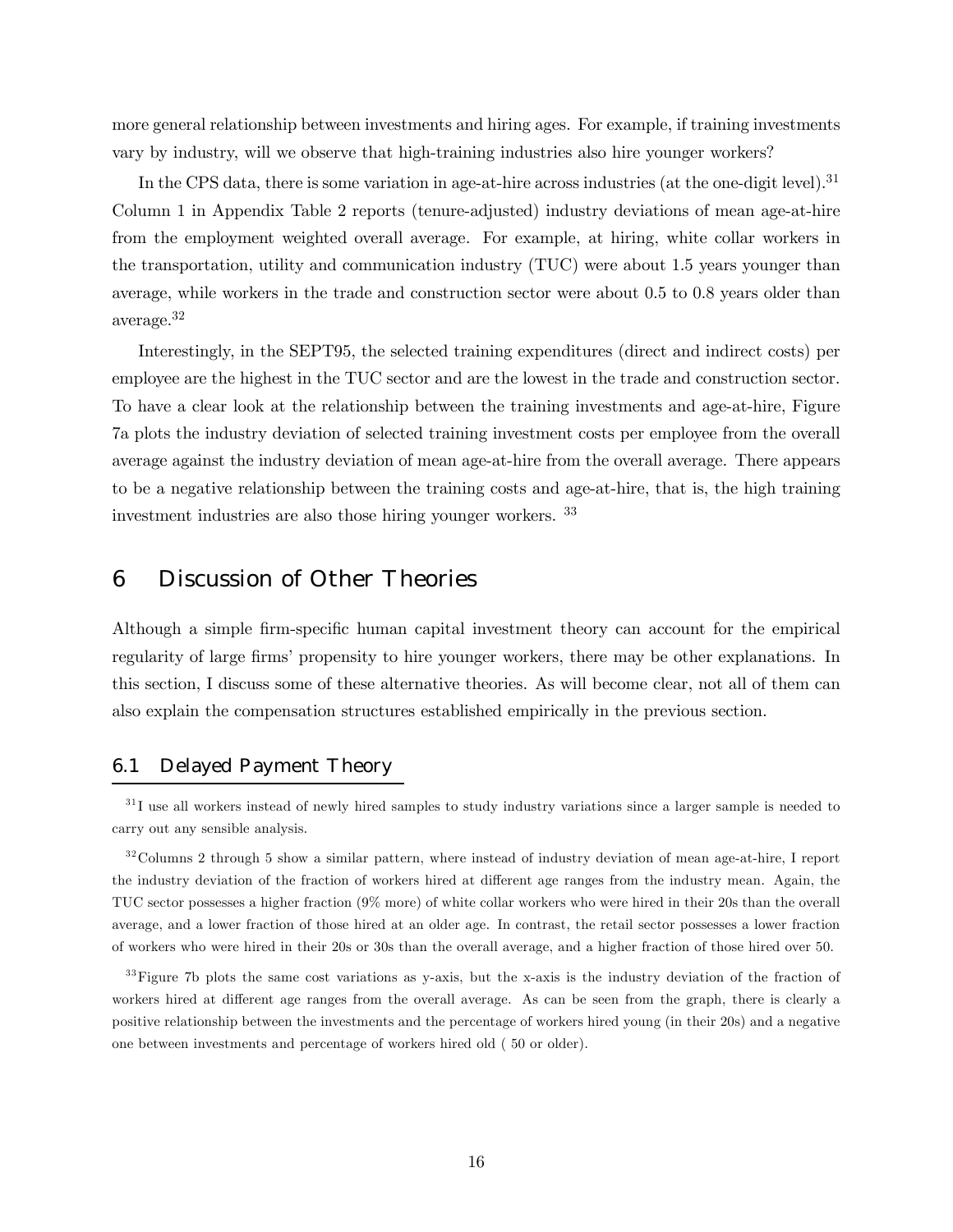In fact, any explanation based on some kind of fixed employment costs can generate the prediction that firms prefer to hire young workers. For example, Hutchens (1986) argued that the fixed costs associated with implementation of a delayed payment contract (Lazear 1979, 1981) can also imply a firmís need for a long-term employment relationship and its propensity to hire younger workers. One immediate extension of that theory could be that if large firms are more likely to use delayed payment schedules (say, because of greater monitoring difficulties), then they would also prefer to hire younger workers. Note that without a reliable measure of a worker's productivity, it is very difficult, if not impossible, to distinguish the delayed payment model and the firm-specific human capital investment model, since with some modification, these two models can generate similar predictions, as also recognized in Hutchens (1986).34

However, the delayed payment schedule theory alone cannot explain why large firms pay more even at the beginning of an employment relationship. If anything, we would expect to see a lower starting wage in large firms since they need to back-load compensation. In contrast, the firmspecific human capital investment theory coupled with employee search can rationalize the initial high wages as part of the large firm's strategy to attract new employees.<sup>35</sup>

#### 6.2 General Training

If large firms are more efficient at providing general training than small firms and younger workers need more training than older workers, then in a general equilibrium model, there will be "sorting" such that younger workers are hired into large firms and older ones are hired into small firms.

<sup>&</sup>lt;sup>34</sup>A recent paper by Heywood, Ho, and Wei (1999), using a 1996 survey of Hong Kong establishments designed to identify hiring and employment patterns by a worker's age, shows that many Hong Kong firms employ older workers but do not hire older workers. Following the approach by Hutchens, but with a different definition of "older" worker (35 instead of 55 years old), they create an establishment "opportunity index" which is just the ratio of the share of recent hires comprised of older workers to the share of all employees comprised of older workers. Then they regress this index against a list of independent variables, including tenure, pension, broad occupation and industry dummies and establishment size. In general, they find that more skilled jobs, longer tenure, and the presence of a pension are associated with a lower likelihood of hiring older workers. They take these as evidence in support of the firm specific investment and delayed payment theory. Note, however, they do not find this opportunity index to vary by establishment size in their sample.

 $35$  In addition, even if large firms are indeed more likely to use delayed payment, the extension that they will prefer to hire younger workers does not necessarily hold. To see this, note that Hutchens' argument for firms' desire to have a long term employment relationship was crucially based upon the assumption that there were fixed costs associated with the implementation of the delayed payment schedule because of the possibility of firm cheating. In his model formulation, the fixed costs positively depend on the probability of firm cheating. If we expect smaller probabilities of cheating or reneging by large firms (say due to reputation concerns), then the fixed costs associated with implementing the delayed payment contracts would be lower for large firms, and therefore they would not necessarily be more likely to hire younger workers.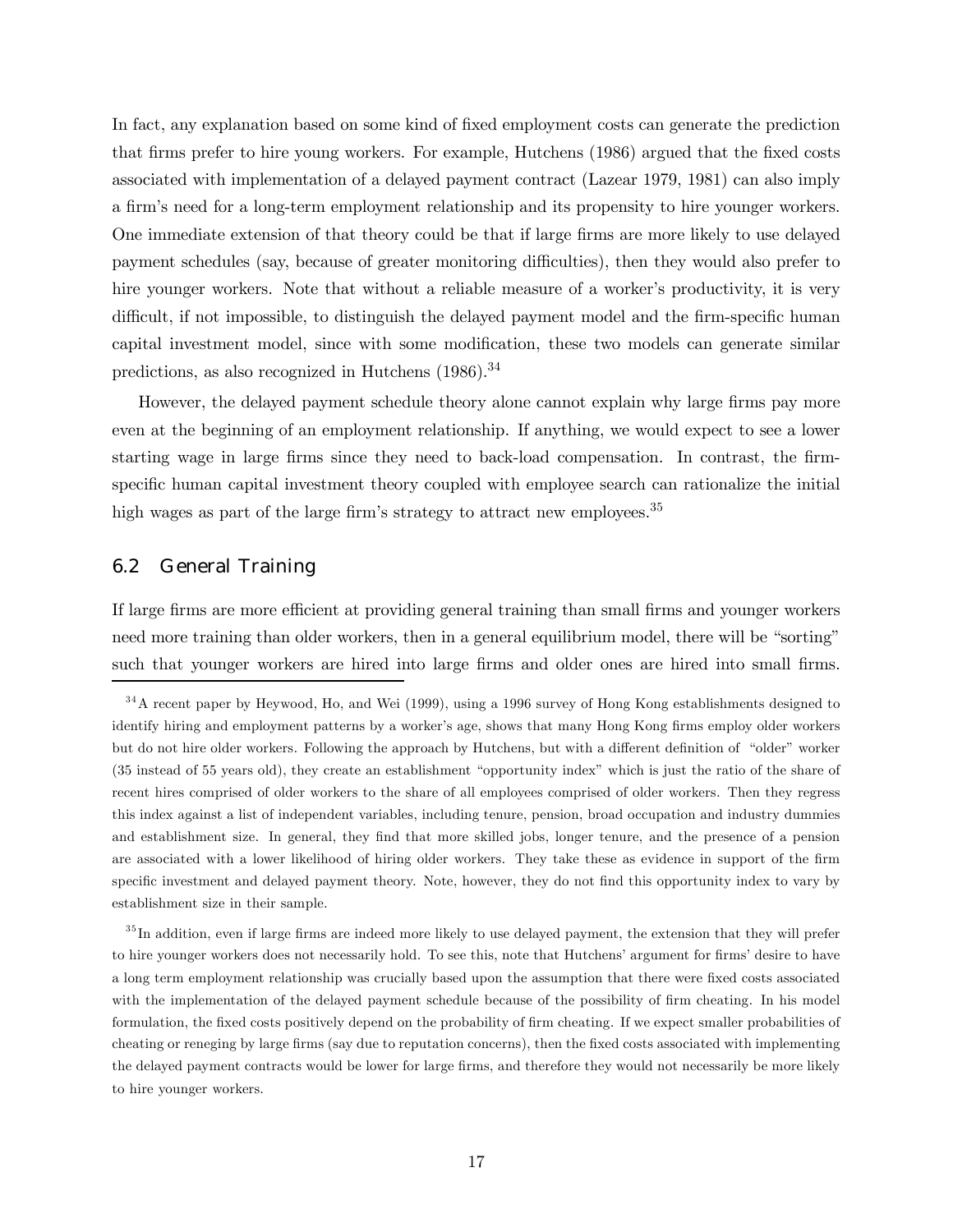This model is consistent with the hiring age pattern but it cannot explain why large firms actually pay more to the young workers if the training is general. In addition, there is evidence that a larger fraction of the human capital investments made by large firms is firm-specific. For example, Haber et al (1988) found that the ratio of on-site to off-site training is higher in larger firms. Hill (1988) also found larger establishments are more likely to provide training that is useful at that firm (Brown, Hamilton and Medoff (1990, pp. 55)).

#### 6.3 Technology and Learning

Recently, there have been reports in the popular press that workers (especially white collar workers) lost jobs as they reached 40 years old and were replaced by younger workers.<sup>36</sup> One reason, as argued, is that young workers are more willing or more able to learn up-to-date technology. If labor productivity in large firms is more sensitive to workers' ability and willingness to learn new skills because of higher technology use, then those firms would prefer to hire young workers. Note this possibility does not in any way contradict the firm investment theory, in fact they are complementary. If large firms are more technology sensitive, then they might need to invest more in workers and therefore hire younger workers. For example, Lynch and Black (1995) found that establishments that have an R&D (Research and Development) center are more likely to provide training. <sup>37</sup>

Ideally, if we had firm-level data on firms' technology use and their hiring age pattern, then we would be able to test this hypothesis directly. In reality, such information is seldom available. However, we can use some proxy for technology intensity, such as R&D expenditures.<sup>38</sup> The COMPUSTAT data set contains financial information on more than 7500 corporations in the U.S. since 1976, including R&D expenditures. One advantage of using this data set is that it covers firms in all sectors, both manufacturing and others, while some other data sources mainly have R&D information for the manufacturing sector. It also has information on firm size (measured by sales, assets or number of employees). Using the data from the annual data files from 1979, 1983, 1988, and 1993, I find that larger firms do spend more on R&D. Even within industry, 100 more employees are associated with 0.6 million dollars more in R&D expenditures. This is consistent with the idea that large firms are more technology intensive and value young workers more than small firms.

It should be pointed out that this data set covers mostly large firms (75% of the firms in the

 $36$ See Munk (1999).

 $37$  Note the assumption that young workers have higher learning ability and large firms are more technology sensitive can explain why large firms hire younger workers, but this assumption per se explains little of why large firms also want to retain those workers as they age.

<sup>&</sup>lt;sup>38</sup>Examples of using R&D as a proxy measure for technology intensity include Autor, Katz and Krueger (1998).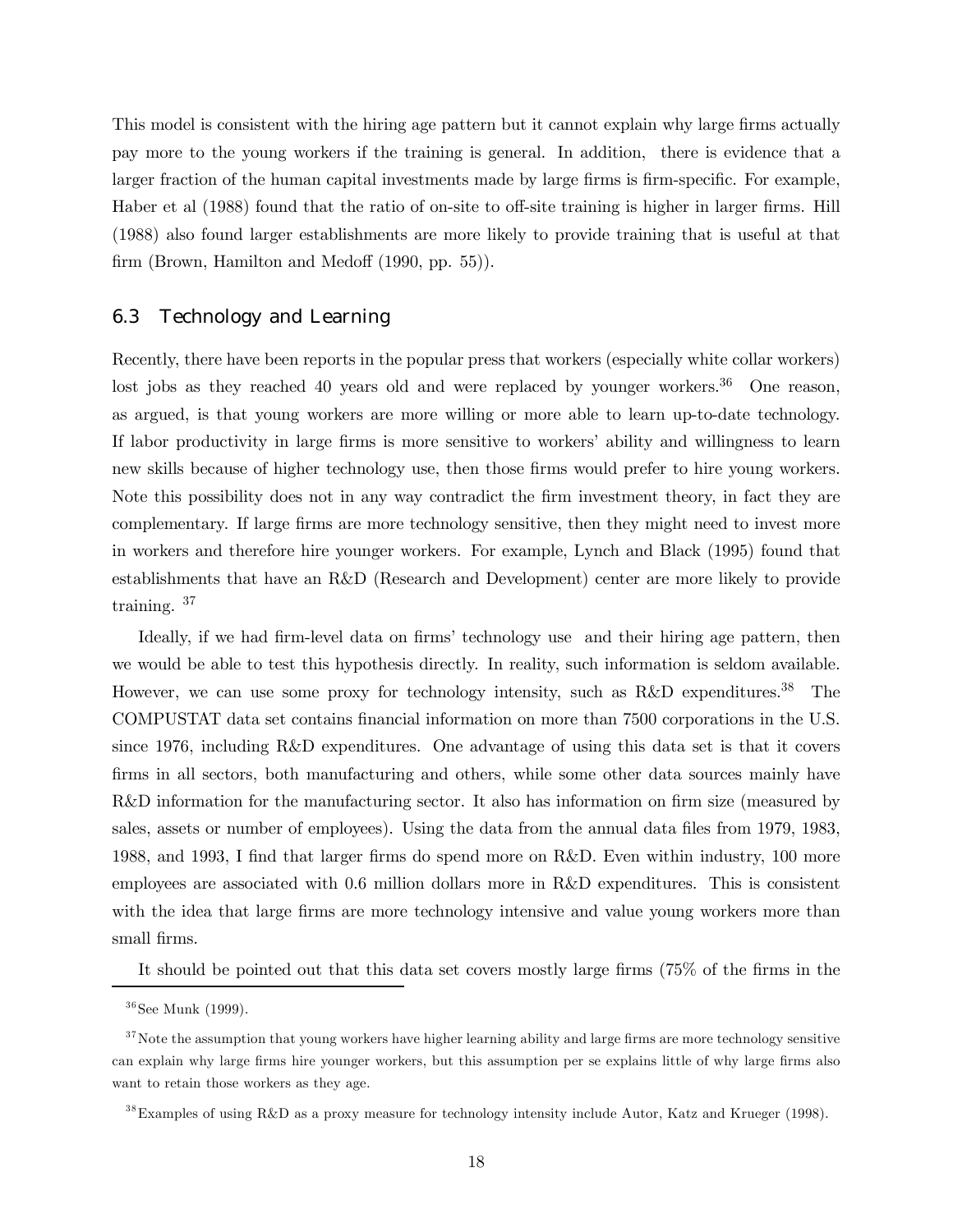sample have number of employees 100 or more), so there is less firm size variation. However, I can investigate whether there are variations in R&D expenditures across industries.<sup>39</sup> The coefficients on the industry indicator variables are jointly statistically significant in an R&D expenditure regression.<sup>40</sup> Then I examine the relationship between R&D and age-at-hire to see whether industries that spend more on R&D are also those that hire younger workers. Figure 8a just shows that, where the x-axis is the same as in Figure  $7a -$  the industry deviation of mean age-at-hire from the overall average, and the y-axis is the industry deviation of R&D expenditures (in thousand dollars) from the overall average. A similar pattern emerges: industries that spend more on R&D (transportation, utility and communication (TUC) and manufacturing) are also those hiring younger workers.41 Although this is far from a perfect test due to limitations of the data, it does suggest that firms or industries that emphasize more technology development prefer to hire younger workers.<sup>42</sup> Of course, as pointed out earlier, this does not in any way contradict the firm-specific human capital investment theory since technology intensity and need to train are complementary.

# 7 Conclusion

Motivated by the desire to better understand the firm size-wage premium puzzle, I examine one possible explanation, namely the firm-specific human capital investment theory. Due to data limitations, I can not directly test this theory by controlling for training and productivity in the wage regression. However, I can test other implications of this theory regarding large firms' hiring behaviors and the accompanying compensation structures. If large firms invest more in firm-specific human capital than small firms, and the investments are fixed costs regardless of the employment duration, then large firms would prefer to hire younger workers to minimize costs. This is because younger workers can potentially work longer before they retire and hence allow for a longer period for firms to recoup their investments. A simple model incorporating firm-specific human capital investment and employee search theory is advanced, which can not only account for large firms' propensity to hire younger workers, but also has some testable implications for their compensa-

<sup>&</sup>lt;sup>39</sup>The Standard Industry Code (SIC) in the COMPUSTAT is matched to the Census Industry Code (CIC) in the CPS.

 $^{40}$ The p-value for the F-test that coefficients on the industry indicator variables are jointly zero is 0.0000. The same results are obtained when I add firm size variables (either number of employees or market value).

 $41$  Figure 8b plots a similar graph where the y-axis is the same as in Figure 8a, but the x-axis is the industry deviation of the fraction of workers hired at different age ranges from the industry mean. A similar picture appears: for example, the TUC sector has the highest R&D expenditures, and it has the highest fraction of workers hired in their 20s and the lowest fraction of those hired over age 40.

 $^{42}$ It is also interesting to note that Oi and Idson (1999) find that the size-wage effects are larger in TUC and manufacturing than in retail and service sectors.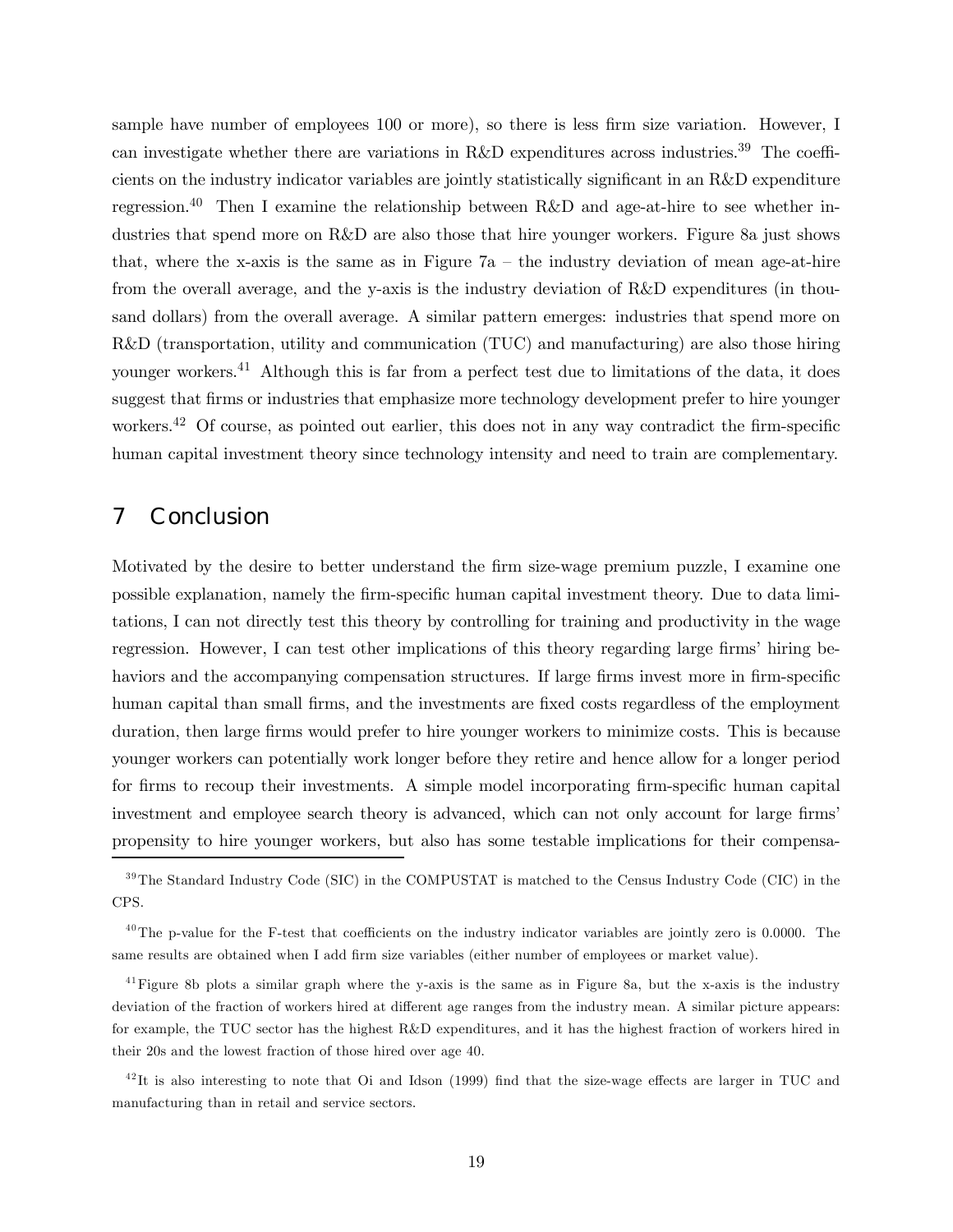tion structures. Specifically, within the employee search framework, since young workers are more valuable to large firms than to small firms, large firms would offer young workers higher starting wages than small firms to attract them and after hiring, they would continue to pay high wages to retain trained workers. Therefore overall, workers in large firms will be hired younger, be paid more *throughout* the employment relationship, and stay longer.

Using 4 years of data from the Benefits Supplement to the CPS, I find that large firms appear to hire younger workers, especially for white collar occupations, for which training investments are more likely to vary by firm size. I also find that, among the new hires, the starting wage-age profiles are flatter in large firms (with 100 or more employees) than small firms (with 25-99 employees), which suggests that large firms do act strategically in their hiring practices and compensation structures to attract young workers by reward them more relative to small firms. More interestingly, the firm size-wage premium between those two size groups disappears for newly hired white collar workers aged 35 or older. There is also limited evidence suggesting that large firms offer steeper wage-tenure profiles than small firms. Finally, I also present limited evidence that industries that invest more in training appear to hire younger workers.

As a final remark, although I have not presented a direct test of the competing explanations for the firm size-wage premium, this paper helps shed some light on this issue by providing some new evidence of large firms' different hiring behaviors and the accompanying compensation structures. It seems fruitful for future research to devote more attention to learning about large firms' behaviors in aspects other than just wage levels in order to better understand the size-wage premium. Ideally, we can learn more from the employer and employee matched data (e.g. Abowd and Kramarz (1999) and references therein).

# 8 Appendix: Proof of Proposition 1

Proof:

Note that the two inequalities are equivalent in the current setting because of the one-to-one correspondence between L and w:  $L = F(w)$  where  $F(\cdot)$  is a CDF (hence increasing function). So it suffices to show the first inequality holds.

First note log-concavity of the density f implies log-concavity of the distribution F (Heckman and Honoré (1990)), which in turns implies  $\lambda = \frac{F}{F'}$  is an increase function in its argument. Therefore we have  $\frac{\partial [MC_y - MC_o]}{\partial w_{yo}} = \frac{\partial \lambda F(w_{yo})}{\partial w_{yo}} > 0$ , which, combined with  $\frac{\partial w_{yo}}{\partial c} > 0$ , implies  $\frac{\partial [MC_y - MC_o]}{\partial c} = \frac{\partial [MC_y - MC_o]}{\partial w_{yo}} \cdot \frac{\partial w_{yo}}{\partial c} > 0$ . This says, as c increases, the difference in marginal costs of hiring a young and old worker also increases. Under the assumptions above, it is straightforward to show that  $MC(L) \equiv g'(L)L + g(L) + c - w_{yo}$  is an increasing and convex function in L.

Case  $1: \frac{\partial L_y}{\partial c} > 0$ .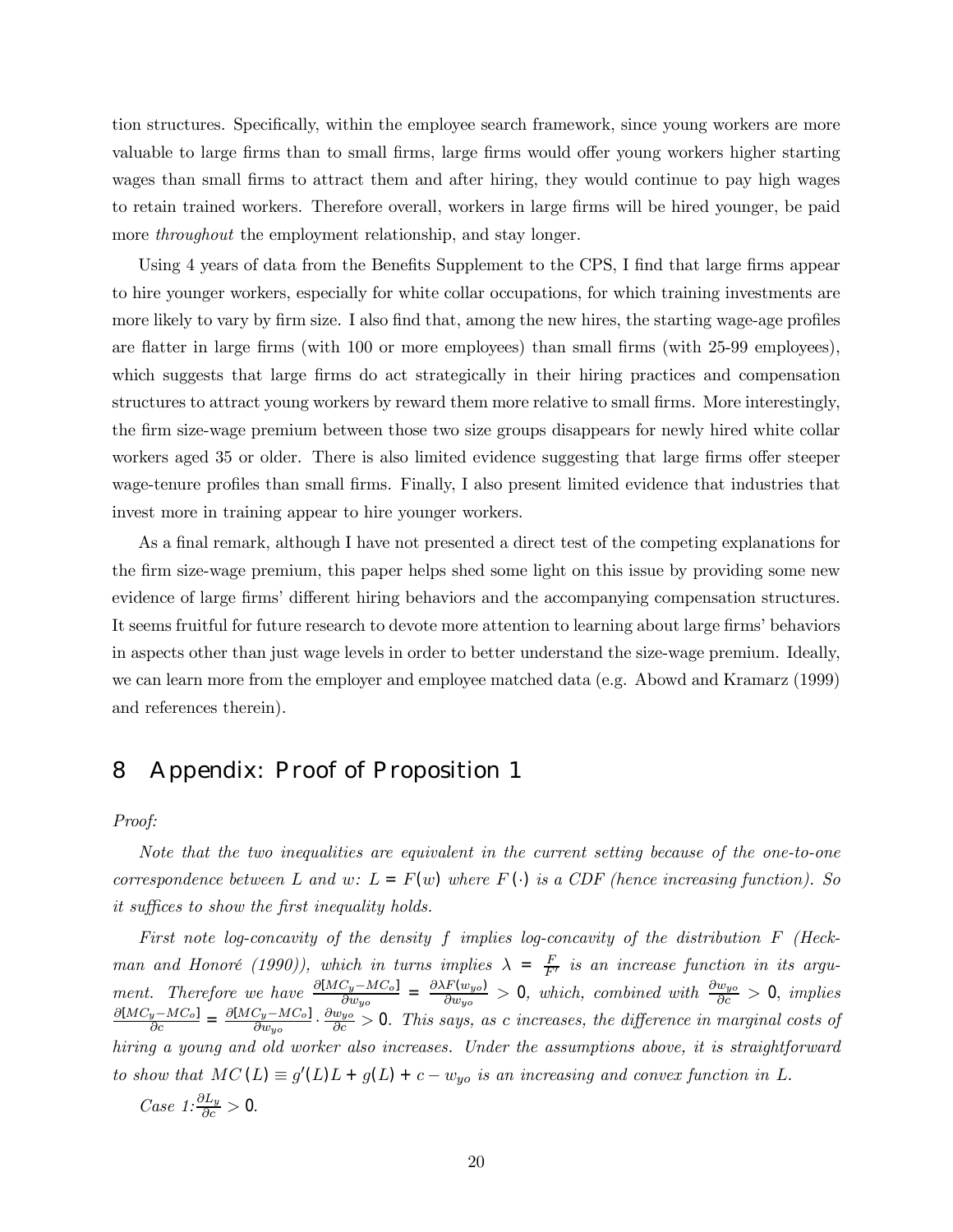Since we have already shown  $\frac{\partial L_o}{\partial c} < 0$ , inequality (5) immediately follows.

Case 2:  $\frac{\partial L_y}{\partial c} < 0$ .

Note  $\frac{\partial [MC_y - MC_o]}{\partial c}$  =  $MC'(L_y^*) \cdot \frac{\partial L_y^*}{\partial c} - MC'(L_o^*) \cdot \frac{\partial L_o^*}{\partial c} > 0$  and  $L_y^* > L_o^*$  where "\*" indicates equilibrium level.

Since  $MC'(L)$  is positive and increasing in L, we have  $MC'(L_y^*) > MC'(L_o^*) > 0$ , so it immediately follows that  $\frac{\partial L_y^*}{\partial c} > \frac{\partial L_o^*}{\partial c}$  $Q.E.D.$ 

# **References**

- [1] Abowd, J., and F. Kramarz (1999): "The Analysis of Labor Markets Using Matched Employer-Employee Data," in *Handbook of Labor Economics*, ed. by Ashenfelter, O. and D. Card, Vol. 3B, Elsevier, North-Holland.
- [2] Abraham, K., and H. Farber (1987): "Job Duration, Seniority, and Earnings." American Economic Review, Vol. 77, No. 3.
- [3] Antos, J. (1981): "Wages and Compensation of White Collar Workers." Working Paper No. 123. Washington, D.C.: Bureau of Labor Statistics.
- [4] Atrostic, B. (1983): "Alternative Pay Measures and Labor Market Differentials." Working Paper No. 127. Washington, D.C.: Bureau of Labor Statistics.
- [5] Autor, D., L. Katz, and A. Krueger (1998): "Computing Inequality: Have Computers Changed the Labor Market?" *Quarterly Journal of Economics*, Vol. 113, No. 4.
- [6] Barron, J., D. Black, and M. Lowenstein (1987): "Employer Size: The Implications for Search, Training, Capital Investment, Starting Wages and Wage Growth." Journal of Labor Economics, Vol. 5, No. 1.
- [7] Bishop, J.  $(1985)$ : "The Magnitude and Determinance of On-the-job Training." In Training and Human Capital Formation, ed. by J. Bishop, K. Hollenbeck, S. Kang, and R. Willhe. Columbus: National Center for Research in Vocational Education, Ohio State University.
- [8] Brown, C., and J. Medoff (1989): "The Employer Size-Wage Effect." Journal of Political Economy, Vol. 97, No. 5
- [9] Brown, C., J. Hamilton, and J. Medoff (1990): "*Employers Large and Small.*" Cambridge, Massachusetts: Harvard University Press.
- [10] Freeman, R. (1981): "The Effect of Unionism on Fringe Benefits." Industrial and Labor Relations Review, Vol. 34, No. 4.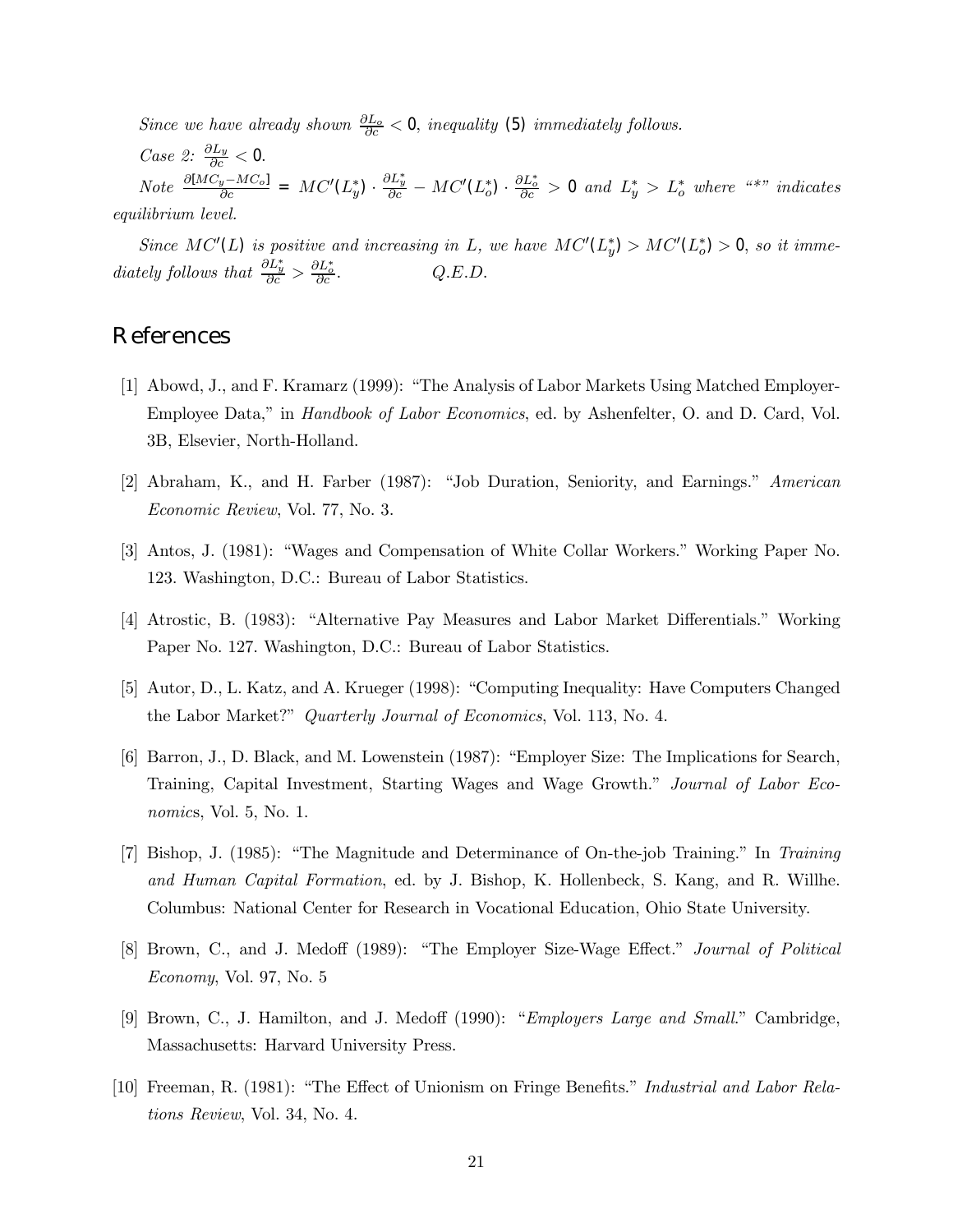- [11] Haber, S. (1988): "Participation in Industrial Training Programs." Survey of Income and Program Participation Working Paper, No. 8813, Washington, D.C.: Census Bureau.
- [12] Haber, S., J. Cordes and J., Barth (1988): "Employment and Training Opportunities in Small and Large Firms." Report prepared for the U.S. Small Business Administration, Office of Advocacy.
- [13] Heckman, J. and B. Honoré (1990): "The Empirical Content of the Roy Model." Econometrica, Vol. 58, No. 5.
- [14] Heywood, J., L. Ho, and X. Wei, (1999): "The Determinants of Hiring Older Workers: Evidence from Hong Kong." *Industrial and Labor Relations Review*, Vol. 52, No. 3.
- [15] Hill, E.(1988): "Effects of Post-Secondary Technical Education on the Job." Manuscript, Pennsylvania State University.
- [16] Hutchens, R. (1986): "Delayed Payment Contracts and a Firm's Propensity to Hire Older Workers.î Journal of Labor Economics, Vol. 4, No. 4.
- [17] Lazear, E. (1979): "Why Is There Mandatory Retirement?" Journal of Political Economy, Vol. 87, No. 6.
- [18] Lazear, E. (1981): "Agency, Earnings Profile, Productivity, and Hours Restrictions." American Economic Review, Vol. 71. No. 4.
- [19] Lester, R (1967): "Pay Differentials by Size of Establishment." Industrial Relations, Vol. 7, No. 1.
- [20] Lynch, L, and S. Black (1995): "Beyond the Incidence of Training: Evidence from a national Employers Survey.î NBER Working Paper, No. 5231.
- [21] Mellow, W. (1982): "Employer Size and Wages." Review of Economics and Statistics, Vol. 64, No. 3.
- [22] Munk, N  $(1999)$ : "Finished at  $40$ ?" Fortune, February 1, 1999.
- [23] Oi, W. and T. Idson (1999): "Firm Size and Wages." in Handbook of Labor Economics, ed. by Ashenfelter, O. and D. Card, Vol. 3B, Elsevier, North-Holland.
- [24] Pearce, J. (1990): "Specific Training, Unions, and Relationship between Employer Size and Wages." *Journal of Labor Economics*, Vol. 8, No. 2.
- [25] Silverman, B. (1986): Density Estimation for Statistics and Data Analysis. London: Chapman & Hall.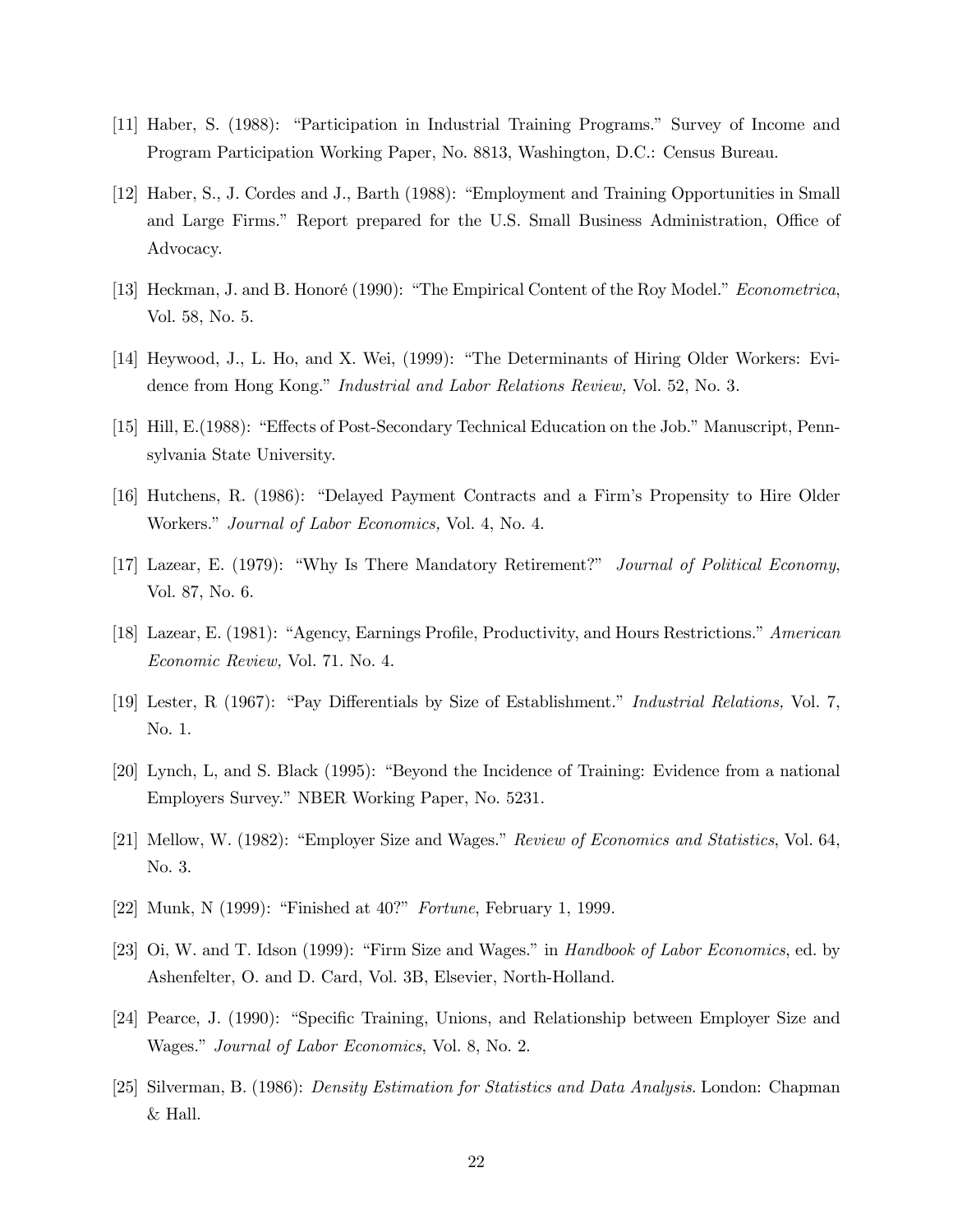[26] Weiss, A., and H. Landau (1984): "Wages, Hiring Standards, and Firm Size." Journal of Labor Economics, Vol. 2, No. 4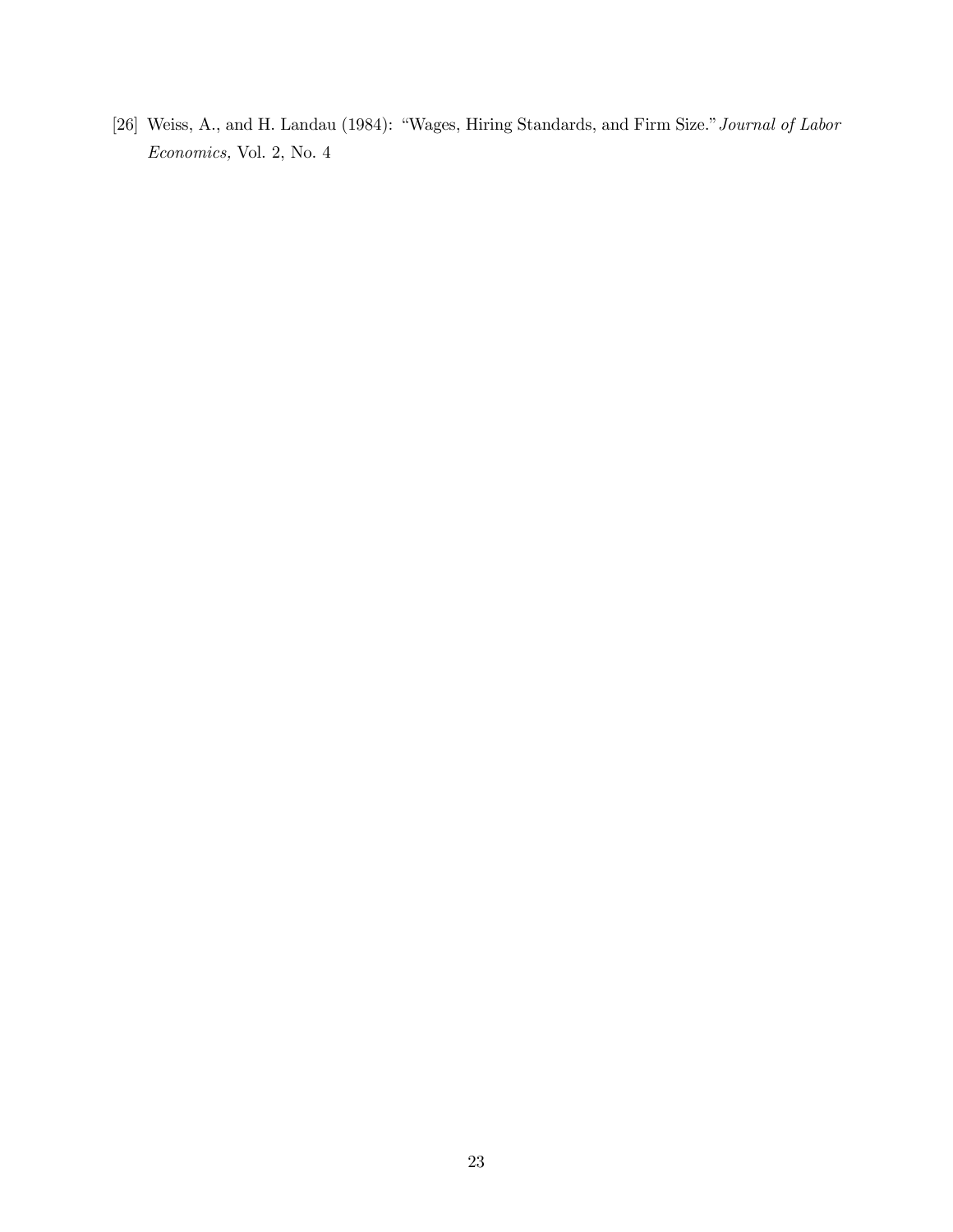

Source: BLS 1995 Survey of Employer Provided Training -- Employee Result. Note: The universe is employees who work at a private establishment with 50 or more employees.





Source: BLS 1995 Survey of Employer Provided Training -- Employer Results and Employee Results. Note: (1) Direct costs (from the employer results) are selected expenditures per employee, including wages and salaries of in-house trainers, payment to outside trainers, tuition reimbursement, contribution to outside training funds and subsidies for training received from outside sources. They are measured for 1994. (2) The wage and salary costs (from the employee results) are indirect costs, measured in the compensation employees received during training periods. They are measured for May-October 1995.

Figure 2: Costs of Formal Training Per Employee in Dollars by Establishment Size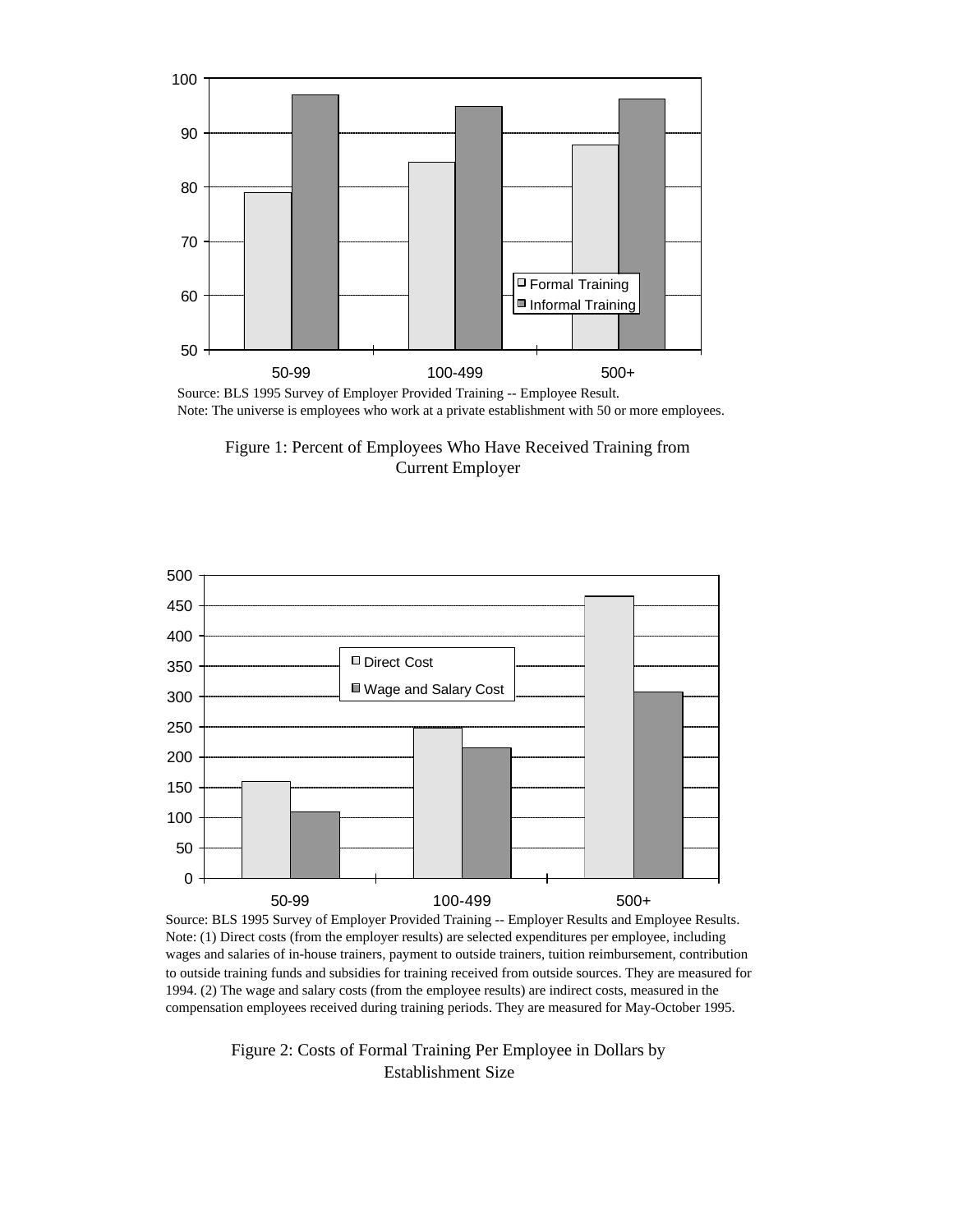

Source: BLS Survey of Employer Provided Training -- Employee Results. Note: The numbers reported here are for the universe of employees who work at a private establishment with 50 or more employees.

Figure 3: Percent of Employees Who Have Received Formal Training by Occupation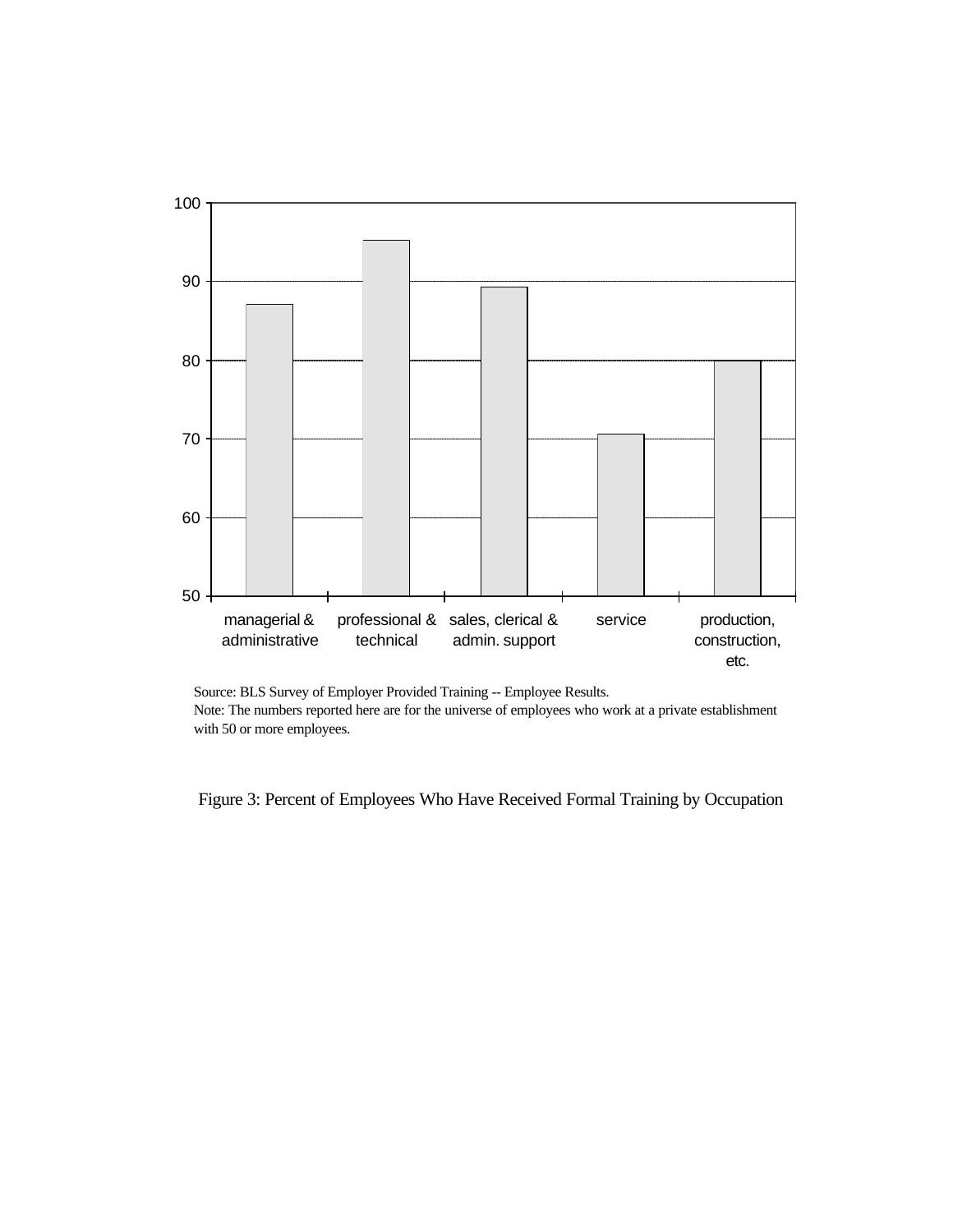

Figure 4a: Kernel Density Estimate of Age-at-Hire by Firm Size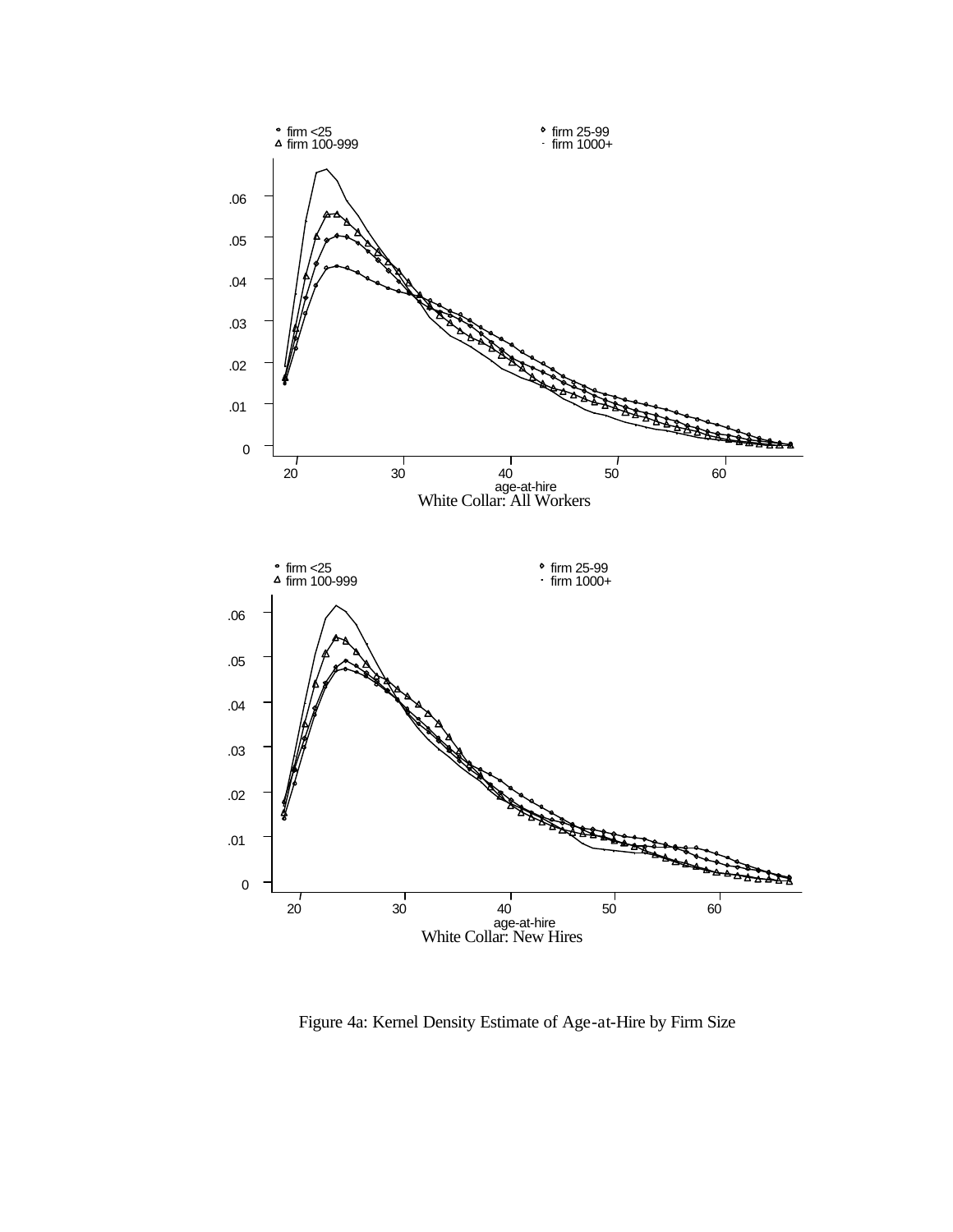

Figure 4b: Difference in Distribution of Age-at-Hire by Firm Size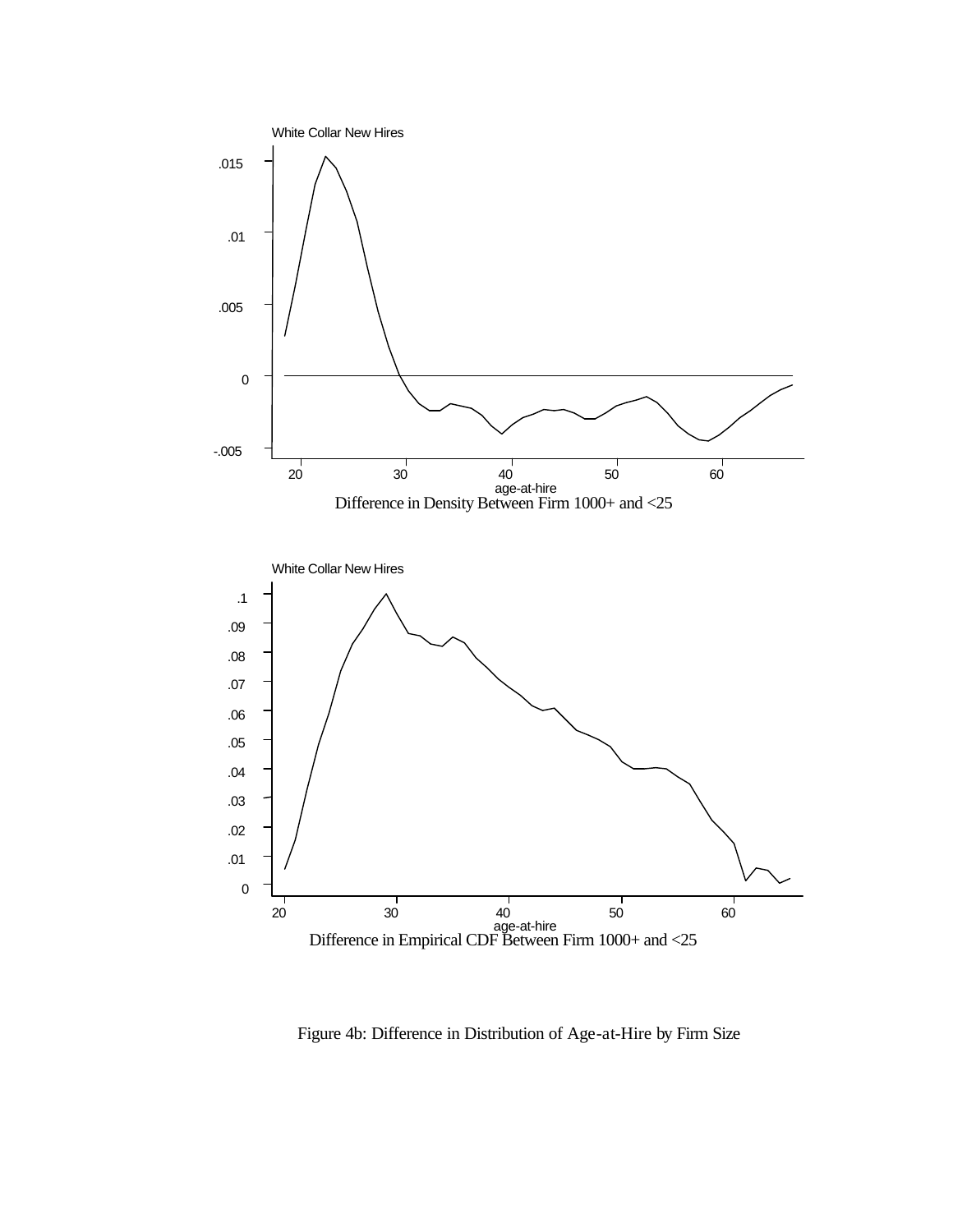

Figure 5a: Estimated Starting Wage-Age Profile: White Collar



Figure 5b: Slope Differences in the Starting Wage-Age Profiles: White Collar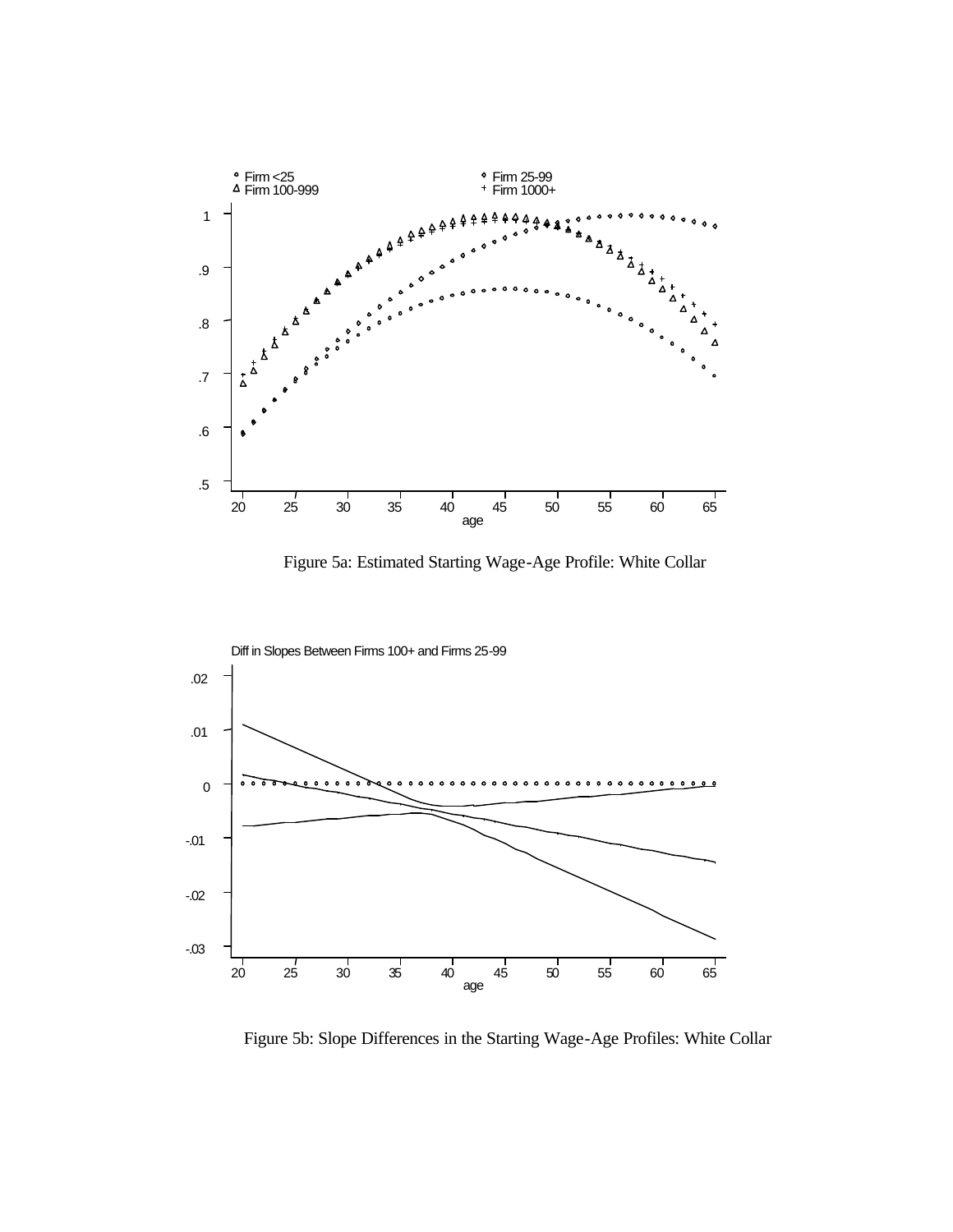

Figure 6: Estimated Wage-Tenure Profile: White Collar



Figure 7a: Training Costs and Mean Age-at-Hire by Major Industry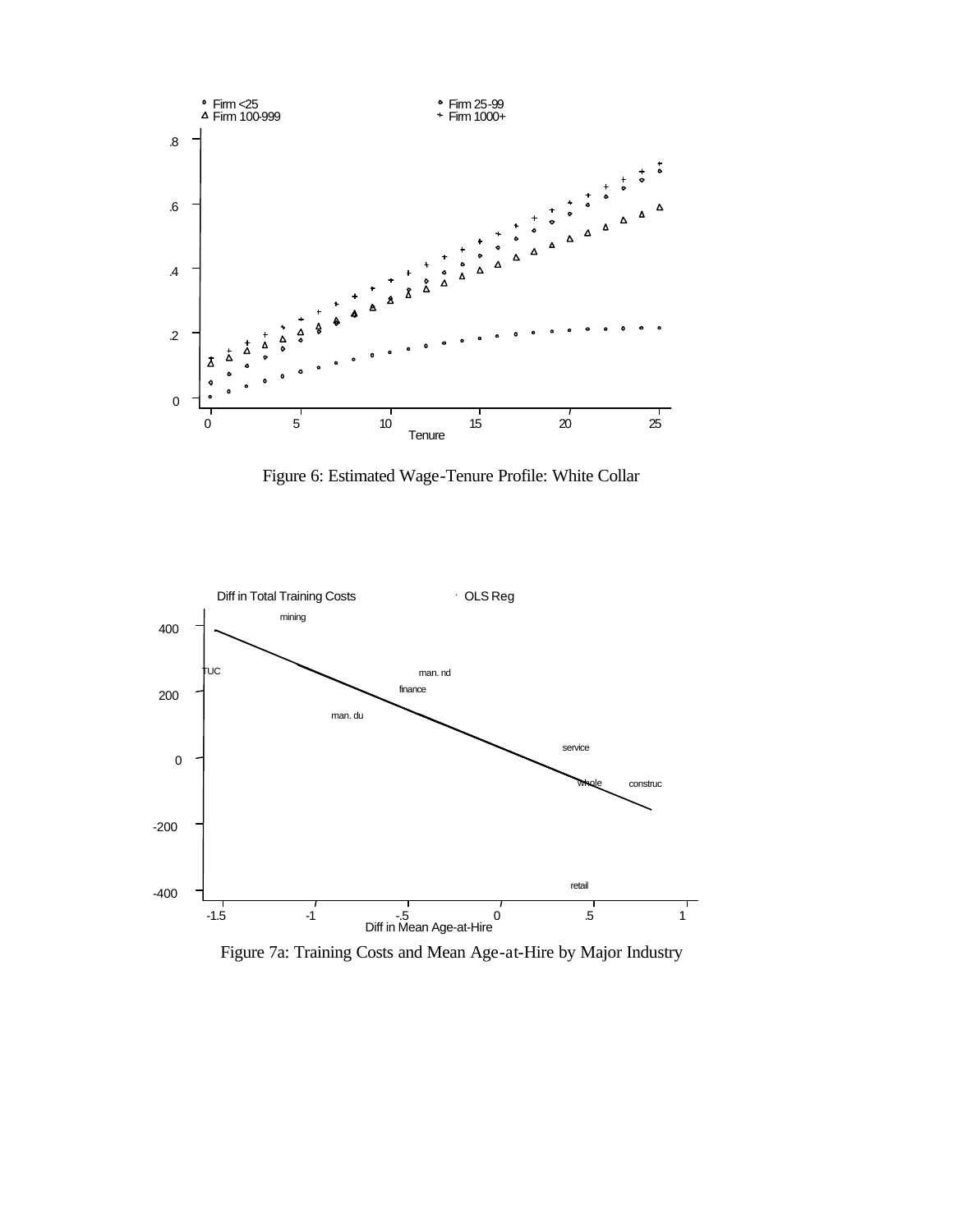

Figure 7b: Training Costs and Distribution of Age-at-Hire by Major Industry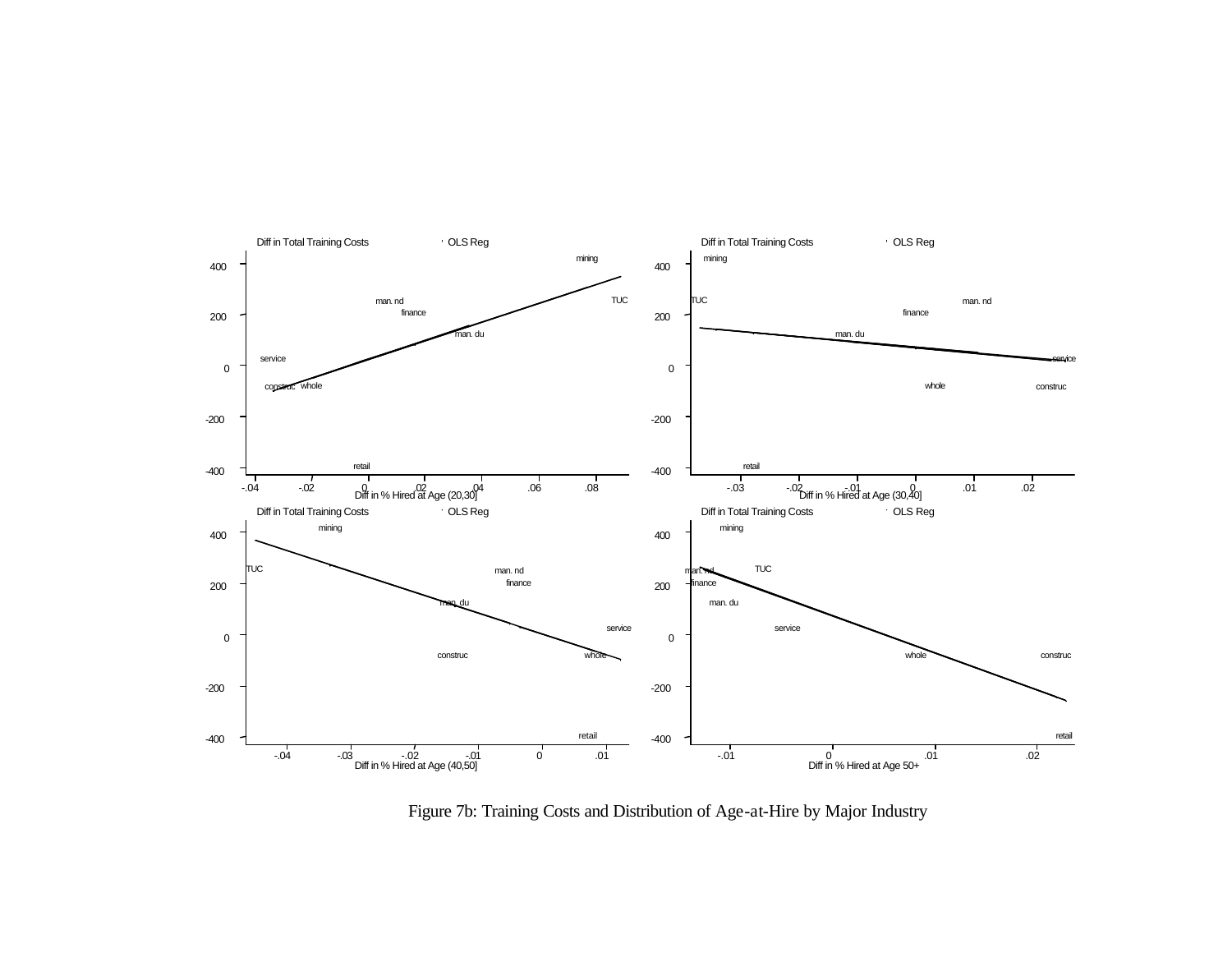

Figure 8a: R&D Expenditure and Mean Age-at-Hire by Major Industry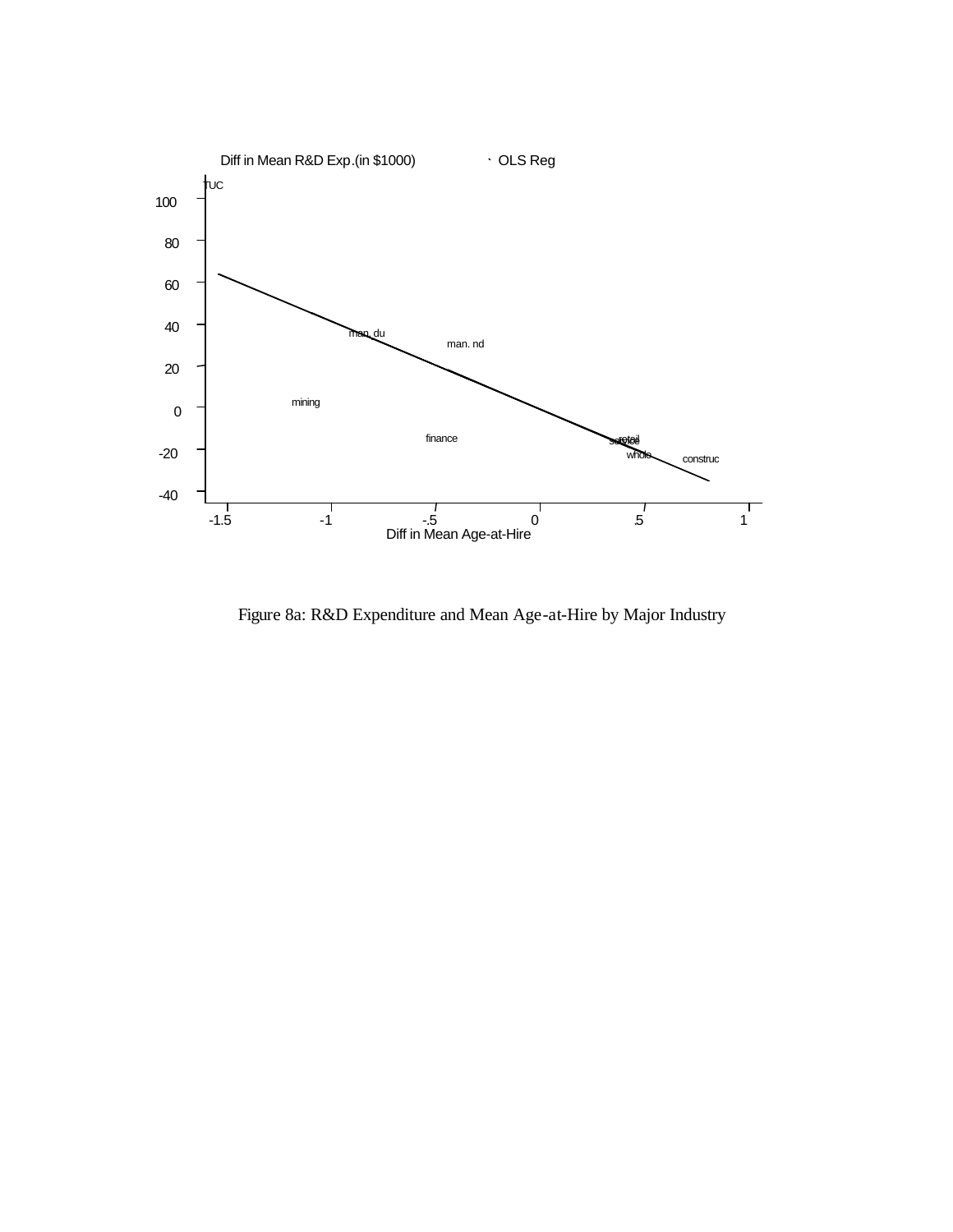

Figure 8b: R&D Expenditure and Distribution of Age-at-Hire by Major Industry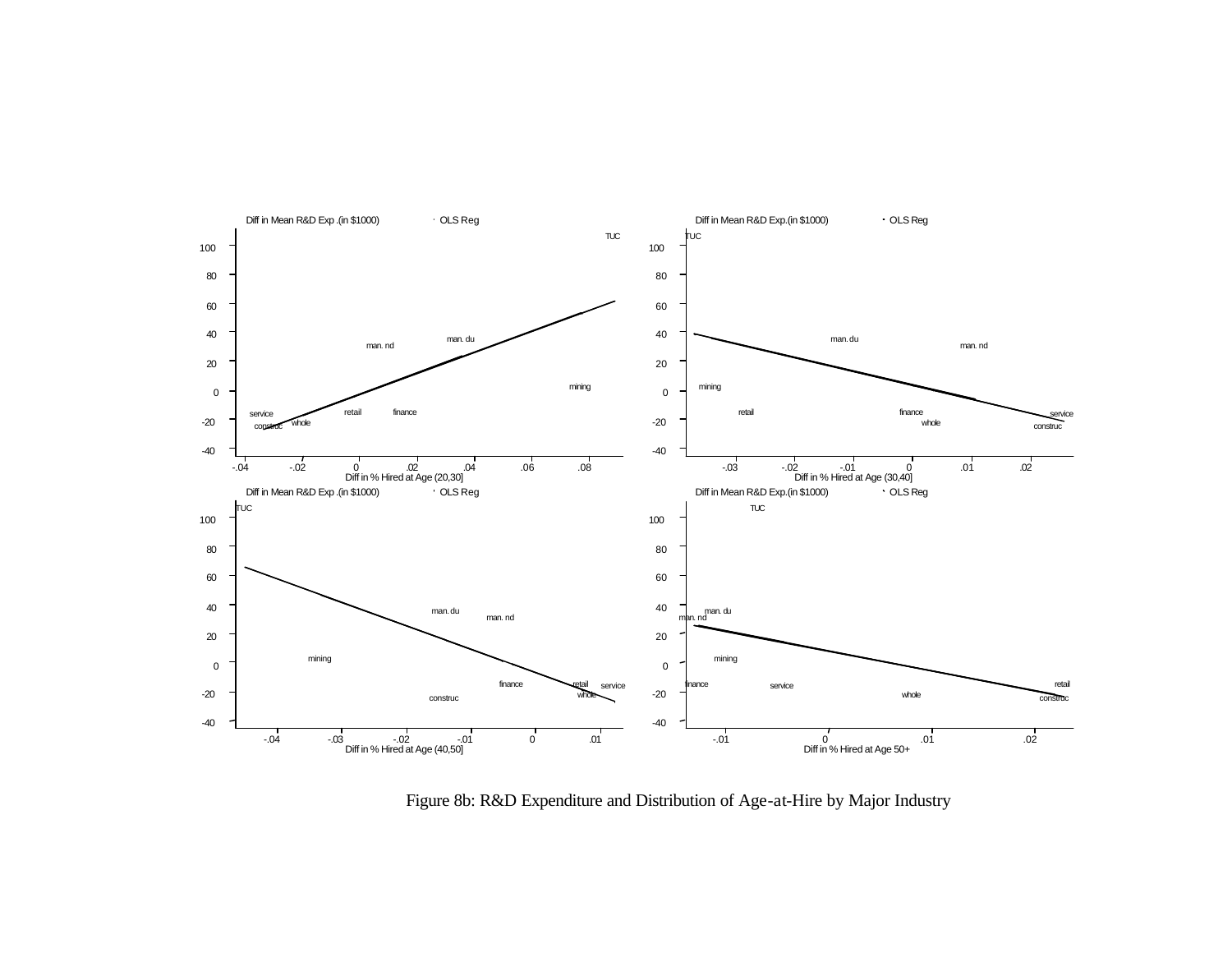

Appendix Figure 1: Estimated Starting Wage-Age Profile: Blue Collar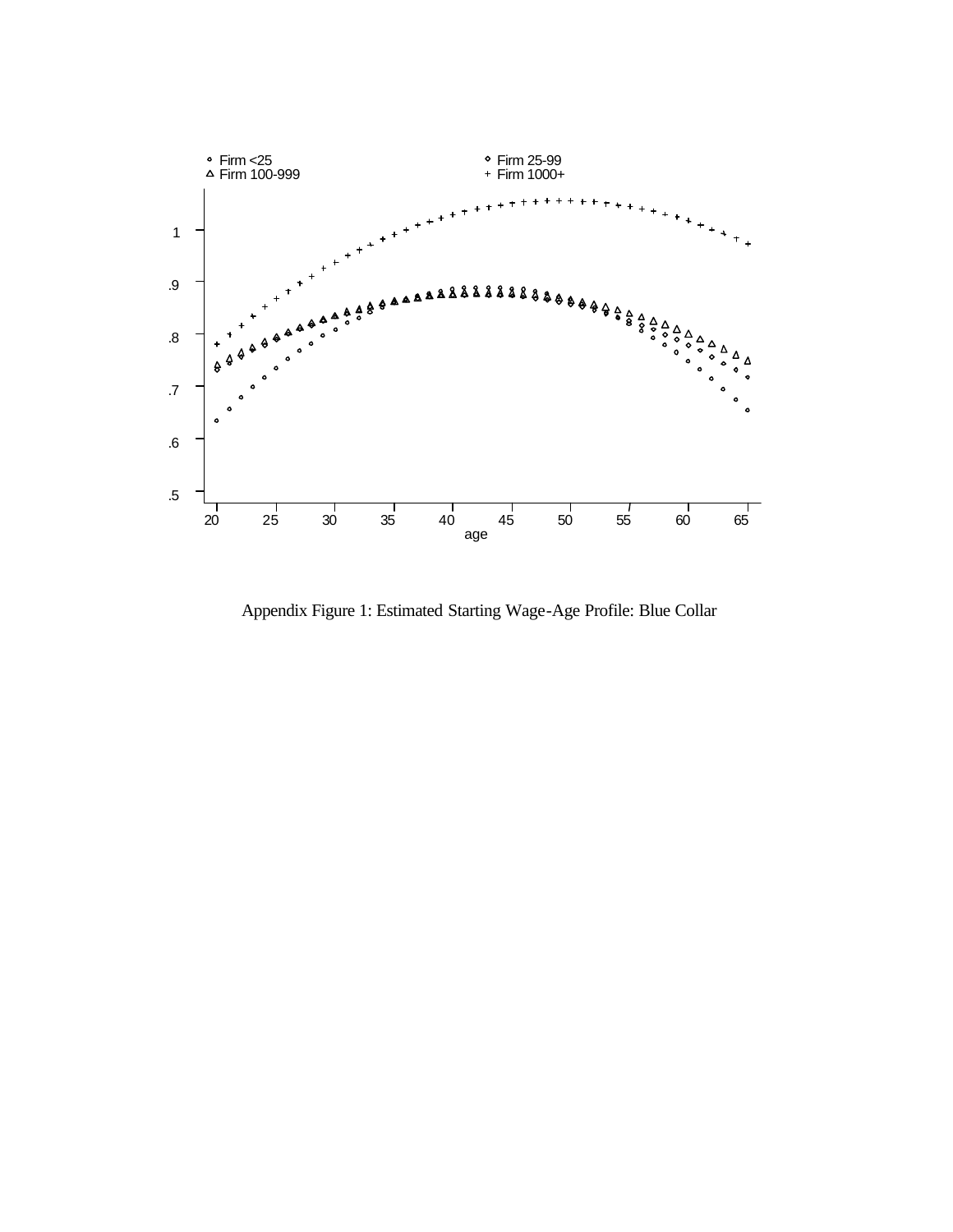| (Dianuaru Errors) |              |                |         |         |               |                    |         |         |  |  |
|-------------------|--------------|----------------|---------|---------|---------------|--------------------|---------|---------|--|--|
|                   | White Collar |                |         |         |               | <b>Blue Collar</b> |         |         |  |  |
| Firm Size         | $\leq$ 25    | 25-99          | 100-999 | $1000+$ | $\triangle 5$ | 25-99              | 100-999 | $1000+$ |  |  |
|                   |              | 1979 May CPS   |         |         |               |                    |         |         |  |  |
| Fraction          | 0.251        | 0.142          | 0.195   | 0.412   | 0.252         | 0.162              | 0.184   | 0.402   |  |  |
| Age-at-           | 34.31        | 33.06          | 31.59   | 29.67   | 32.57         | 33.83              | 31.76   | 29.76   |  |  |
| Hire              | (0.26)       | (0.34)         | (0.29)  | (0.20)  | (0.28)        | (0.35)             | (0.33)  | (0.22)  |  |  |
| Tenure            | 4.40         | 5.39           | 6.08    | 8.53    | 4.03          | 5.30               | 6.38    | 9.54    |  |  |
|                   | (0.20)       | (0.27)         | (0.23)  | (0.16)  | (0.22)        | (0.28)             | (0.26)  | (0.17)  |  |  |
| Education         | 13.31        | 13.59          | 13.86   | 13.99   | 11.16         | 10.84              | 11.02   | 11.60   |  |  |
|                   | (0.060)      | (0.079)        | (0.068) | (0.047) | (0.070)       | (0.087)            | (0.082) | (0.055) |  |  |
| Obs.              |              |                | 5,798   |         |               | 5,091              |         |         |  |  |
|                   |              |                |         |         | 1983 May CPS  |                    |         |         |  |  |
| Fraction          | 0.242        | 0.131          | 0.214   | 0.414   | 0.288         | 0.156              | 0.201   | 0.356   |  |  |
| Age-at-           | 33.64        | 32.27          | 31.41   | 30.04   | 32.10         | 32.57              | 31.67   | 29.46   |  |  |
| Hire              | (0.23)       | (0.31)         | (0.24)  | (0.17)  | (0.26)        | (0.35)             | (0.31)  | (0.23)  |  |  |
| Tenure            | 4.46         | 5.17           | 5.96    | 8.14    | 4.10          | 5.39               | 6.61    | 9.81    |  |  |
|                   | (0.18)       | (0.24)         | (0.19)  | (0.13)  | (0.19)        | (0.26)             | (0.23)  | (0.17)  |  |  |
| Education         | 13.66        | 13.84          | 14.10   | 14.29   | 11.33         | 11.30              | 11.59   | 11.89   |  |  |
|                   | (0.055)      | (0.075)        | (0.058) | (0.042) | (0.062)       | (0.084)            | (0.074) | (0.056) |  |  |
| Obs.              | 6,983        |                |         |         | 5,285         |                    |         |         |  |  |
|                   |              |                |         |         | 1988 May CPS  |                    |         |         |  |  |
| Fraction          | 0.215        | 0.147          | 0.218   | 0.421   | 0.242         | 0.156              | 0.214   | 0.387   |  |  |
| Age-at-           | 33.44        | 32.38          | 31.24   | 30.44   | 31.44         | 32.27              | 31.94   | 29.52   |  |  |
| Hire              | (0.24)       | (0.29)         | (0.24)  | (0.17)  | (0.28)        | (0.34)             | (0.29)  | (0.22)  |  |  |
| Tenure            | 4.38         | 4.89           | 5.70    | 7.33    | 3.81          | 4.86               | 6.91    | 9.92    |  |  |
|                   | (0.18)       | (0.21)         | (0.17)  | (0.12)  | (0.23)        | (0.28)             | (0.24)  | (0.18)  |  |  |
| Education         | 13.55        | 13.94          | 14.31   | 14.28   | 11.65         | 11.38              | 11.52   | 11.96   |  |  |
|                   | (0.058)      | (0.071)        | (0.058) | (0.042) | (0.065)       | (0.081)            | (0.069) | (0.051) |  |  |
| Obs.              |              |                | 6,974   |         |               | 4,905              |         |         |  |  |
|                   |              | 1993 April CPS |         |         |               |                    |         |         |  |  |
| Fraction          | 0.222        | 0.139          | 0.192   | 0.446   | 0.261         | 0.159              | 0.195   | 0.386   |  |  |
| Age-at-           | 34.34        | 32.41          | 32.26   | 30.49   | 32.54         | 33.22              | 32.04   | 30.11   |  |  |
| Hire              | (0.24)       | (0.29)         | (0.24)  | (0.16)  | (0.31)        | (0.37)             | (0.32)  | (0.22)  |  |  |
| Tenure            | 6.25         | 6.39           | 7.36    | 9.15    | 5.49          | 6.83               | 7.72    | 10.20   |  |  |
|                   | (0.19)       | (0.23)         | (0.19)  | (0.12)  | (0.24)        | (0.29)             | (0.25)  | (0.18)  |  |  |
| Education         | 13.62        | 13.85          | 14.04   | 14.11   | 11.68         | 11.42              | 11.67   | 12.12   |  |  |
|                   | (0.048)      | (0.060)        | (0.051) | (0.034) | (0.055)       | (0.071)            | (0.064) | (0.046) |  |  |
| Obs.              | 6,907        |                |         |         | 4,206         |                    |         |         |  |  |

Table 1: Means of Age-at-Hire, Tenure and Education across Firm Sizes CPS May 1979, 1983, 1988 and April 1993 (Standard Errors)

Note: (1) Supplemental weights are used in all years; (2) Only private sector wage-salary workers age 20-65 are included; (3) Agriculture, Forestry, Fishing and Private household services workers are excluded. (4) White Collar includes professional, managerial, sales, and clerical; Blue Collar includes craft, operative, non-farm laborer, transport equipment movers and other services.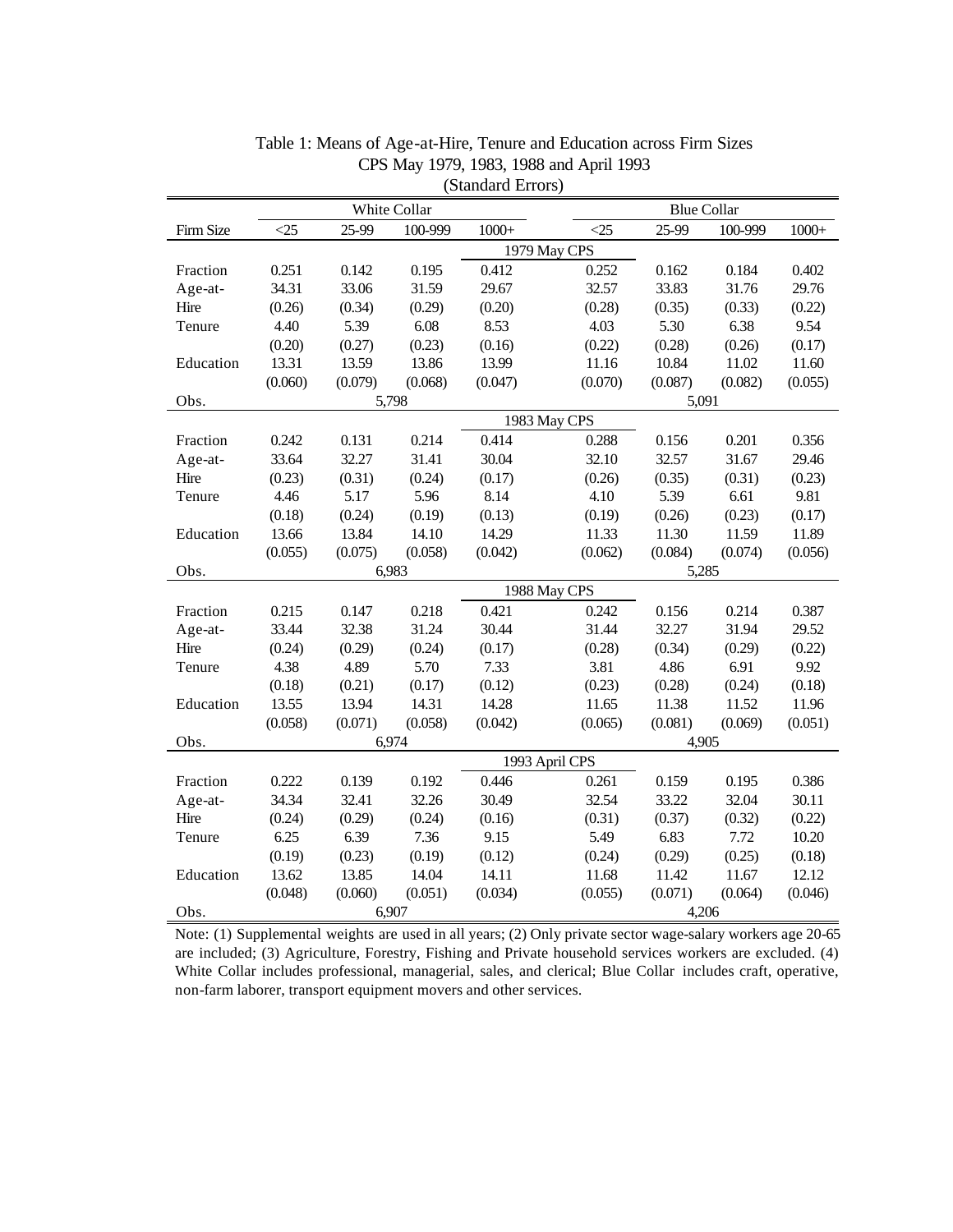|                                  |                      |                       |                            |                       | (Standard Errors)          |                       |                            |                       |                                   |                        |  |
|----------------------------------|----------------------|-----------------------|----------------------------|-----------------------|----------------------------|-----------------------|----------------------------|-----------------------|-----------------------------------|------------------------|--|
| Dependent<br>Variable:           |                      | Age-at-Hire           |                            | Hired at Age [20-30]  |                            | Hired at Age(30,40]   |                            | Hired at Age (40,50]  |                                   | Hired at Age (50,65]   |  |
|                                  | New<br>Hires*<br>(1) | All<br>Workers<br>(2) | <b>New</b><br>Hires<br>(3) | All<br>Workers<br>(4) | <b>New</b><br>Hires<br>(5) | All<br>Workers<br>(6) | <b>New</b><br>Hires<br>(7) | All<br>Workers<br>(8) | <b>New</b><br><b>Hires</b><br>(9) | All<br>Workers<br>(10) |  |
| Mean of<br>Dependent<br>Variable | 32.07                | 31.86                 | 0.515                      | 0.504                 | 0.272                      | 0.289                 | 0.125                      | 0.143                 | 0.087                             | 0.063                  |  |
| Firm 25-99                       | $-0.814$<br>(0.525)  | $-1.350$<br>(0.193)   | 0.058<br>(0.029)           | 0.064<br>(0.012)      | $-0.037$<br>(0.025)        | $-0.024$<br>(0.011)   | $-0.015$<br>(0.020)        | $-0.018$<br>(0.009)   | $-0.006$<br>(0.018)               | $-0.022$<br>(0.006)    |  |
| Firm 100-999                     | $-1.668$<br>(0.486)  | $-2.089$<br>(0.173)   | 0.050<br>(0.027)           | 0.089<br>(0.010)      | 0.012<br>(0.024)           | $-0.019$<br>(0.010)   | $-0.025$<br>(0.018)        | $-0.034$<br>(0.008)   | $-0.037$<br>(0.015)               | $-0.036$<br>(0.005)    |  |
| Firm 1000+                       | $-2.316$<br>(0.427)  | $-3.233$<br>(0.150)   | 0.084<br>(0.024)           | 0.143<br>(0.009)      | $-0.002$<br>(0.021)        | $-0.042$<br>(0.008)   | $-0.029$<br>(0.016)        | $-0.052$<br>(0.007)   | $-0.052$<br>(0.013)               | $-0.050$<br>(0.005)    |  |
| Tenure                           | --                   | $-0.145$<br>(0.008)   | --                         | 0.005<br>(0.0005)     |                            | $-0.0003$<br>(0.0004) | --                         | $-0.002$<br>(0.0003)  | --                                | $-0.003$<br>(0.0001)   |  |
| Year Effects                     | Yes                  | Yes                   | Yes                        | Yes                   |                            | Yes                   | Yes                        | Yes                   | Yes                               | Yes                    |  |
| Obs.                             | 3,535                | 26,662                | 3,535                      | 26,662                | 3,535                      | 26,662                | 3,535                      | 26,662                | 3,535                             | 26,662                 |  |

# Table 2: Distribution of Age-at-Hire across Firm Size White Collar Only CPS May 1979, 1983, 1988 and April 1993

Note: see table 1. \*New Hires are workers who have tenure less than one year with the current employer. Columns (1) and (2) are OLS regressions with dependent variable being age-at-hire. Columns (3) to (10) are linear probability regressions, for which heteroscedasticity consistent standard errors are reported in the parentheses. In all regressions, the omitted firm category is firm with number of employees under 25.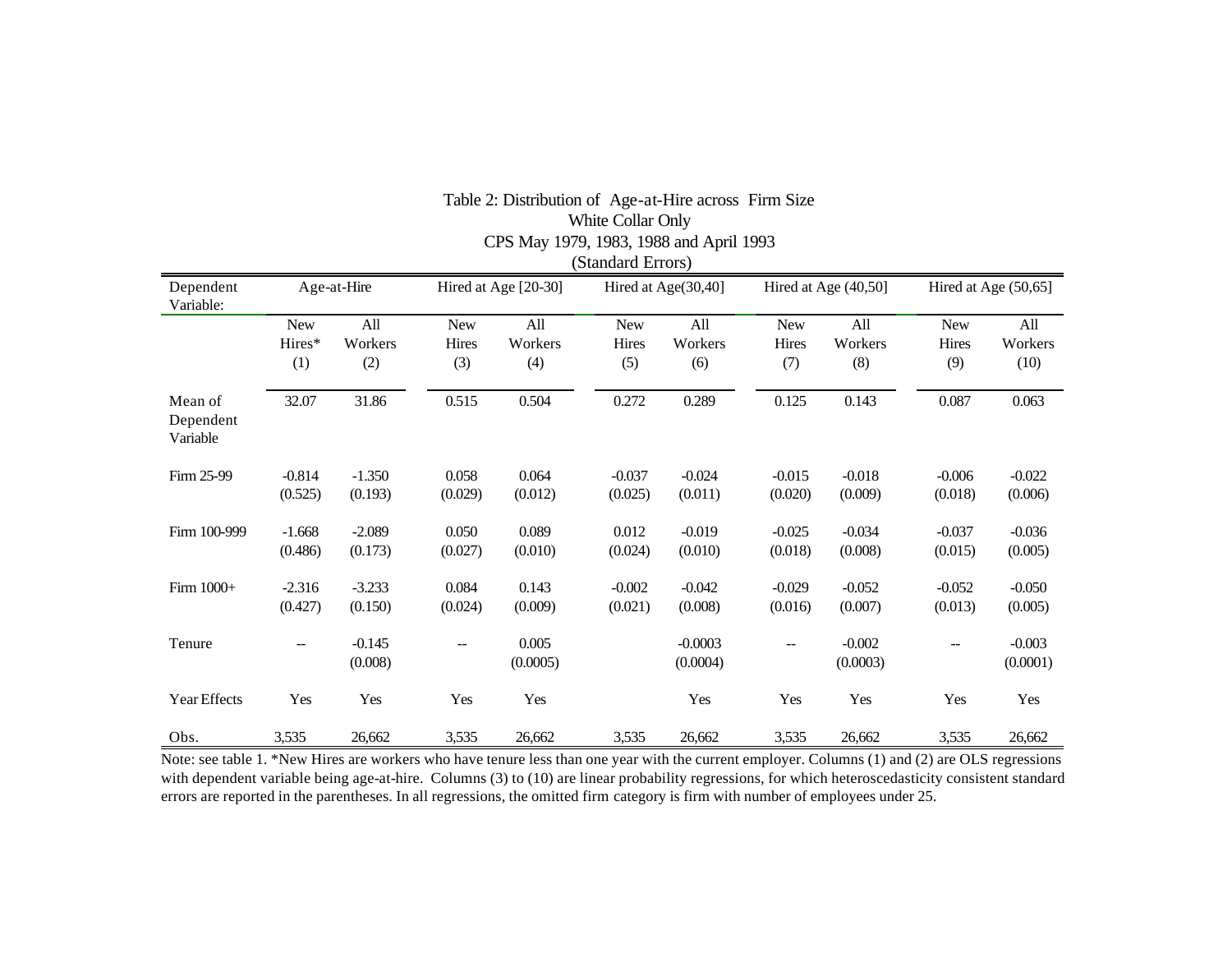| Dependent Variable is Age-at-Hire |                   |                   |                   |                   |                   |                   |                   |  |
|-----------------------------------|-------------------|-------------------|-------------------|-------------------|-------------------|-------------------|-------------------|--|
| (Standard Errors)                 |                   |                   |                   |                   |                   |                   |                   |  |
|                                   | (1)               | (2)               | (3)               | (4)               | (5)               | (6)               | (7)               |  |
| <b>Firm 25-99</b>                 | $-0.81$<br>(0.52) | $-0.77$<br>(0.53) | $-0.78$<br>(0.52) | $-0.65$<br>(0.54) | $-0.66$<br>(0.54) | $-0.69$<br>(0.54) | $-0.67$<br>(0.54) |  |
| Firm 100-999                      | $-1.67$<br>(0.49) | $-1.60$<br>(0.49) | $-1.61$<br>(0.49) | $-1.40$<br>(0.50) | $-1.41$<br>(0.50) | $-1.69$<br>(0.50) | $-1.60$<br>(0.50) |  |
| <b>Firm 1000+</b>                 | $-2.32$<br>(0.43) | $-2.25$<br>(0.43) | $-2.29$<br>(0.43) | $-2.08$<br>(0.44) | $-2.09$<br>(0.44) | $-2.05$<br>(0.45) | $-1.89$<br>(0.45) |  |
| Education                         |                   | $-0.14$<br>(0.08) | $-0.18$<br>(0.08) | $-0.19$<br>(0.08) | $-0.19$<br>(0.08) | $-0.34$<br>(0.09) | $-0.35$<br>(0.09) |  |
| Female                            |                   |                   | $-0.72$<br>(0.36) | $-0.58$<br>(0.37) | $-0.54$<br>(0.37) | $-0.70$<br>(0.39) | $-0.49$<br>(0.40) |  |
| Union                             |                   |                   |                   | $-1.38$<br>(0.78) | $-1.38$<br>(0.78) | $-1.06$<br>(0.79) | $-0.96$<br>(0.79) |  |
| <b>Full Time</b>                  |                   |                   |                   |                   | 0.22<br>(0.42)    | $-0.15$<br>(0.44) | $-0.35$<br>(0.44) |  |
| Industries (11)                   |                   |                   |                   |                   |                   | Yes               | Yes               |  |
| Occupations<br>(3)                |                   |                   |                   |                   |                   |                   | Yes               |  |
| R-squared                         | 0.015             | 0.016             | 0.017             | 0.018             | 0.018             | 0.034             | 0.042             |  |
| obs                               | 3,535             | 3,534             | 3,534             | 3,374             | 3,374             | 3,312             | 3,312             |  |

# Table 3: Demographics -Adjusted Difference in Age-at-Hire across Firms Newly Hired White Collar CPS May 1979, 1983, 1988 and April 1993

Note: See table 1. New Hires have tenure less than one year. Each column is a separate regression. Year fixed effects are included in all regressions. The omitted firm category is firms with number of employees under 25. CPS supplement weights are used in the estimation.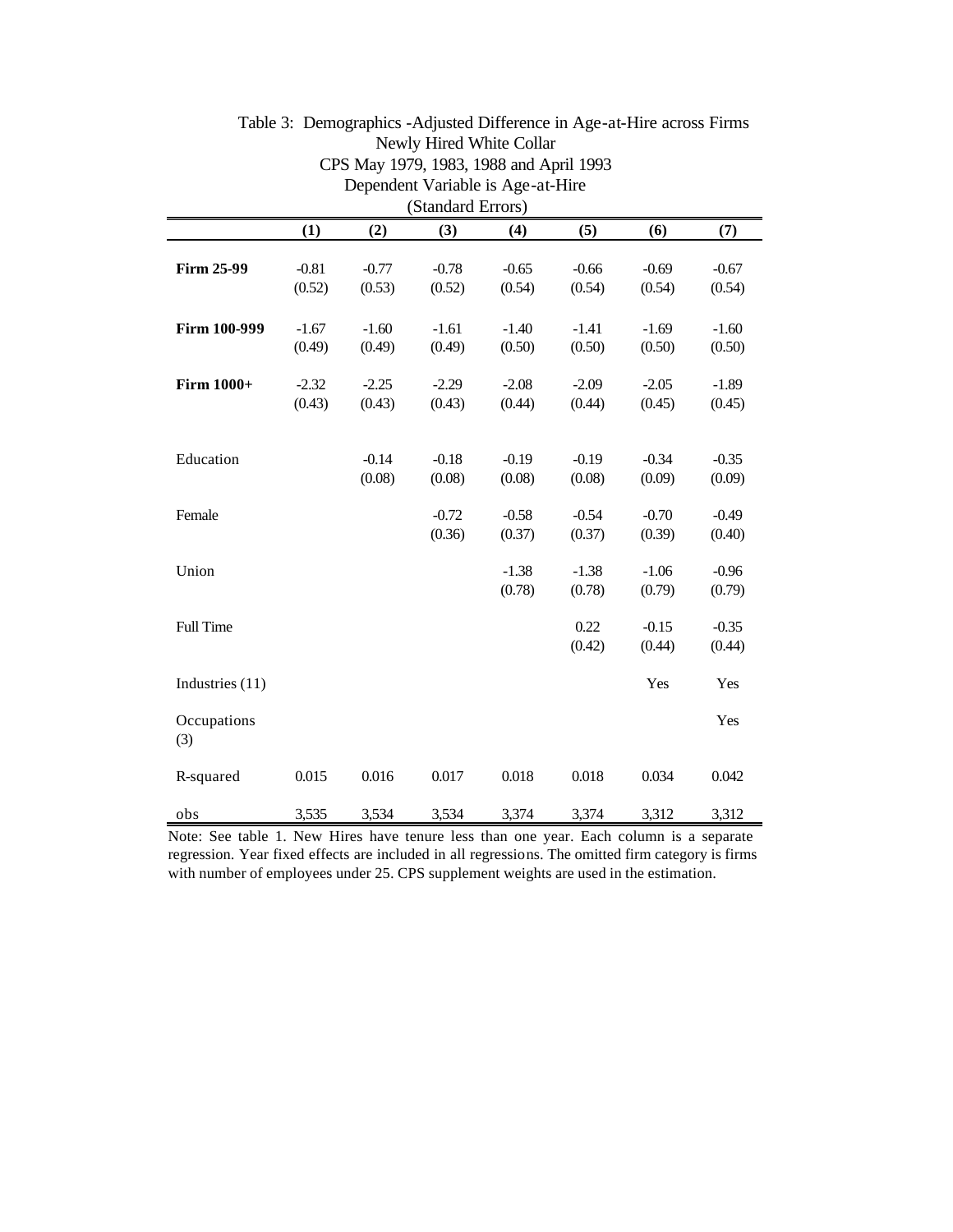|                            | (Standard Errors)                           |          |               |  |  |  |
|----------------------------|---------------------------------------------|----------|---------------|--|--|--|
|                            | Difference in Slope of the Wage-Age Profile |          |               |  |  |  |
|                            | (1)                                         | (2)      | (3)           |  |  |  |
|                            | Quadratic                                   | Linear   | Un-restricted |  |  |  |
| Large firm                 | $-0.001$                                    | 0.193    |               |  |  |  |
|                            | (0.175)                                     | (0.051)  |               |  |  |  |
| Age                        | 0.035                                       | 0.011    |               |  |  |  |
|                            | (0.009)                                     | (0.001)  |               |  |  |  |
|                            |                                             |          |               |  |  |  |
| Age2                       | $-0.0003$                                   | --       |               |  |  |  |
|                            | (0.0001)                                    |          |               |  |  |  |
| Age*Large firm             | 0.009                                       | $-0.003$ |               |  |  |  |
|                            | (0.010)                                     | (0.001)  |               |  |  |  |
| Age2*Large firm            | $-0.0002$                                   | --       |               |  |  |  |
|                            | (0.0001)                                    |          |               |  |  |  |
| 7 Age dummies              | --                                          |          | Yes           |  |  |  |
|                            |                                             |          |               |  |  |  |
| Large firm* Age[20,25]     |                                             |          | 0.122         |  |  |  |
|                            |                                             |          | (0.028)       |  |  |  |
| Large firm* Age(25,30]     |                                             |          | 0.081         |  |  |  |
|                            |                                             |          | (0.032)       |  |  |  |
| Large firm *Age(30,35]     |                                             |          | 0.114         |  |  |  |
|                            |                                             |          | (0.040)       |  |  |  |
|                            |                                             |          |               |  |  |  |
| Large firm* Age(35,40]     |                                             |          | 0.041         |  |  |  |
|                            |                                             |          | (0.044)       |  |  |  |
| Large firm* Age(40,45]     |                                             |          | 0.085         |  |  |  |
|                            |                                             |          | (0.055)       |  |  |  |
|                            |                                             |          |               |  |  |  |
| Large firm*Age(45,50]      |                                             |          | 0.007         |  |  |  |
|                            |                                             |          | (0.064)       |  |  |  |
| Large firm* Age(50,55]     |                                             |          | $-0.014$      |  |  |  |
|                            |                                             |          | (0.068)       |  |  |  |
| Large firm* Age>55         |                                             |          | $-0.159$      |  |  |  |
|                            |                                             |          | (0.083)       |  |  |  |
| P-value (F-test: coeff. on | 0.0028                                      |          |               |  |  |  |
| age*large and age2*large   |                                             |          |               |  |  |  |
| equal zero)                |                                             |          |               |  |  |  |
| R-squared                  | 0.435                                       | 0.428    | 0.436         |  |  |  |
|                            |                                             |          |               |  |  |  |
| Obs.                       | 3,730                                       | 3,370    | 3,730         |  |  |  |

# Table 4: Relationship between Starting Wage and Age-at-Hire by Firm Size Newly Hired White Collar Only CPS May 1979, 1983, 1988 and April 1993 Dependent Variable is Log Hourly Earning

Note: Newly hired sample includes tenure less than or equal to one year. Each column represents a separate regression, each of which includes controls for year fixed effects, tenure, education , dummies for region (3), smsa (2), married, female, nonwhite, full time, union, industries (11) and occupation(3). "Large firm" is an indicator variable for firms with number of employees >=100. The omitted category is firm with number of employees 25-99. CPS supplement weights are used in the estimation.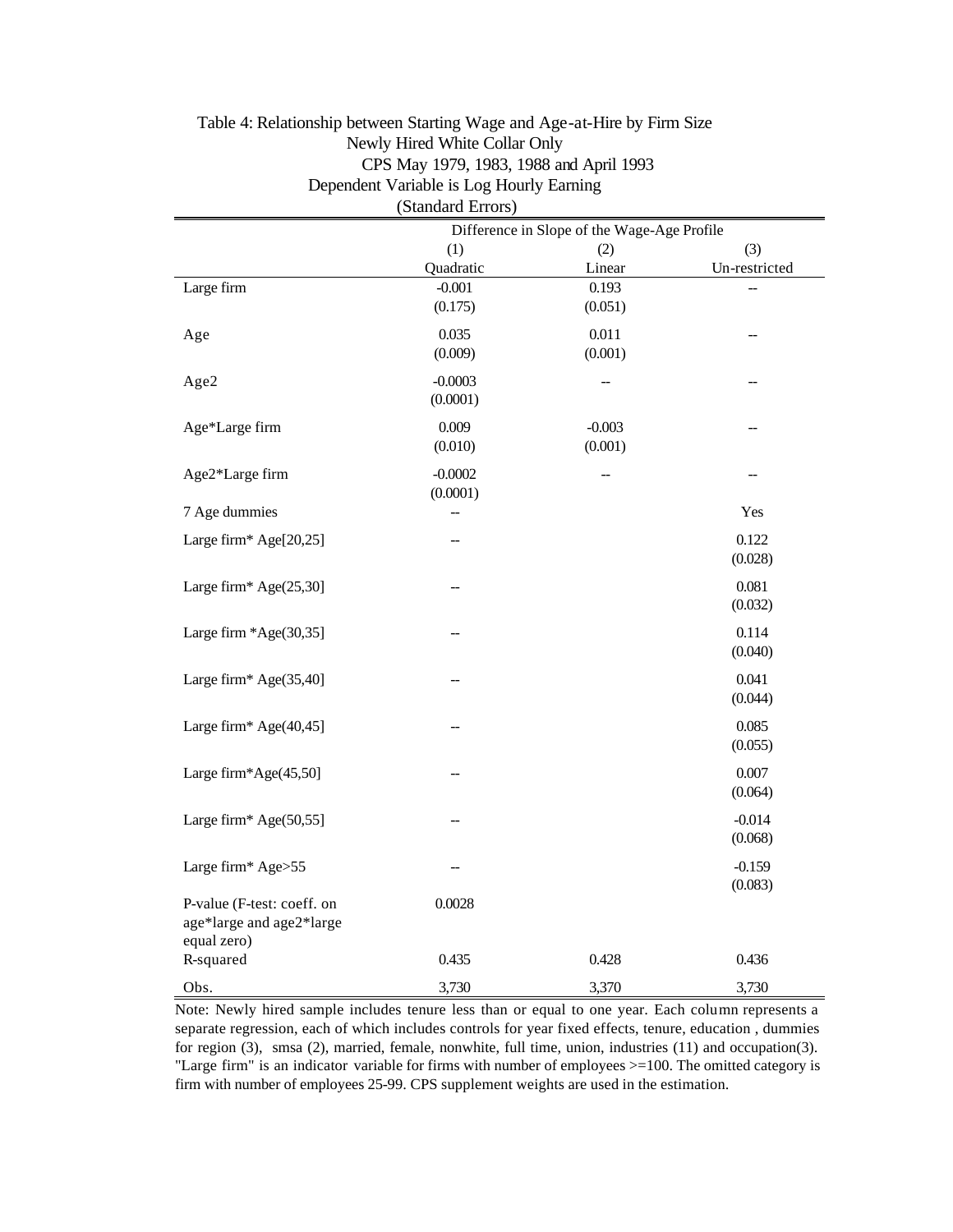### Table 5: Wage-Tenure Profile by Firm Size White Collar Only CPS May 1979, 1983, 1988 and April 1993 Dependent Variable is Log Hourly Earning (Standard Errors)

|                                                                                      | Difference in Slope of the Wage-Tenure Profile |         |  |  |  |
|--------------------------------------------------------------------------------------|------------------------------------------------|---------|--|--|--|
|                                                                                      | (1)<br>(2)                                     |         |  |  |  |
|                                                                                      | Quadratic                                      | Linear  |  |  |  |
| Firm 25-99                                                                           | 0.046                                          | 0.068   |  |  |  |
|                                                                                      | (0.014)                                        | (0.011) |  |  |  |
| Firm 100-999                                                                         | 0.106                                          | 0.109   |  |  |  |
|                                                                                      | (0.013)                                        | (0.010) |  |  |  |
| Firm 1000+                                                                           | 0.121                                          | 0.140   |  |  |  |
|                                                                                      | (0.011)                                        | (0.009) |  |  |  |
| Tenure                                                                               | 0.018                                          | 0.009   |  |  |  |
|                                                                                      | (0.002)                                        | (0.001) |  |  |  |
| Tenure2                                                                              | $-0.0004$                                      |         |  |  |  |
|                                                                                      | (0.0001)                                       |         |  |  |  |
| Tenure * Firm 25-99                                                                  | 0.009                                          | 0.002   |  |  |  |
|                                                                                      | (0.003)                                        | (0.001) |  |  |  |
| Tenure2 * Firm 25-99                                                                 | $-0.0003$                                      |         |  |  |  |
|                                                                                      | (0.0001)                                       |         |  |  |  |
| Tenure * Firm 100-999                                                                | 0.002                                          | 0.002   |  |  |  |
|                                                                                      | (0.003)                                        | (0.001) |  |  |  |
| Tenure2 * Firm 100-999                                                               | 0.0000                                         | --      |  |  |  |
|                                                                                      | (0.0001)                                       |         |  |  |  |
| Tenure * Firm 1000+                                                                  | 0.007                                          | 0.004   |  |  |  |
|                                                                                      | (0.003)                                        | (0.001) |  |  |  |
| Tenure2 * Firm 1000+                                                                 | $-0.0000$                                      |         |  |  |  |
|                                                                                      | (0.0001)                                       |         |  |  |  |
| P-value (F-test: coeff. on interactions of                                           | 0.000                                          | 0.003   |  |  |  |
| tenure, tenure2 and firm sizes equal 0)                                              |                                                |         |  |  |  |
| P-value (F-test: coeff. on interactions of<br>tenure, tenure2 and firm sizes are all | 0.001                                          | 0.124   |  |  |  |
| equal)                                                                               |                                                |         |  |  |  |
| R-squared                                                                            | 0.4748                                         | 0.4719  |  |  |  |
| Obs.                                                                                 | 24,160                                         | 24,160  |  |  |  |

Note: Each column represents a separate regression, each of which includes controls for year fixed effects, experience, experience-squared, education , dummies for region (3), smsa (2), married, female, nonwhite, full time, union, industries (11) and occupation(3). The omitted category is firm with number of employees under 25. CPS supplement weights are used in the estimation.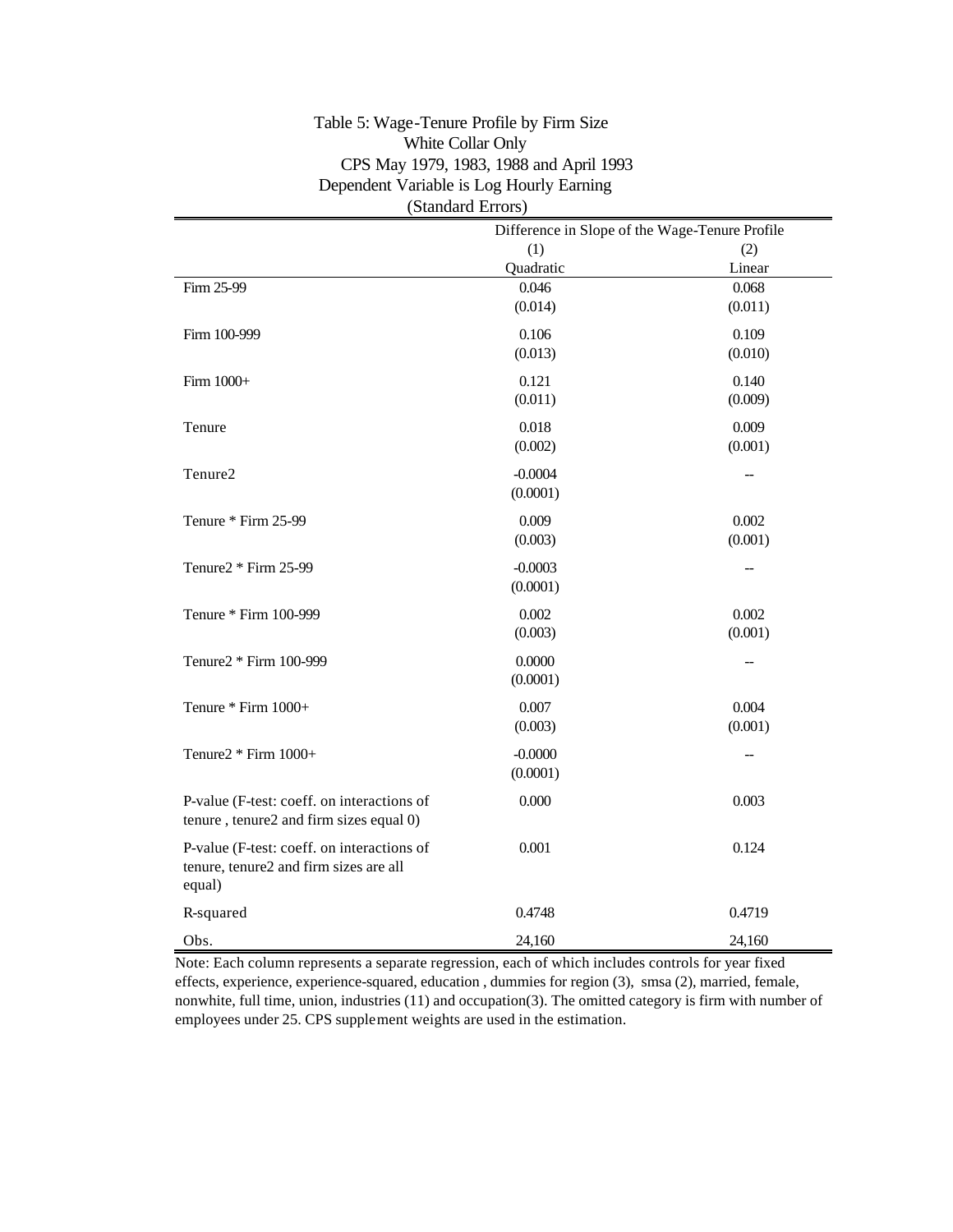| (Standard Errors)                   |                                             |          |  |  |  |  |
|-------------------------------------|---------------------------------------------|----------|--|--|--|--|
|                                     | Difference in Slope of the Wage-Age Profile |          |  |  |  |  |
|                                     | (1)                                         | (2)      |  |  |  |  |
|                                     | Quadratic                                   | Linear   |  |  |  |  |
| Firm 25-99                          | 0.023                                       | $-0.144$ |  |  |  |  |
|                                     | (0.187)                                     | (0.055)  |  |  |  |  |
| Firm 100-999                        | $-0.055$                                    | 0.052    |  |  |  |  |
|                                     | (0.182)                                     | (0.053)  |  |  |  |  |
| Firm 1000+                          | 0.043                                       | 0.056    |  |  |  |  |
|                                     | (0.158)                                     | (0.047)  |  |  |  |  |
| Age                                 | 0.038                                       | 0.0054   |  |  |  |  |
|                                     | (0.006)                                     | (0.0010) |  |  |  |  |
| Age2                                | $-0.0004$                                   | --       |  |  |  |  |
|                                     | (0.0001)                                    |          |  |  |  |  |
| Age * Firm 25-99                    | $-0.004$                                    | 0.0056   |  |  |  |  |
|                                     | (0.010)                                     | (0.0015) |  |  |  |  |
| Age2 * Firm 25-99                   | 0.0001                                      |          |  |  |  |  |
|                                     | (0.0001)                                    |          |  |  |  |  |
| Age * Firm 100-999                  | 0.010                                       | 0.0022   |  |  |  |  |
|                                     | (0.010)                                     | (0.0016) |  |  |  |  |
| Age2 * Firm 100-999                 | $-0.0001$                                   |          |  |  |  |  |
|                                     | (0.0001)                                    |          |  |  |  |  |
| Age * Firm 1000+                    | 0.004                                       | 0.0021   |  |  |  |  |
|                                     | (0.009)                                     | (0.0014) |  |  |  |  |
| Age2 * Firm 1000+                   | $-0.0001$                                   | --       |  |  |  |  |
|                                     | (0.0001)                                    |          |  |  |  |  |
| P-value (F-test: coeff. on          | 0.017                                       | 0.005    |  |  |  |  |
| interaction of ages and firm        |                                             |          |  |  |  |  |
| sizes equal 0)                      |                                             |          |  |  |  |  |
| P-value (F-test: coeff. on all firm | 0.000                                       | 0.0000   |  |  |  |  |
| size variables equal 0)             |                                             |          |  |  |  |  |
| R-squared                           | 0.4158                                      | 0.4070   |  |  |  |  |
| Obs.                                | 5,413                                       | 5,413    |  |  |  |  |

# Appendix Table 1: Starting Wage and Age-at-Hire Profile by Firm Size Newly Hired White Collar Only CPS May 1979, 1983, 1988 and April 1993 Dependent Variable is Log Hourly Earning

Note: Newly hired sample includes tenure less than or equal to one year. Each column represents a separate regression, each of which includes controls for year fixed effects, tenure, education , dummies for region (3), smsa (2), married, female, nonwhite, full time, union, industries (11) and occupation(3). The omitted category is firm with number of employees under 25. CPS supplement weights are used in the estimation.